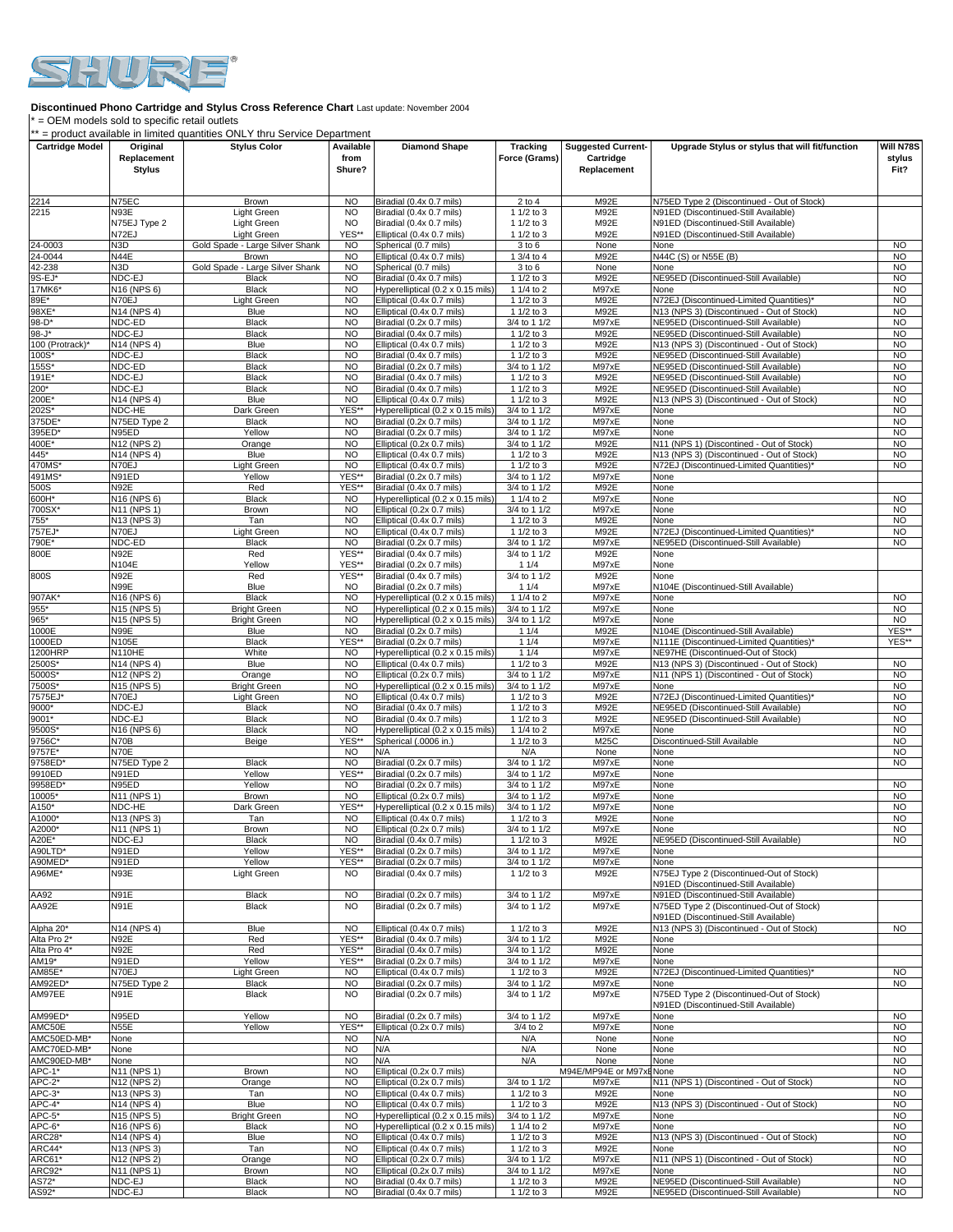|                          | NDC-ED                | <b>Black</b>        | <b>NO</b>              |                                                        | 3/4 to 1 1/2                 | M97xE                      |                                               | <b>NO</b>              |
|--------------------------|-----------------------|---------------------|------------------------|--------------------------------------------------------|------------------------------|----------------------------|-----------------------------------------------|------------------------|
| ASED*                    |                       |                     |                        | Biradial (0.2x 0.7 mils)                               |                              |                            | NE95ED (Discontinued-Still Available)         |                        |
| ASEJ*                    | NDC-EJ<br>NDC-HE      | Black               | <b>NO</b><br>YES**     | Biradial (0.4x 0.7 mils)                               | 1 $1/2$ to 3<br>3/4 to 1 1/2 | M92E                       | NE95ED (Discontinued-Still Available)         | <b>NO</b><br><b>NO</b> |
| ASHE*                    |                       | Dark Green          |                        | Hyperelliptical (0.2 x 0.15 mils)                      |                              | M97xE                      | None                                          |                        |
| Audiolab 150*            | N14 (NPS 4)           | Blue                | NO                     | Elliptical (0.4x 0.7 mils)                             | 1 1/2 to 3                   | M92E                       | N13 (NPS 3) (Discontinued - Out of Stock)     | <b>NO</b>              |
| Audiolab 250*            | N13 (NPS 3)           | Tan                 | <b>NO</b>              | Elliptical (0.4x 0.7 mils)                             | 1 1/2 to 3                   | M92E                       | None                                          | <b>NO</b>              |
| Audiolab 350'            | N15 (NPS 5)           | <b>Bright Green</b> | <b>NO</b>              | Hyperelliptical (0.2 x 0.15 mils)                      | 3/4 to 1 1/2                 | M97xE                      | None                                          | <b>NO</b>              |
| AV200C'                  | <b>N75C</b>           | Light Blue          | <b>NO</b>              | Spherical (.0006 in.)                                  | 3 to 5                       | M25C                       | None                                          |                        |
|                          | N75EC                 | Brown               | <b>NO</b>              | Biradial (0.4x 0.7 mils)                               | $2$ to $4$                   | M92E                       | N75ED Type 2 (Discontinued - Out of Stock)    |                        |
| AV300E*                  | <b>N32E</b>           | Brown               | <b>NO</b>              | Elliptical (0.4x 0.7 mils)                             | 2 1/2 to 5                   | M92E                       | None                                          | <b>NO</b>              |
| AV400-HTE*               | <b>N91E</b>           | <b>Black</b>        | <b>NO</b>              | Biradial (0.2x 0.7 mils)                               | 3/4 to 1 1/2                 | M97xE                      | N91ED (Discontinued-Still Available)          |                        |
| AW99*                    | N91ED                 | Yellow              | YES**                  | Biradial (0.2x 0.7 mils)                               | 3/4 to 1 1/2                 | M97xE                      | None                                          |                        |
| <b>BC70</b>              | <b>SS70</b>           | Red                 | YES**                  | Spherical (n/a)                                        | 2 1/2 to 3 1/2               | None                       | None                                          | <b>NO</b>              |
| BC80 (p-mount)           | SS80                  | Blue                | <b>NO</b>              | Elliptical (n/a)                                       | 1 to 1 1/2                   | None                       | None                                          | <b>NO</b>              |
| <b>BC90</b>              | <b>SS90</b>           | Green               | <b>NO</b>              | Elliptical (n/a)                                       | 1 to 1 1/2                   | None                       | None                                          | <b>NO</b>              |
| BR101'                   | N11 (NPS 1)           | Brown               | <b>NO</b>              | Elliptical (0.2x 0.7 mils)                             | 3/4 to 1 1/2                 | M97xE                      | None                                          | <b>NO</b>              |
|                          |                       |                     |                        |                                                        |                              |                            |                                               | <b>NO</b>              |
| BR103*                   | N13 (NPS 3)           | Tan                 | <b>NO</b>              | Elliptical (0.4x 0.7 mils)                             | 1 $1/2$ to 3                 | M92E                       | None                                          |                        |
| BR104*                   | N14 (NPS 4)           | Blue                | <b>NO</b>              | Elliptical (0.4x 0.7 mils)                             | 1 1/2 to 3                   | M92E                       | N13 (NPS 3) (Discontinued - Out of Stock)     | <b>NO</b>              |
| BU81*                    | NDC-EJ                | <b>Black</b>        | <b>NO</b>              | Biradial (0.4x 0.7 mils)                               | 1 1/2 to 3                   | M92E                       | NE95ED (Discontinued-Still Available)         | <b>NO</b>              |
| <b>BU82*</b>             | NDC-ED                | <b>Black</b>        | <b>NO</b>              | Biradial (0.2x 0.7 mils)                               | 3/4 to 1 1/2                 | M97xE                      | NE95ED (Discontinued-Still Available)         | <b>NO</b>              |
| <b>BU83*</b>             | NDC-EJ                | Black               | <b>NO</b>              | Biradial (0.4x 0.7 mils)                               | 1 1/2 to 3                   | M92E                       | NE95ED (Discontinued-Still Available)         | <b>NO</b>              |
| <b>BU84*</b>             | NDC-EJ                | Black               | <b>NO</b>              | Biradial (0.4x 0.7 mils)                               | 1 1/2 to 3                   | M92E                       | NE95ED (Discontinued-Still Available)         | <b>NO</b>              |
| <b>BU85*</b>             | NDC-ED                | <b>Black</b>        | <b>NO</b>              | Biradial (0.2x 0.7 mils)                               | 3/4 to 1 1/2                 | M97xE                      | NE95ED (Discontinued-Still Available)         | <b>NO</b>              |
| <b>BU86</b>              | NDC-ED                | Black               | <b>NO</b>              | Biradial (0.2x 0.7 mils)                               | 3/4 to 1 1/2                 | M97xE                      | NE95ED (Discontinued-Still Available)         | <b>NO</b>              |
| <b>BU87'</b>             | NDC-HE                | Dark Green          | YES**                  | Hyperelliptical (0.2 x 0.15 mils)                      | 3/4 to 1 1/2                 | M97xE                      | None                                          | <b>NO</b>              |
| <b>BU88*</b>             | NDC-HE                | Dark Green          | YES**                  | Hyperelliptical (0.2 x 0.15 mils)                      | 3/4 to 1 1/2                 | M97xE                      | None                                          | <b>NO</b>              |
| <b>BU89*</b>             | NDC-ED                | Black               | <b>NO</b>              | Biradial (0.2x 0.7 mils)                               | 3/4 to 1 1/2                 | M97xE                      | NE95ED (Discontinued-Still Available)         | <b>NO</b>              |
| <b>BU90</b>              | NDC-ED                | Black               | <b>NO</b>              | Biradial (0.2x 0.7 mils)                               |                              | M97xE                      | NE95ED (Discontinued-Still Available)         | <b>NO</b>              |
|                          |                       |                     |                        |                                                        | 3/4 to 1 1/2                 |                            |                                               |                        |
| BU91*                    | NDC-HE                | Dark Green          | YES*'                  | Hyperelliptical (0.2 x 0.15 mils                       | 3/4 to 1 1/2                 | M97xE                      | None                                          | <b>NO</b>              |
| <b>BU92*</b>             | NDC-HE                | Dark Green          | YES**                  | Hyperelliptical (0.2 x 0.15 mils)                      | 3/4 to 1 1/2                 | M97xE                      | None                                          | <b>NO</b>              |
| BU801'                   | N11 (NPS 1)           | Brown               | <b>NO</b>              | Elliptical (0.2x 0.7 mils)                             | 3/4 to 1 1/2                 | M97xE                      | None                                          | <b>NO</b>              |
| BU802*                   | N12 (NPS 2)           | Orange              | <b>NO</b>              | Elliptical (0.2x 0.7 mils)                             | 3/4 to 1 1/2                 | M97xE                      | N11 (NPS 1) (Discontined - Out of Stock)      | <b>NO</b>              |
| BU803*                   | N13 (NPS 3)           | Tan                 | <b>NO</b>              | Elliptical (0.4x 0.7 mils)                             | 1 1/2 to 3                   | M92E                       | None                                          | <b>NO</b>              |
| BU804*                   | N14 (NPS 4)           | Blue                | <b>NO</b>              | Elliptical (0.4x 0.7 mils)                             | 1 1/2 to 3                   | M92E                       | N13 (NPS 3) (Discontinued - Out of Stock)     | <b>NO</b>              |
| <b>BU805*</b>            | N15 (NPS 5)           | <b>Bright Green</b> | <b>NO</b>              | Hyperelliptical (0.2 x 0.15 mils)                      | 3/4 to 1 1/2                 | M97xE                      | None                                          | <b>NO</b>              |
| BU806'                   | N16 (NPS 6)           | Black               | <b>NO</b>              | Hyperelliptical (0.2 x 0.15 mils)                      | 1 1/4 to 2                   | M97xE                      | None                                          | <b>NO</b>              |
| C965*                    | N95ED                 | Yellow              | <b>NO</b>              | Biradial (0.2x 0.7 mils)                               | 3/4 to 1 1/2                 | M97xE                      | None                                          | <b>NO</b>              |
| C967*                    | NDC-ED                | <b>Black</b>        | <b>NO</b>              | Biradial (0.2x 0.7 mils)                               | 3/4 to 1 1/2                 | M97xE                      | NE95ED (Discontinued-Still Available)         | <b>NO</b>              |
| C4001                    | N14 (NPS 4)           | Blue                | NO.                    | Elliptical (0.4x 0.7 mils)                             | 1 1/2 to 3                   | M92E                       | N13 (NPS 3) (Discontinued - Out of Stock)     | <b>NO</b>              |
| CA-T1'                   | N11 (NPS 1)           |                     | <b>NO</b>              | Elliptical (0.2x 0.7 mils)                             | 3/4 to 1 1/2                 | M97xE                      | None                                          | <b>NO</b>              |
|                          |                       | Brown               |                        |                                                        |                              |                            |                                               |                        |
| $CA-2*$                  | N12 (NPS 2)           | Orange              | <b>NO</b>              | Elliptical (0.2x 0.7 mils)                             | 3/4 to 1 1/2                 | M97xE                      | N11 (NPS 1) (Discontined - Out of Stock)      | <b>NO</b>              |
| $CA-3*$                  | N13 (NPS 3)           | Tan                 | <b>NO</b>              | Elliptical (0.4x 0.7 mils)                             | 1 $1/2$ to 3                 | M92E                       | None                                          | <b>NO</b>              |
| CA-4*                    | N14 (NPS 4)           | Blue                | <b>NO</b>              | Elliptical (0.4x 0.7 mils)                             | 1 1/2 to 3                   | M92E                       | N13 (NPS 3) (Discontinued - Out of Stock)     | <b>NO</b>              |
| $CD-1$ <sup>*</sup>      | NDC-HE                | Dark Green          | YES**                  | Hyperelliptical (0.2 x 0.15 mils)                      | 3/4 to 1 1/2                 | M97xE                      | None                                          | <b>NO</b>              |
| $CD-5*$                  | NDC-ED                | Black               | <b>NO</b>              | Biradial (0.2x 0.7 mils)                               | 3/4 to 1 1/2                 | M97xE                      | NE95ED (Discontinued-Still Available)         | <b>NO</b>              |
| $CD-7'$                  | NDC-ED                | Black               | <b>NO</b>              | Biradial (0.2x 0.7 mils)                               | 3/4 to 1 1/2                 | M97xE                      | NE95ED (Discontinued-Still Available)         | <b>NO</b>              |
| CS1*                     | NDC-EJ                | <b>Black</b>        | <b>NO</b>              | Biradial (0.4x 0.7 mils)                               | 1 1/2 to 3                   | M92E                       | NE95ED (Discontinued-Still Available)         | <b>NO</b>              |
| $CS2*$                   | NDC-ED                | <b>Black</b>        | <b>NO</b>              | Biradial (0.2x 0.7 mils)                               | 3/4 to 1 1/2                 | M97xE                      | NE95ED (Discontinued-Still Available)         | <b>NO</b>              |
| CS3*                     | NDC-HE                | Dark Green          | YES**                  | Hyperelliptical (0.2 x 0.15 mils)                      | 3/4 to 1 1/2                 | M97xE                      | None                                          | <b>NO</b>              |
| CV9E <sup>®</sup>        | None                  |                     | <b>NO</b>              | N/A                                                    | N/A                          |                            | None                                          | <b>NO</b>              |
|                          |                       |                     |                        |                                                        |                              | None                       |                                               |                        |
| D15DX                    | N14 (NPS 4)           | Blue                | <b>NO</b>              | Elliptical (0.4x 0.7 mils)                             | 1 1/2 to 3                   | M92E                       | N13 (NPS 3) (Discontinued - Out of Stock)     | <b>NO</b>              |
| D100*                    | NDC-EJ                | <b>Black</b>        | <b>NO</b>              | Biradial (0.4x 0.7 mils)                               | 1 1/2 to 3                   | M92E                       | NE95ED (Discontinued-Still Available)         | <b>NO</b>              |
| D200*                    | NDC-ED                | Black               | <b>NO</b>              | Biradial (0.2x 0.7 mils)                               | 3/4 to 1 1/2                 | M97xE                      | NE95ED (Discontinued-Still Available)         | <b>NO</b>              |
| D300*                    | NDC-HE                | Dark Green          | YES*'                  | Hyperelliptical (0.2 x 0.15 mils)                      | 3/4 to 1 1/2                 | M97xE                      | None                                          | <b>NO</b>              |
|                          |                       |                     |                        |                                                        |                              |                            |                                               |                        |
| Designer ED              | NDC-ED                | <b>Black</b>        | <b>NO</b>              | Biradial (0.2x 0.7 mils)                               | 3/4 to 1 1/2                 | M97xE                      | NE95ED (Discontinued-Still Available)         | <b>NO</b>              |
|                          | NDC-EJ                | <b>Black</b>        | <b>NO</b>              | Biradial (0.4x 0.7 mils)                               | 1 1/2 to 3                   | M92E                       | NE95ED (Discontinued-Still Available)         | <b>NO</b>              |
| Designer EJ              |                       |                     | YES**                  | Hyperelliptical (0.2 x 0.15 mils)                      |                              |                            |                                               | <b>NO</b>              |
| Designer HE              | NDC-HE                | Dark Green          |                        |                                                        | 3/4 to 1 1/2                 | M97xE                      | None                                          |                        |
| <b>DC40</b>              | SS40                  |                     | <b>NO</b>              | Spherical (0.7 mils)                                   | 2 1/2 to 3 1/2               | M35X                       | None                                          | YES*                   |
| DC50 (p-mount)           | <b>SS50</b>           |                     | <b>NO</b>              | Biradial (0.4x 0.7 mils)                               | 1 to 1 1/2                   | M92E                       | N92E (current model)                          | YES**                  |
| <b>DC60</b>              | <b>SS60</b>           |                     | <b>NO</b>              | Biradial (0.4x 0.7 mils)                               | 1 to 1 1/2                   | M92E                       | N92E (current model)                          | YES**                  |
| Disco Trak*              | N14 (NPS 4)           | Blue                | <b>NO</b>              | Elliptical (0.4x 0.7 mils)                             | 1 1/2 to 3                   | M92E                       | N13 (NPS 3) (Discontinued - Out of Stock)     | <b>NO</b>              |
| DJ151*                   | N14 (NPS 4)           | Blue                | <b>NO</b>              | Elliptical (0.4x 0.7 mils)                             | 1 1/2 to 3                   | M92E                       | N13 (NPS 3) (Discontinued - Out of Stock)     | <b>NO</b>              |
| DJ950*                   | N14 (NPS 4)           | Blue                | <b>NO</b>              | Elliptical (0.4x 0.7 mils)                             | 1 1/2 to 3                   | M92E                       | N13 (NPS 3) (Discontinued - Out of Stock)     | NO.                    |
| DM101MG                  | N91GD                 | Red                 | YES**                  | Spherical (0.6 mils)                                   | 3/4 to 1 1/2                 | None                       | None                                          |                        |
|                          | N91ED                 | Yellow              | YES**                  | Biradial (0.2x 0.7 mils)                               | 3/4 to 1 1/2                 | M97xE                      | None                                          |                        |
| DM103ME                  | N91ED                 | Yellow              | YES**                  | Biradial (0.2x 0.7 mils)                               | 3/4 to 1 1/2                 | M97xE                      | None                                          |                        |
| DS Model 2 (DS2)*        | N12 (NPS 2)           | Orange              | NO                     | Elliptical (0.2x 0.7 mils)                             | 3/4 to 1 1/2                 | M97xE                      | N11 (NPS 1) (Discontined - Out of Stock)      | <b>NO</b>              |
| DS Model 4 (DS4)'        | N14 (NPS 4)           | Blue                | <b>NO</b>              | Elliptical (0.4x 0.7 mils)                             | 1 1/2 to 3                   | M92E                       | N13 (NPS 3) (Discontinued - Out of Stock)     | <b>NO</b>              |
| DS10*                    | NDC-EJ                | Black               | <b>NO</b>              | Biradial (0.4x 0.7 mils)                               | 1 1/2 to 3                   | M92E                       | NE95ED (Discontinued-Still Available)         | <b>NO</b>              |
|                          |                       |                     | <b>NO</b>              |                                                        |                              |                            |                                               |                        |
| <b>DS15*</b>             | NDC-EJ                | Black               |                        | Biradial (0.4x 0.7 mils)                               | 1 1/2 to 3                   | M92E                       | NE95ED (Discontinued-Still Available)         | <b>NO</b>              |
| DS20*                    | NDC-ED                | <b>Black</b>        | <b>NO</b>              | Hyperelliptical (0.2 x 0.15 mils)                      | 3/4 to 1 1/2                 | M97xE                      | NE95ED (Discontinued-Still Available)         | <b>NO</b>              |
| DS25*                    | NDC-ED                | Black               | <b>NO</b>              | Biradial (0.2x 0.7 mils)                               | 3/4 to 1 1/2                 | M97xE                      | NE95ED (Discontinued-Still Available)         | <b>NO</b>              |
| DS30*                    | NDC-HE                | Dark Green          | YES**                  | Hyperelliptical (0.2 x 0.15 mils)                      | 3/4 to 1 1/2                 | M97xE                      | None                                          | <b>NO</b>              |
| DS90*                    | NDC-EJ                | Black               | <b>NO</b>              | Biradial (0.4x 0.7 mils)                               | 1 1/2 to 3                   | M92E                       | NE95ED (Discontinued-Still Available)         | <b>NO</b>              |
| DT10E*                   | N75EJ Type 2          | Light Green         | <b>NO</b>              | Biradial (0.4x 0.7 mils)                               | 1 1/2 to 3                   | M92E                       | None                                          | <b>NO</b>              |
|                          | N75ED Type 2          | Black               | <b>NO</b>              | Biradial (0.2x 0.7 mils)                               | 3/4 to 1 1/2                 | M97xE                      | None                                          |                        |
| DT15P*                   | N94LT                 | <b>Bright Blue</b>  | <b>NO</b>              | Biradial (0.4x 0.7 mils)                               | 1.25                         | M92E                       | N96LT (Discontinued-Out of Stock))            |                        |
|                          | N97LT                 | Red                 | <b>NO</b>              | Hyperelliptical (0.2 x 0.15 mils)                      | 1.25                         | M97xE                      |                                               |                        |
| DT20E*                   | N75ED Type 2          | Black               | <b>NO</b>              | Biradial (0.2x 0.7 mils)                               | 3/4 to 1 1/2                 | M97xE                      | None                                          | <b>NO</b>              |
| DT25P*                   | N94LT                 | <b>Bright Blue</b>  | <b>NO</b>              | Biradial (0.4x 0.7 mils)                               | 11/4                         | M92E                       | N96LT (Discontinued-Out of Stock))            | <b>NO</b>              |
|                          | N97LT                 | Red                 | <b>NO</b>              | Hyperelliptical (0.2 x 0.15 mils)                      | 1.25                         | M97xE                      |                                               |                        |
| DT35P (Hyper-ridge N96LT |                       | Yellow              | <b>NO</b>              | Biradial (0.2x 0.7 mils)                               | 11/4                         | None but could use M9 None |                                               |                        |
|                          | N97LT                 | Red                 | <b>NO</b>              | Hyperelliptical (0.2 x 0.15 mils)                      | 1.25                         | None but could use M9 None |                                               |                        |
| DT50HE*                  | N97HE                 | Black w/ Red N97HE  | NO.                    | Hyperelliptical (0.2 x 0.15 mils)                      | 3/4 to 1 1/2                 | M97xE                      | None                                          | <b>NO</b>              |
|                          |                       | Black               | <b>NO</b>              |                                                        | 3/4 to 1 1/2                 | M97xE                      | None                                          | <b>NO</b>              |
| DU10-M75E Type 2         | N75ED Type 2          |                     |                        | Biradial (0.2x 0.7 mils)                               |                              |                            |                                               |                        |
| $E1*$                    | NDC-EJ                | Black               | <b>NO</b>              | Biradial (0.4x 0.7 mils)                               | 1 1/2 to 3                   | M92E                       | NE95ED (Discontinued-Still Available)         | <b>NO</b>              |
| E92MA*                   | N70EJ                 | Light Green         | <b>NO</b>              | Elliptical (0.4x 0.7 mils)                             | 1 1/2 to 3                   | M92E                       | N72EJ (Discontinued-Limited Quantities)*      | <b>NO</b>              |
| E94MA*                   | N14 (NPS 4)           | Blue                | <b>NO</b>              | Elliptical (0.4x 0.7 mils)                             | 1 1/2 to 3                   | M92E                       | N13 (NPS 3) (Discontinued - Out of Stock)     | <b>NO</b>              |
| E96M*                    | NDC-HE                | Dark Green          | YES*'                  | Hyperelliptical (0.2 x 0.15 mils)                      | 3/4 to 1 1/2                 | M97xE                      | None                                          | <b>NO</b>              |
| E98M*                    | NDC-HE                | Dark Green          | YES**                  | Hyperelliptical (0.2 x 0.15 mils)                      | 3/4 to 1 1/2                 | M97xE                      | None                                          | <b>NO</b>              |
| E745*                    | N70B                  | Beige               | YES**                  | Spherical (0.6 mils)                                   | 1 1/2 to 3                   | M25C                       | Discontinued-Still Available                  | <b>NO</b>              |
| E945*                    | N95ED                 | Yellow              | NO                     | Biradial (0.2x 0.7 mils)                               | 3/4 to 1 1/2                 | M97xE                      | None                                          | <b>NO</b>              |
| E1001                    | N13 (NPS 3)           | Tan                 | <b>NO</b>              | Elliptical (0.4x 0.7 mils)                             | 1 1/2 to 3                   | M92E                       | None                                          | <b>NO</b>              |
| E1002*                   | N12 (NPS 2)           | Orange              | <b>NO</b>              | Elliptical (0.2x 0.7 mils)                             | 3/4 to 1 1/2                 | M97xE                      | N11 (NPS 1) (Discontined - Out of Stock)      | <b>NO</b>              |
| E1005*                   | N11 (NPS 1)           | Brown               | <b>NO</b>              | Elliptical (0.2x 0.7 mils)                             | 3/4 to 1 1/2                 | M97xE                      | None                                          | <b>NO</b>              |
| EA40*                    | NDC-EJ                | Black               | <b>NO</b>              | Biradial (0.4x 0.7 mils)                               | 1 1/2 to 3                   | M92E                       | NE95ED (Discontinued-Still Available)         | <b>NO</b>              |
|                          |                       |                     |                        |                                                        |                              |                            |                                               |                        |
| EA80*                    | NDC-ED                | <b>Black</b>        | <b>NO</b>              | Biradial (0.2x 0.7 mils)                               | 3/4 to 1 1/2                 | M97xE                      | NE95ED (Discontinued-Still Available)         | <b>NO</b>              |
| $EC-1*$                  | N14 (NPS 4)           | Blue                | NO.                    | Elliptical (0.4x 0.7 mils)                             | 1 1/2 to 3                   | M92E                       | N13 (NPS 3) (Discontinued - Out of Stock)     | <b>NO</b>              |
| EC11*                    | N91ED                 | Yellow              | YES**                  | Biradial (0.2x 0.7 mils)                               | 3/4 to 1 1/2                 | M97xE                      | None                                          |                        |
| EC22*                    | N95ED                 | Yellow              | NO.                    | Biradial (0.2x 0.7 mils)                               | 3/4 to 1 1/2                 | M97xE                      | None                                          | <b>NO</b>              |
| $EC81*$                  | NDC-EJ                | Black               | <b>NO</b>              | Biradial (0.4x 0.7 mils)                               | 1 1/2 to 3                   | M92E                       | NE95ED (Discontinued-Still Available)         | <b>NO</b>              |
| EC82*                    | NDC-ED                | <b>Black</b>        | <b>NO</b>              | Biradial (0.2x 0.7 mils)                               | 3/4 to 1 1/2                 | M97xE                      | NE95ED (Discontinued-Still Available)         | <b>NO</b>              |
| ECO95ED*                 | N95ED                 | Yellow              | <b>NO</b>              | Biradial (0.2x 0.7 mils)                               | 3/4 to 1 1/2                 | M97xE                      | None                                          | <b>NO</b>              |
| $ED-2*$<br>ED27*         | N13 (NPS 3)<br>NDC-ED | Tan<br><b>Black</b> | <b>NO</b><br><b>NO</b> | Elliptical (0.4x 0.7 mils)<br>Biradial (0.2x 0.7 mils) | 1 1/2 to 3<br>3/4 to 1 1/2   | M92E<br>M97xE              | None<br>NE95ED (Discontinued-Still Available) | <b>NO</b><br><b>NO</b> |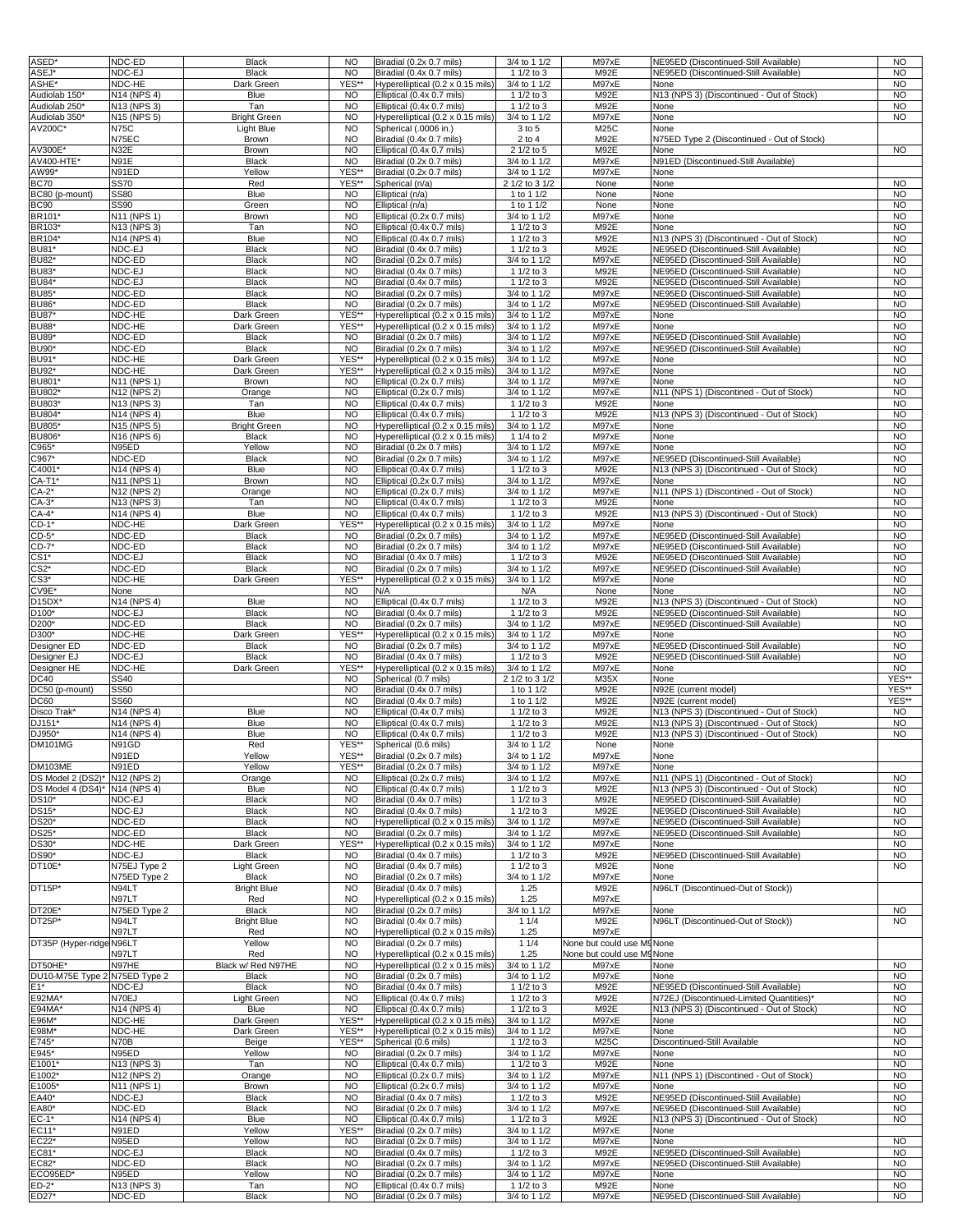| ED35                 | NDC-ED          | Black                    | <b>NO</b>              | Biradial (0.2x 0.7 mils)                                      | 3/4 to 1 1/2        | M97xE                              | NE95ED (Discontinued-Still Available)     | <b>NO</b> |
|----------------------|-----------------|--------------------------|------------------------|---------------------------------------------------------------|---------------------|------------------------------------|-------------------------------------------|-----------|
| EJ10*                | NDC-EJ          | <b>Black</b>             | <b>NO</b>              | Biradial (0.4x 0.7 mils)                                      | 1 1/2 to 3          | M92E                               | NE95ED (Discontinued-Still Available)     | <b>NO</b> |
| EJ47*                | NDC-EJ          | <b>Black</b>             | <b>NO</b>              | Biradial (0.4x 0.7 mils)                                      | 1 1/2 to 3          | M92E                               | NE95ED (Discontinued-Still Available)     | <b>NO</b> |
| EL21*                | N70EJ           | Light Green              | <b>NO</b>              | Elliptical (0.4x 0.7 mils)                                    | 1 1/2 to 3          | M92E                               | N72EJ (Discontinued-Limited Quantities)'  | <b>NO</b> |
|                      | N95ED           | Yellow                   | <b>NO</b>              |                                                               | 3/4 to 1 1/2        |                                    |                                           | <b>NO</b> |
| EL965*               |                 |                          |                        | Biradial (0.2x 0.7 mils)                                      |                     | M97xE                              | None                                      |           |
| ES-5*                | NDC-EJ          | <b>Black</b>             | <b>NO</b>              | Biradial (0.4x 0.7 mils)                                      | 1 1/2 to 3          | M92E                               | NE95ED (Discontinued-Still Available)     | NO.       |
| ETS-109E*            | N75ED Type 2    | <b>Black</b>             | <b>NO</b>              | Biradial (0.2x 0.7 mils)                                      | 3/4 to 1 1/2        | M97xE                              | None                                      | <b>NO</b> |
| EWC 1*               | <b>N92E</b>     | Red                      | YES**                  | Biradial (0.4x 0.7 mils)                                      | 3/4 to 1 1/2        | M92E                               | None                                      |           |
| <sup>=</sup> 3-MKII* | N70B            | Beige                    | YES**                  | Spherical (0.6 mils)                                          | 1 1/2 to 3          | M25C                               | Discontinued-Still Available              | <b>NO</b> |
| ORMULA 1'            | N11 (NPS 1)     | Brown                    | <b>NO</b>              | Elliptical (0.2x 0.7 mils)                                    | 3/4 to 1 1/2        | M97xE                              | None                                      | <b>NO</b> |
| ORMULA 2*            | N12 (NPS 2)     | Orange                   | <b>NO</b>              | Elliptical (0.2x 0.7 mils)                                    | 3/4 to 1 1/2        | M97xE                              | N11 (NPS 1) (Discontined - Out of Stock)  | <b>NO</b> |
| ORMULA 3*            | N13 (NPS 3)     | Tan                      | N <sub>O</sub>         | Elliptical (0.4x 0.7 mils)                                    | 1 1/2 to 3          | M97xE                              | None                                      | <b>NO</b> |
| G2000*               | N12 (NPS 2)     | Orange                   | NO.                    | Elliptical (0.2x 0.7 mils)                                    | 3/4 to 1 1/2        | M97xE                              | N11 (NPS 1) (Discontined - Out of Stock)  | <b>NO</b> |
| 34000*               | N14 (NPS 4)     | Blue                     | <b>NO</b>              | Elliptical (0.4x 0.7 mils)                                    | 1 1/2 to 3          | M92E                               | N13 (NPS 3) (Discontinued - Out of Stock) | <b>NO</b> |
| G5000*               | N15 (NPS 5)     | <b>Bright Green</b>      | NO.                    | Hyperelliptical (0.2 x 0.15 mils)                             | 3/4 to 1 1/2        | M97xE                              | None                                      | <b>NO</b> |
| Gamma 60*            | N15 (NPS 5)     | <b>Bright Green</b>      | <b>NO</b>              | Hyperelliptical (0.2 x 0.15 mils)                             | 3/4 to 1 1/2        | M97xE                              | None                                      | <b>NO</b> |
| Gauchos 69W*         | N14 (NPS 4)     | Blue                     | <b>NO</b>              | Elliptical (0.4x 0.7 mils)                                    | 1 1/2 to 3          | M92E                               | N13 (NPS 3) (Discontinued - Out of Stock) | <b>NO</b> |
| GE*                  | NDC-ED          | <b>Black</b>             | <b>NO</b>              | Biradial (0.2x 0.7 mils)                                      | 3/4 to 1 1/2        | M97xE                              | NE95ED (Discontinued-Still Available)     | <b>NO</b> |
| GH*                  | NDC-HE          | Dark Green               | YES**                  | Hyperelliptical (0.2 x 0.15 mils)                             | 3/4 to 1 1/2        | M97xE                              | None                                      | <b>NO</b> |
|                      |                 |                          |                        |                                                               |                     |                                    |                                           |           |
| $GJ^*$               | NDC-EJ          | <b>Black</b>             | NO.                    | Biradial (0.4x 0.7 mils)                                      | 1 1/2 to 3          | M92E                               | NE95ED (Discontinued-Still Available)     | NO.       |
| GS10*                | NDC-EJ          | <b>Black</b>             | <b>NO</b>              | Biradial (0.4x 0.7 mils)                                      | 1 1/2 to 3          | M92E                               | NE95ED (Discontinued-Still Available)     | <b>NO</b> |
| GS20*                | NDC-ED          | Black                    | <b>NO</b>              | Biradial (0.2x 0.7 mils)                                      | 3/4 to 1 1/2        | M97xE                              | NE95ED (Discontinued-Still Available)     | NO.       |
| GS30*                | NDC-HE          | Dark Green               | YES**                  | Hyperelliptical (0.2 x 0.15 mils)                             | 3/4 to 1 1/2        | M97xE                              | None                                      | NO.       |
| GS40*                | $LTP-2$         |                          | <b>NO</b>              | Biradial (0.4x 0.7 mils)                                      | 11/2                | M92E                               | None                                      |           |
| 3S40'                | N94LT           | <b>Bright Blue</b>       | <b>NO</b>              | Biradial (0.4x 0.7 mils)                                      | 11/4                | M92E                               | N96LT (Discontinued-Out of Stock))        | <b>NO</b> |
| GT750*               | N14 (NPS 4)     | Blue                     | <b>NO</b>              | Elliptical (0.4x 0.7 mils)                                    | 1 1/2 to 3          | M92E                               | N13 (NPS 3) (Discontinued - Out of Stock) | <b>NO</b> |
| GT950*               | N12 (NPS 2)     | Orange                   | <b>NO</b>              | Elliptical (0.2x 0.7 mils)                                    | 3/4 to 1 1/2        | M97xE                              | N <sub>11</sub>                           | <b>NO</b> |
| GT1500               | N16 (NPS 6)     | Black                    | <b>NO</b>              | Hyperelliptical (0.2 x 0.15 mils)                             | 1 1/4 to 2          | M97xE                              | None                                      | <b>NO</b> |
| H947*                | N15 (NPS 5)     | <b>Bright Green</b>      | <b>NO</b>              | Hyperelliptical (0.2 x 0.15 mils)                             | 3/4 to 1 1/2        | M97xE                              | None                                      | <b>NO</b> |
| H967*                | NDC-ED          | <b>Black</b>             | <b>NO</b>              | Biradial (0.2x 0.7 mils)                                      | 3/4 to 1 1/2        | M97xE                              | NE95ED (Discontinued-Still Available)     | <b>NO</b> |
|                      | <b>N92E</b>     | Red                      | YES**                  |                                                               | 3/4 to 1 1/2        | M92E                               | None                                      |           |
| HA75E'               | <b>N99E</b>     |                          |                        | Biradial (0.4x 0.7 mils)                                      |                     |                                    | N104E (Discontinued-Still Available)      |           |
| <b>HA85E</b> *       |                 | Blue                     | <b>NO</b>              | Biradial (0.2x 0.7 mils)                                      | 11/4                | M97xE                              |                                           |           |
| <b>HA95E*</b>        | N104E           | Yellow                   | YES**                  | Biradial (0.2x 0.7 mils)                                      | 11/4                | M97xE                              | None                                      | YES**     |
| <b>HA105ES</b>       | N105E           | Black                    | YES**                  | Biradial (0.2x 0.7 mils)                                      | 11/4                | M97xE                              | N111E (Discontinued-Limited Quantities)'  | YES**     |
| HE 5T*               | NDC-HE          | Dark Green               | YES**                  | Hyperelliptical (0.2 x 0.15 mils)                             | 3/4 to 1 1/2        | M97xE                              | None                                      | <b>NO</b> |
| <b>HE 50S</b>        | N92E            | Red                      | YES**                  | Biradial (0.4x 0.7 mils)                                      | 3/4 to 1 1/2        | M92E                               | None                                      |           |
| HE 100*              | <b>N92E</b>     | Red                      | YES**                  | Biradial (0.4x 0.7 mils)                                      | 3/4 to 1 1/2        | M92E                               | None                                      |           |
| <b>HE 100E</b>       | <b>N92E</b>     | Red                      | YES**                  | Biradial (0.4x 0.7 mils)                                      | 3/4 to 1 1/2        | M92E                               | None                                      |           |
| HE 150*              | N99E            | Blue                     | <b>NO</b>              | Biradial (0.2x 0.7 mils)                                      | 11/4                | M97xE                              | N104E (Discontinued-Still Available)      |           |
|                      | N104E           | Yellow                   | YES**                  | Biradial (0.2x 0.7 mils)                                      | 11/4                | M97xE                              | None                                      |           |
| HE 200*              | N104E           | Yellow                   | YES**                  | Biradial (0.2x 0.7 mils)                                      | 11/4                | M97xE                              | None                                      | YES**     |
|                      | N105E           | <b>Black</b>             | YES**                  | Biradial (0.2x 0.7 mils)                                      | 11/4                | M97xE                              | None                                      |           |
| HE 250*              |                 | Black                    | YES*'                  |                                                               | 11/4                | M92E                               |                                           |           |
|                      | N105E           |                          |                        | Biradial (0.2x 0.7 mils)                                      |                     |                                    | N111E (Discontinued-Limited Quantities)'  |           |
|                      | <b>N111HE</b>   | Black w/ Red guard/brush | <b>NO</b>              | Hyperelliptical (0.2 x 0.15 mils)                             | 11/4                | M97xE                              |                                           |           |
| <b>HE 500S*</b>      | <b>N92E</b>     | Red                      | YES**                  | Biradial (0.4x 0.7 mils)                                      | 3/4 to 1 1/2        | M92E                               | None                                      |           |
| <b>HE 800S</b>       | <b>N92E</b>     | Red                      | YES**                  | Biradial (0.4x 0.7 mils)                                      | 3/4 to 1 1/2        | M92E                               | None                                      |           |
| HE 1000E'            | N99E            | Blue                     | <b>NO</b>              | Biradial (0.2x 0.7 mils)                                      | 11/4                | M97xE                              | N104E (Discontinued-Still Available)      |           |
| $HE-3*$              | N15 (NPS 5)     | <b>Bright Green</b>      | <b>NO</b>              | Hyperelliptical (0.2 x 0.15 mils)                             | 3/4 to 1 1/2        | M97xE                              | None                                      | NO.       |
| Hi-Tech I*           | N14 (NPS 4)     | Blue                     | <b>NO</b>              | Elliptical (0.4x 0.7 mils)                                    | 1 1/2 to 3          | M92E                               | N13 (NPS 3) (Discontinued - Out of Stock) | <b>NO</b> |
| Hi-Tech II'          | N15 (NPS 5)     | <b>Bright Green</b>      | <b>NO</b>              | Hyperelliptical (0.2 x 0.15 mils)                             | 3/4 to 1 1/2        | M97xE                              | None                                      | <b>NO</b> |
| Hi-Tech III*         | N16 (NPS 6)     | Black                    | <b>NO</b>              | Hyperelliptical (0.2 x 0.15 mils)                             | 1 1/4 to 2          | M97xE                              | None                                      | <b>NO</b> |
| $HT-1*$              | N91ED           | Yellow                   | YES**                  | Biradial (0.2x 0.7 mils)                                      | 3/4 to 1 1/2        | M97xE                              | None                                      |           |
| $HT-1A*$             | N14 (NPS 4)     | Blue                     | <b>NO</b>              | Elliptical (0.4x 0.7 mils)                                    | 1 1/2 to 3          | M92E                               | N13 (NPS 3) (Discontinued - Out of Stock) | <b>NO</b> |
| $HT-3*$              | N11 (NPS 1)     | Brown                    | <b>NO</b>              | Elliptical (0.2x 0.7 mils)                                    | 3/4 to 1 1/2        | M97xE                              | None                                      | <b>NO</b> |
| $HT-4*$              | N16 (NPS 6)     | Black                    | <b>NO</b>              | Hyperelliptical (0.2 x 0.15 mils)                             | 1 1/4 to 2          | M97xE                              | None                                      | <b>NO</b> |
| HT9ES*               | N91E            | Black                    | <b>NO</b>              |                                                               | 3/4 to 1 1/2        | M97xE                              | N91ED (Discontinued-Still Available)      |           |
|                      |                 | Yellow                   | YES**                  | Biradial (0.2x 0.7 mils)                                      |                     |                                    |                                           |           |
|                      | N91ED           |                          |                        | Biradial (0.2x 0.7 mils)                                      | 3/4 to 1 1/2        | M97xE                              | None                                      |           |
|                      |                 |                          |                        |                                                               |                     |                                    |                                           |           |
| HTE*                 | N75ED Type 2    | Black                    | <b>NO</b>              | Biradial (0.2x 0.7 mils)                                      | 3/4 to 1 1/2        | M97xE                              | None                                      | <b>NO</b> |
| HTE 1*               | NDC-EJ          | <b>Black</b>             | <b>NO</b>              | Biradial (0.4x 0.7 mils)                                      | 1 1/2 to 3          | M92E                               | NE95ED (Discontinued-Still Available)     | NO.       |
| HTE 4*               | NDC-HE          | Dark Green               | YES**                  | Hyperelliptical (0.2 x 0.15 mils)                             | 3/4 to 1 1/2        | M97xE                              | None                                      | <b>NO</b> |
| ludsons 4 (HU-4)     | $N14$ (NPS 4)   | Blue                     | <b>NO</b>              | Elliptical (0.4x 0.7 mils)                                    | 1 1/2 to 3          | M92E                               | N13 (NPS 3) (Discontinued - Out of Stock) | <b>NO</b> |
| Hudsons 6 (HU-6)*    | N16 (NPS 6)     | <b>Black</b>             | <b>NO</b>              | Hyperelliptical (0.2 x 0.15 mils)                             | 1 1/4 to 2          | M97xE                              | None                                      | <b>NO</b> |
| HW1*                 | None            |                          | <b>NO</b>              | N/A                                                           | N/A                 | None                               | None                                      | <b>NO</b> |
| IC-100*              | N14 (NPS 4)     | Blue                     | NO                     | Elliptical (0.4x 0.7 mils)                                    | 1 $1/2$ to 3        | M92E                               | N13 (NPS 3) (Discontinued - Out of Stock) | <b>NO</b> |
| IC-200*              | N12 (NPS 2)     | Orange                   | <b>NO</b>              | Elliptical (0.2x 0.7 mils)                                    | 3/4 to 1 1/2        | M97xE                              | N11 (NPS 1) (Discontined - Out of Stock)  | NO.       |
|                      |                 |                          | <b>NO</b>              |                                                               |                     |                                    | None                                      |           |
| IC-300*              | N11 (NPS 1)     | Brown                    |                        | Elliptical (0.2x 0.7 mils)                                    | 3/4 to 1 1/2        | M97xE                              |                                           | NO.       |
| IC-400*              | N16 (NPS 6)     | <b>Black</b>             | <b>NO</b>              | Hyperelliptical (0.2 x 0.15 mils)                             | 1 1/4 to 2          | M97xE                              | None                                      | NO.       |
| JB5*                 | <b>N92E</b>     | Red                      | YES**                  | Biradial (0.4x 0.7 mils)                                      | 3/4 to 1 1/2        | M92E                               | None                                      |           |
| JB10*                | N92E            | Red                      | YES**                  | Biradial (0.4x 0.7 mils)                                      | 3/4 to 1 1/2        | M92E                               | None                                      |           |
| JB15*                | N99E            | Blue                     | <b>NO</b>              | Biradial (0.2x 0.7 mils)                                      | 11/4                | M97xE                              | N104E (Discontinued-Still Available)      |           |
| JB20*                | N99E            | Blue                     | <b>NO</b>              | Biradial (0.2x 0.7 mils)                                      | 11/4                | M97xE                              | N104E (Discontinued-Still Available)      |           |
| JB25*                | N104E           | Yellow                   | YES**                  | Biradial (0.2x 0.7 mils)                                      | 11/4                | M97xE                              | None                                      |           |
| JB30*                | N110HE          | White                    | <b>NO</b>              | Hyperelliptical (0.2 x 0.15 mils)                             | 11/4                | M97xE                              | NE97HE (Discontinued-Out of Stock)        |           |
| JB Series-Red        | <b>N92E</b>     | Red                      | YES**                  | Biradial (0.4x 0.7 mils)                                      | 3/4 to 1 1/2        | M92E                               | None                                      |           |
|                      | N104E           | Yellow                   | YES**                  | Biradial (0.2x 0.7 mils)                                      | 11/4                | M97xE                              | None                                      |           |
| JB Series-Blue       | <b>N99E</b>     | Blue                     | <b>NO</b>              | Biradial (0.2x 0.7 mils)                                      | 11/4                | M97xE                              | N104E (Discontinued-Still Available)      |           |
|                      | N104E           | Yellow                   | YES**                  | Biradial (0.2x 0.7 mils)                                      | 11/4                | M97xE                              | None                                      |           |
| JB Series-Yellow     | N104E           | Yellow                   | YES**                  | Biradial (0.2x 0.7 mils)                                      | 11/4                | M97xE                              | None                                      | YES**     |
|                      | N105E           | Black                    | YES**                  | Biradial (0.2x 0.7 mils)                                      | 11/4                | M97xE                              | N111E (Discontinued-Limited Quantities)*  | YES**     |
| JB Series-White      | N110HE          | White                    | <b>NO</b>              | Hyperelliptical (0.2 x 0.15 mils)                             | 11/4                | M97xE                              | NE97HE (Discontinued-Out of Stock)        |           |
|                      | <b>N111HE</b>   | Black w/ Red quard/brush | NO                     | Hyperelliptical (0.2 x 0.15 mils)                             | 11/4                | M97xE                              | NE97HE (Discontinued-Out of Stock)        |           |
| $JD-1*$              | N16 (NPS 6)     | <b>Black</b>             | <b>NO</b>              | Hyperelliptical (0.2 x 0.15 mils)                             | 1 1/4 to 2          | M97xE                              | None                                      | <b>NO</b> |
| $JR-1$ <sup>*</sup>  | N91ED           | Yellow                   | YES**                  | Biradial (0.2x 0.7 mils)                                      | 3/4 to 1 1/2        | M97xE                              | None                                      |           |
|                      | N95ED           | Yellow                   | <b>NO</b>              | Biradial (0.2x 0.7 mils)                                      | 3/4 to 1 1/2        | M97xE                              | None                                      | NO.       |
| $JR-2$ *             | None            |                          | <b>NO</b>              | N/A                                                           | N/A                 |                                    | None                                      | NO.       |
| JT10*                |                 |                          |                        |                                                               |                     | None                               |                                           |           |
| K747*                | N91ED           | Yellow                   | YES**                  | Biradial (0.2x 0.7 mils)                                      | 3/4 to 1 1/2        | M97xE                              | None                                      |           |
| KF-1*                | None            |                          | NO.                    | N/A                                                           | N/A                 | None                               | None                                      | NO.       |
| .19ED*               | N91ED           | Yellow                   | YES**                  | Biradial (0.2x 0.7 mils)                                      | 3/4 to 1 1/2        | M97xE                              | None                                      |           |
| .84B*                | NDC-EJ          | <b>Black</b>             | <b>NO</b>              | Biradial (0.4x 0.7 mils)                                      | 1 1/2 to 3          | M92E                               | NE95ED (Discontinued-Still Available)     | NO.       |
| -96H*                | NDC-ED          | <b>Black</b>             | <b>NO</b>              | Biradial (0.2x 0.7 mils)                                      | 3/4 to 1 1/2        | M97xE                              | NE95ED (Discontinued-Still Available)     | NO.       |
| AS30*                | N14 (NPS 4)     | Blue                     | <b>NO</b>              | Elliptical (0.4x 0.7 mils)                                    | 1 1/2 to 3          | M92E                               | N13 (NPS 3) (Discontinued - Out of Stock) | NO.       |
| AS60*                | N15 (NPS 5)     | <b>Bright Green</b>      | <b>NO</b>              | Hyperelliptical (0.2 x 0.15 mils)                             | 3/4 to 1 1/2        | M97xE                              | None                                      | <b>NO</b> |
| aser l*              | <b>N92E</b>     | Red                      | YES**                  | Biradial (0.2x 0.7 mils)                                      | 3/4 to 1 1/2        | M97xE                              | None                                      |           |
| aser III*            | N99E            | Blue                     | <b>NO</b>              | Biradial (0.2x 0.7 mils)                                      | 11/4                | M97xE                              | N104E (Discontinued-Still Available)      |           |
| .D-E*                | NDC-EJ          | <b>Black</b>             | <b>NO</b>              | Biradial (0.4x 0.7 mils)                                      | 1 1/2 to 3          | M92E                               | NE95ED (Discontinued-Still Available)     | NO.       |
| .oran 100*           | N91ED           | Yellow                   | YES**                  | Biradial (0.2x 0.7 mils)                                      | 3/4 to 1 1/2        | M97xE                              | None                                      |           |
| oran 400*.           | N16 (NPS 6)     | Black                    | <b>NO</b>              |                                                               | 1 1/4 to 2          | M97xE                              | None                                      | NO.       |
|                      |                 |                          | <b>NO</b>              | Hyperelliptical (0.2 x 0.15 mils)                             |                     |                                    | None                                      |           |
| P924*                | N13 (NPS 3)     | Tan                      |                        | Elliptical (0.4x 0.7 mils)                                    | 1 1/2 to 3          | M92E                               |                                           | NO.       |
| P928*                | N11 (NPS 1)     | Brown                    | <b>NO</b>              | Elliptical (0.2x 0.7 mils)                                    | 3/4 to 1 1/2        | M97xE                              | None                                      | NO.       |
| TD*                  | N14 (NPS 4)     | Blue                     | <b>NO</b>              | Elliptical (0.4x 0.7 mils)                                    | 1 1/2 to 3          | M92E                               | N13 (NPS 3) (Discontinued - Out of Stock) | NO.       |
| TP-2*                | N94LT           | <b>Bright Blue</b>       | <b>NO</b>              | Biradial (0.4x 0.7 mils)                                      | 11/4                | M92E                               | N96LT (Discontinued-Out of Stock))        | YES**     |
| TP-5*                | N96LT           | Yellow                   | <b>NO</b>              | Biradial (0.2x 0.7 mils)                                      | 11/4                | None but could use MS None         |                                           |           |
| .TP-6*<br>M8VE*      | N97LT<br>NDC-EJ | Red<br>Black             | <b>NO</b><br><b>NO</b> | Hyperelliptical (0.2 x 0.15 mils)<br>Biradial (0.4x 0.7 mils) | 11/4<br>$11/2$ to 3 | None but could use M9 None<br>M92E | NE95ED (Discontinued-Still Available)     | NO.       |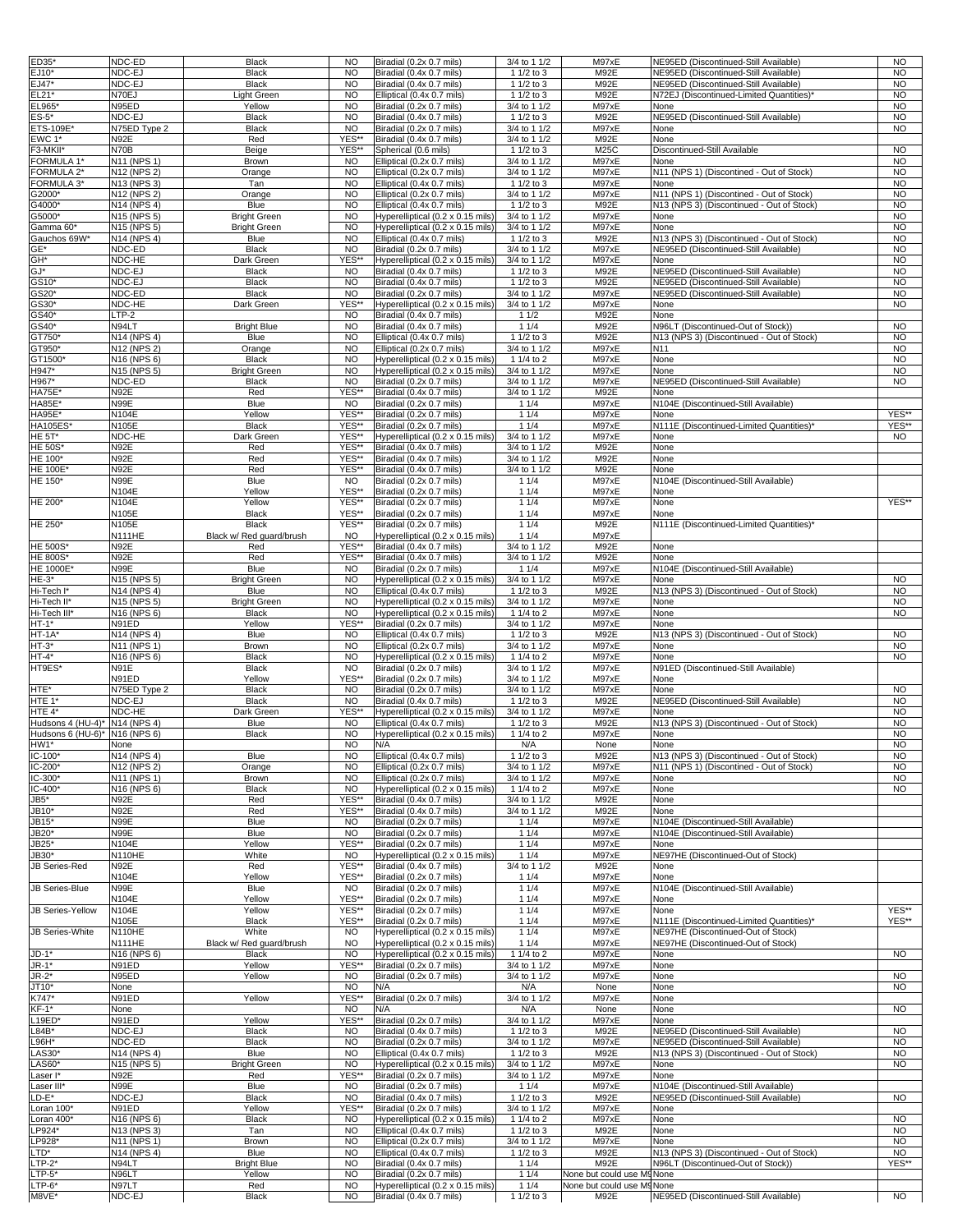| M9VE*                   | NDC-ED                  | Black                           | <b>NO</b>              | Biradial (0.2x 0.7 mils)                              | 3/4 to 1 1/2                 | M97xE                           | NE95ED (Discontinued-Still Available)              | <b>NO</b>              |
|-------------------------|-------------------------|---------------------------------|------------------------|-------------------------------------------------------|------------------------------|---------------------------------|----------------------------------------------------|------------------------|
| M14NE*                  | $N11$ (NPS 1)           | Brown                           | <b>NO</b>              | Elliptical (0.2x 0.7 mils)                            | 3/4 to 1 1/2                 | M97xE                           | None                                               | <b>NO</b>              |
| M90E*                   | NDC-EJ                  | Black                           | <b>NO</b>              | Biradial (0.4x 0.7 mils)                              | 1 1/2 to 3                   | M92E                            | NE95ED (Discontinued-Still Available)              | <b>NO</b>              |
| M100*                   | NDC-EJ                  | <b>Black</b>                    | <b>NO</b>              | Biradial (0.4x 0.7 mils)                              | 1 1/2 to 3                   | M92E                            | NE95ED (Discontinued-Still Available)              | N <sub>O</sub>         |
| M101EG*                 | N75ED Type 2            | <b>Black</b>                    | <b>NO</b>              | Biradial (0.2x 0.7 mils)                              | 3/4 to 1 1/2                 | M97xE                           | None                                               | <b>NO</b>              |
| M104E                   | N104E                   | Yellow                          | YES**                  | Biradial (0.2x 0.7 mils)                              | 11/4                         | M97xE                           | None                                               | YES**                  |
|                         | N105E                   | <b>Black</b>                    | YES**                  | Biradial (0.2x 0.7 mils)                              | 11/4                         | M97xE                           | N111E (Discontinued-Limited Quantities)*           |                        |
| M105E                   | N105E                   | Black                           | YES*'                  | Biradial (0.2x 0.7 mils)                              | 11/4                         | M97xE                           | N111E (Discontinued-Limited Quantities)*           | YES**                  |
|                         | N111HE                  | Black w/ Red guard/brush        | <b>NO</b>              | Hyperelliptical (0.2 x 0.15 mils)                     | 11/4                         | M97xE                           | NE97HE (Discontinued - Out of Stock)               |                        |
| M105EG*                 | N95ED                   | Yellow                          | <b>NO</b>              | Biradial (0.2x 0.7 mils)                              | 3/4 to 1 1/2                 | 094E/MP94E or M97xENone         |                                                    | <b>NO</b>              |
| M110E*                  | N70EJ                   | <b>Light Blue</b>               | <b>NO</b>              | Elliptical (0.4x 0.7 mils)                            | 1 1/2 to 3                   | M92E                            | N72EJ (Discontinued-Limited Quantities)*           |                        |
|                         | N72EJ                   | Light Green                     | YES**                  | Elliptical (0.4x 0.7 mils)                            | 1 1/2 to 3                   | M92E                            | None                                               |                        |
|                         | N70B                    | Beige                           | YES**                  | Spherical (0.6 mils)                                  | 1 1/2 to 3                   | M25C                            | None                                               | <b>NO</b>              |
| M110HE                  | N110HE                  | White                           | <b>NO</b>              | Hyperelliptical (0.2 x 0.15 mils)                     | 11/4                         | M97xE                           | NE97HE (Discontinued - Out of Stock)               | YES**                  |
| M111E                   | N111E                   |                                 | YES*                   | Biradial (0.2x 0.7 mils)                              | 3/4 to 1 1/2                 | M97xE                           | N111E (Discontinued-Limited Quantities)*           | YES*'                  |
| M111HE                  | N111HE                  | Black w/ Red guard/brush        | <b>NO</b>              | Hyperelliptical (0.2 x 0.15 mils)                     | 11/4                         | M97xE                           | NE97HE (Discontinued - Out of Stock)               | YES*'                  |
|                         | N95ED                   | Yellow                          | <b>NO</b>              | Biradial (0.2x 0.7 mils)                              | 3/4 to 1 1/2                 | M97xE                           | None                                               | <b>NO</b>              |
| M112EJ*                 | N75EJ Type 2            | Light Green                     | <b>NO</b>              | Biradial (0.4x 0.7 mils)                              | 1 1/2 to 3                   | M92E                            | None                                               | <b>NO</b>              |
|                         | N75ED Type 2            | Black                           | <b>NO</b>              | Biradial (0.2x 0.7 mils)                              | 3/4 to 1 1/2                 | M97xE                           | None                                               |                        |
| M115ED*                 | N95ED                   | Yellow                          | <b>NO</b>              | Biradial (0.2x 0.7 mils)                              | 3/4 to 1 1/2                 | M97xE                           | None                                               | <b>NO</b>              |
|                         |                         |                                 | <b>NO</b>              |                                                       |                              | M97xE                           |                                                    |                        |
| M125*                   | N95HE<br>NDC-ED         | <b>Black</b><br>Black           | <b>NO</b>              | Hyperelliptical (0.2 x 0.15 mils)                     | 3/4 to 1 1/2                 | M97xE                           | None<br>NE95ED (Discontinued-Still Available)      | <b>NO</b>              |
|                         |                         |                                 | YES**                  | Biradial (0.2x 0.7 mils)                              | 3/4 to 1 1/2                 |                                 |                                                    | <b>NO</b>              |
| M175*                   | NDC-HE<br>N70EJ         | Dark Green                      |                        | Hyperelliptical (0.2 x 0.15 mils)                     | 3/4 to 1 1/2                 | M97xE                           | None                                               | <b>NO</b>              |
| M190ED'                 |                         | Light Blue                      | <b>NO</b><br><b>NO</b> | Elliptical (0.4x 0.7 mils)                            | 1 1/2 to 3                   | M92E                            | <b>N72EJ</b> (Discontinued-Limited Quantities)*    | <b>NO</b>              |
| M192*                   | NDC-EJ                  | Black                           |                        | Biradial (0.4x 0.7 mils)                              | 1 1/2 to 3                   | M92E                            | NE95ED (Discontinued-Still Available)              |                        |
| M195*                   | NDC-ED                  | <b>Black</b>                    | <b>NO</b>              | Biradial (0.2x 0.7 mils)                              | 3/4 to 1 1/2                 | M97xE                           | NE95ED (Discontinued-Still Available)              | <b>NO</b>              |
| M1000E-3*               | N15 (NPS 5)             | <b>Bright Green</b>             | <b>NO</b>              | Hyperelliptical (0.2 x 0.15 mils)                     | 3/4 to 1 1/2                 | M97xE                           | None                                               | <b>NO</b>              |
| M1200E*                 | <b>N92E</b>             | Red                             | YES**                  | Biradial (0.4x 0.7 mils)                              | 3/4 to 1 1/2                 | M92E                            | None                                               |                        |
| M1400E*                 | <b>N99E</b>             | Blue                            | <b>NO</b>              | Biradial (0.2x 0.7 mils)                              | 11/4                         | M97xE                           | N104E (Discontinued-Still Available)               |                        |
| M1600E*                 | N104E                   | Yellow                          | YES**                  | Biradial (0.2x 0.7 mils)                              | 11/4                         | M97xE                           | None                                               |                        |
| M17CM                   | <b>N17C</b>             |                                 | <b>NO</b>              | Spherical (0.7 mils)                                  | $1$ to $2$                   | M25C                            |                                                    | <b>NO</b>              |
| M1800E*                 | N104E                   |                                 | YES**                  | Biradial (0.2x 0.7 mils)                              | 11/4                         | M97xE                           | None                                               |                        |
| M1800HE*                | N110HE                  | White                           | <b>NO</b>              | Hyperelliptical (0.2 x 0.15 mils)                     | 11/4                         | M97xE                           | NE97HE (Discontinued-Out of Stock)                 |                        |
| M <sub>2</sub>          | <b>N21D</b>             | Gold Spade - Small Silver Shank | <b>NO</b>              | Spherical (0.7 mils)                                  | 1 1/2 to 2 1/2               | None                            | None                                               | <b>NO</b>              |
|                         | N <sub>3</sub> D        | Gold Spade - Large Silver Shank | <b>NO</b>              | Spherical (0.7 mils)                                  | 3 to 6                       | None                            | None                                               |                        |
| M21                     | <b>N21D</b>             | Gold Spade - Small Silver Shank | N <sub>O</sub>         | Spherical (0.7 mils)                                  | 1 1/2 to 2 1/2               | None                            | None                                               | <b>NO</b>              |
|                         | N3D                     | Gold Spade - Large Silver Shank | <b>NO</b>              | Spherical (0.7 mils)                                  | 3 to 6                       | None                            | None                                               |                        |
| M22                     | <b>N22D</b>             | Gold                            | <b>NO</b>              | Spherical (.0005)                                     | 3/4 to 2 1/2                 | M25C                            | None                                               | <b>NO</b>              |
| M24H                    | N24H for Quad red       | Gold                            | <b>NO</b>              | Hyperbolic (0.3 X 0.7 mils)                           | 1 to 1 1/2                   | None                            | None                                               | <b>NO</b>              |
| M200ED*                 | N75ED Type 2            | Black                           | <b>NO</b>              | Biradial (0.2x 0.7 mils)                              | 3/4 to 1 1/2                 | M97xE                           | None                                               |                        |
| M250ED'                 | N95ED                   | Yellow                          | <b>NO</b>              | Elliptical (.0002x.0007 in.)                          | 3/4 to 1 1/2                 | M97xE                           | None                                               | <b>NO</b>              |
| M290E*                  | N70EJ                   | Light Green                     | <b>NO</b>              | Elliptical (0.4x 0.7 mils)                            | 1 1/2 to 3                   | M92E                            | N72EJ (Discontinued-Limited Quantities)'           | <b>NO</b>              |
| M291ED*                 | N75ED Type 2            | Black                           | <b>NO</b>              | Biradial (0.2x 0.7 mils)                              | $\frac{3}{4}$ to 1 1/2       | M97xE                           | None                                               | N <sub>O</sub>         |
| M295ED*                 | N95ED                   | Yellow                          | <b>NO</b>              | Biradial (0.2x 0.7 mils)                              | 3/4 to 1 1/2                 | M97xE                           | None                                               | <b>NO</b>              |
| M2000*                  | N70B                    | Beige                           | YES**                  | Spherical (0.6 mils)                                  | 1 1/2 to 3                   | M35X                            | None                                               | <b>NO</b>              |
| 42000E*                 | N70EJ                   | Light Green                     | <b>NO</b>              | Elliptical (0.4x 0.7 mils)                            | 1 1/2 to 3                   | M92E                            | N72EJ (Discontinued-Limited Quantities)*           | <b>NO</b>              |
| M2020ED'                | N95ED                   | Yellow                          | <b>NO</b>              | Biradial (0.2x 0.7 mils)                              | 3/4 to 1 1/2                 | M97xE                           | None                                               | <b>NO</b>              |
| /12270EH                | N70EJ                   | Light Green                     | <b>NO</b>              | Elliptical (0.4x 0.7 mils)                            | 1 1/2 to 3                   | M92E                            | N72EJ (Discontinued-Limited Quantities)*           | <b>NO</b>              |
| M2291EH*                | N75ED Type 2            | Black                           | <b>NO</b>              | Biradial (0.2x 0.7 mils)                              | 3/4 to 1 1/2                 | M97xE                           | None                                               | <b>NO</b>              |
| M3/21D                  | <b>N21D</b>             | Gold Spade - Small Silver Shank | <b>NO</b>              | Spherical (0.7 mils)                                  | 1 1/2 to 2 1/2               | M25C                            | None                                               | <b>NO</b>              |
|                         | N3D                     | Gold Spade - Large Silver Shank | <b>NO</b>              | Spherical (0.7 mils)                                  | 3 to 6                       | M25C                            | None                                               |                        |
| M3D                     | N3D                     | Gold Spade - Large Silver Shank | <b>NO</b>              | Spherical (0.7 mils)                                  | 3 to 6                       | M25C                            | None                                               | <b>NO</b>              |
|                         |                         |                                 |                        |                                                       |                              |                                 |                                                    |                        |
|                         | <b>N21D</b>             |                                 |                        |                                                       |                              |                                 |                                                    |                        |
|                         |                         | Gold Spade - Small Silver Shank | <b>NO</b>              | Spherical (0.7 mils)                                  | 1 1/2 to 2 1/2               | M25C                            | None                                               |                        |
| M3LS                    | M3LS                    |                                 | <b>NO</b>              | Spherical                                             | 3 to 6                       | None<br>194E/MP94E or M97xENone | None                                               | <b>NO</b>              |
| M31E                    | <b>N31E</b>             | Yellow                          | YES**                  | Elliptical (0.2x 0.7 mils)                            | $1$ to $2$                   |                                 |                                                    | <b>NO</b>              |
| <b>M32E</b>             | N32E                    | Brown                           | <b>NO</b><br><b>NO</b> | Elliptical (0.4x 0.7 mils)                            | 2 1/2 to 5                   | M92E                            | M31E (Discontinued-Limited Quantities)'            | <b>NO</b><br><b>NO</b> |
| M32-3                   | N32-3                   |                                 |                        | Spherical 0.0025                                      | 2 1/2 to 5                   |                                 | None                                               |                        |
| M33-5                   | N99                     |                                 | <b>NO</b>              | Spherical (0.7 mils)                                  | 1 1/2 to 3                   | M25C                            | None                                               | <b>NO</b>              |
|                         | N44-1 (78rpm)           | Blue                            | <b>NO</b>              | Spherical (1 mls)                                     | $1$ to $3$                   |                                 | None                                               |                        |
| M375EJ*                 | N70EJ                   | Light Green<br>Black            | <b>NO</b><br><b>NO</b> | Elliptical (0.4x 0.7 mils)                            | 1 1/2 to 3                   | M92E<br>M97xE                   | N72EJ (Discontinued-Limited Quantities)*<br>None   | <b>NO</b><br><b>NO</b> |
| M391ED*                 | N75ED Type 2            |                                 |                        | Biradial (0.2x 0.7 mils)                              | 3/4 to 1 1/2<br>3/4 to 1 1/2 |                                 |                                                    |                        |
| M3010SW<br>M3050SW*     | N75ED Type 2<br>N95ED   | Black<br>Yellow                 | <b>NO</b><br><b>NO</b> | Biradial (0.2x 0.7 mils)<br>Biradial (0.2x 0.7 mils)  | 3/4 to 1 1/2                 | M97xE<br>M97xE                  | None<br>None                                       | <b>NO</b><br><b>NO</b> |
|                         |                         |                                 |                        |                                                       |                              |                                 |                                                    |                        |
| M44 series mono         | N44-1 (78rpm)           | Blue<br>Green                   | NO<br><b>NO</b>        | Spherical (1 mls)<br>Spherical (.0025 in.) (for 78rpm | $1$ to $3$<br>$11/2$ to $3$  | 178S for 78 rpm record          | None<br>None                                       | NO<br><b>NO</b>        |
| M44 series 78<br>M44-1P | N44-3 (78rpm)<br>N44-1P |                                 | <b>NO</b>              | N/A                                                   | N/A                          | None                            | None                                               | <b>NO</b>              |
|                         |                         |                                 | YES*'                  |                                                       | 3/4 to 1 1/2                 | M25C                            |                                                    | <b>NO</b>              |
| M44-5                   | <b>N44G</b><br>N44E     | Gray<br>Brown                   | <b>NO</b>              | Spherical (0.6 mils)<br>Elliptical (0.4x 0.7 mils)    | 1 3/4 to 4                   | M92E                            | N44C (S) or N55E (B)<br>N44C (S) or N55E (B)       |                        |
|                         | N44-7X                  |                                 | <b>NO</b>              | Spherical (0.7 mils)                                  | 1 1/2 to 3                   | M25C                            |                                                    | YES**                  |
| M44-7X                  |                         |                                 | <b>NO</b>              | N/A                                                   | N/A                          |                                 | N44GX or N35X (current model)<br>None              | <b>NO</b>              |
| <b>M44-MR</b>           | <b>N44-MR</b>           |                                 |                        |                                                       |                              | None                            | N55E (B)                                           | <b>NO</b>              |
| M44C                    | <b>N44C</b><br>N44E     | Light Blue<br>Brown             | YES**<br><b>NO</b>     | Spherical (0.7 mils)<br>Elliptical (0.4x 0.7 mils)    | 3 to 5<br>1 3/4 to 4         | M25C<br>M92E                    | N55E (B)                                           |                        |
| M44E                    | N44E                    | Brown                           | <b>NO</b>              | Elliptical (0.4x 0.7 mils)                            | 1 3/4 to 4                   | M92E                            | N44C (S) or N55E (B)                               | <b>NO</b>              |
| M44EM                   | N44E                    | Brown                           | <b>NO</b>              | Elliptical (0.4x 0.7 mils)                            | 1 3/4 to 4                   | M92E                            | N44C (S) or N55E (B)                               | <b>NO</b>              |
| M44E-GSL                | N44E                    | Brown                           | <b>NO</b>              |                                                       | 1 3/4 to 4                   | M92E                            | N44C (S) or N55E (B)                               | <b>NO</b>              |
| M44GX                   | N44GX                   |                                 | YES**                  | Elliptical (0.4x 0.7 mils)<br>Spherical (0.7 mils)    | 3/4 to 1 1/2                 | M25C                            | N44G (Current Model)                               | YES**                  |
| M44MA                   | N44-7                   | White                           | YES**                  | Spherical (0.7 mils)                                  | 1 1/2 to 3                   | M25C                            | None                                               | <b>NO</b>              |
|                         | N44E                    | Brown                           | <b>NO</b>              | Elliptical (0.4x 0.7 mils)                            | 1 3/4 to 4                   | M92E                            | N44C (S) or N55E (B)                               |                        |
| M44MB                   | N44-7                   | White                           | YES*                   | Spherical (0.7 mils)                                  | 1 1/2 to 3                   | M25C                            | None                                               | <b>NO</b>              |
|                         | N44E                    | Brown                           | <b>NO</b>              | Biradial (0.4x 0.7 mils)                              | 1 3/4 to 4                   | M92E                            | N44C (S) or N55E (B)                               |                        |
| M44MC                   | <b>N44C</b>             | Light Blue                      | YES**                  | Spherical (0.7 mils)                                  | 3 to 5                       | M25C                            | N44C (Discontinued-Still Available)                | <b>NO</b>              |
|                         | N44E                    | Brown                           | <b>NO</b>              | Elliptical (0.4x 0.7 mils)                            | 1 3/4 to 4                   | M92E                            | N44C (S) or N55E (B)                               |                        |
| M44MF                   | <b>N44G</b>             | Gray                            | YES*                   | Spherical (0.6 mils)                                  | 3/4 to 1 1/2                 | M25C                            | N44C (S) or N55E (B)                               | <b>NO</b>              |
|                         | N44E                    | Brown                           | <b>NO</b>              | Elliptical (0.4x 0.7 mils)                            | 1 3/4 to 4                   | M92E                            | N44C (S) or N55E (B)                               |                        |
| M44MG                   | <b>N44G</b>             | Gray                            | YES*                   | Spherical (.0006 in.)                                 | 3/4 to 1 1/2                 | M25C                            | N44C (S) or N55E (B)                               | <b>NO</b>              |
|                         | N44E                    | Brown                           | <b>NO</b>              | Elliptical (0.4x 0.7 mils)                            | 1 3/4 to 4                   | M92E                            | N44C (S) or N55E (B)                               |                        |
| M470ED*                 | N70EJ                   | Light Green                     | <b>NO</b>              | Elliptical (0.4x 0.7 mils)                            | 1 1/2 to 3                   | M92E                            | N72EJ (Discontinued-Limited Quantities)'           | <b>NO</b>              |
| M491ED*                 | N75ED Type 2            | Black                           | <b>NO</b>              | Biradial (0.2x 0.7 mils)                              | 3/4 to 1 1/2                 | M97xE                           | None                                               | <b>NO</b>              |
| M495ED*                 | N95ED                   | Yellow                          | <b>NO</b>              | Biradial (0.2x 0.7 mils)                              | 3/4 to 1 1/2                 | M97xE                           | None                                               | <b>NO</b>              |
| M55E                    | <b>N55E</b>             | Yellow                          | YES*                   | Elliptical (0.2x 0.7 mils)                            | $3/4$ to $2$                 | M97xE                           | None                                               | <b>NO</b>              |
|                         | N44E                    | Brown                           | <b>NO</b>              | Elliptical (0.4x 0.7 mils)                            | 1 3/4 to 4                   | M92E                            | N44C (S) or N55E (B)                               | <b>NO</b>              |
|                         | N55E                    | Yellow                          | YES**                  | Elliptical (0.2x 0.7 mils)                            | $3/4$ to $2$                 | M97xE                           | None                                               | <b>NO</b>              |
| M55EM                   |                         |                                 | <b>NO</b>              |                                                       |                              |                                 |                                                    | <b>NO</b>              |
| M575EJ*                 | N75EJ Type 2            | Light Green<br>Black            | <b>NO</b>              | Biradial (0.2x 0.7 mils)                              | 1 1/2 to 3                   | M92E<br>M97xE                   | N75ED Type 2 (Discontinued - Out of Stock)<br>None |                        |
| M591ED*<br>M595*        | N75ED Type 2            | Yellow                          | <b>NO</b>              | Biradial (0.2x 0.7 mils)<br>Biradial (0.2x 0.7 mils)  | 3/4 to 1 1/2<br>3/4 to 1 1/2 | M92E                            | None                                               | <b>NO</b><br><b>NO</b> |
| M5D                     | N95ED<br>N5D            |                                 | <b>NO</b>              | 0.001 (mono lp)                                       | 3 to 6                       | None                            | None                                               | <b>NO</b>              |
| M6S                     | N6S                     |                                 | <b>NO</b>              | 0.0027 Sapphire                                       | 3 to 6                       | None                            | None                                               | <b>NO</b>              |
| M7/N21D                 | N21D                    | Gold Spade - Small Silver Shank | <b>NO</b>              | Spherical (0.7 mils)                                  | 1 1/2 to 2 1/2               | None                            | None                                               | <b>NO</b>              |
| M7D                     | N7D                     |                                 | <b>NO</b>              | Spherical                                             | 4 to 7                       | None                            | None                                               | <b>NO</b>              |
|                         | N3D                     | Gold Spade - Large Silver Shank | <b>NO</b>              | Spherical (0.7 mils)                                  | 3 to 6                       | None                            | None                                               | <b>NO</b>              |
| M7DMF                   | N3D                     | Gold Spade - Large Silver Shank | <b>NO</b>              | Spherical (0.7 mils)                                  | 3 to 6                       | None                            | None                                               | <b>NO</b>              |
| M70 Series 78rpm        | N70-3 (78rpm)           | Dark Green                      | <b>NO</b>              | Spherical (.0025 in.) (for 78rpm                      | 1 1/2 to 3                   | 78S for 78 rpm record           | None                                               | <b>NO</b>              |
| M70B                    | N70B                    | Beige                           | YES**                  | Spherical (0.6 mils)                                  | 1 1/2 to 3                   | M25C                            | None                                               | <b>NO</b>              |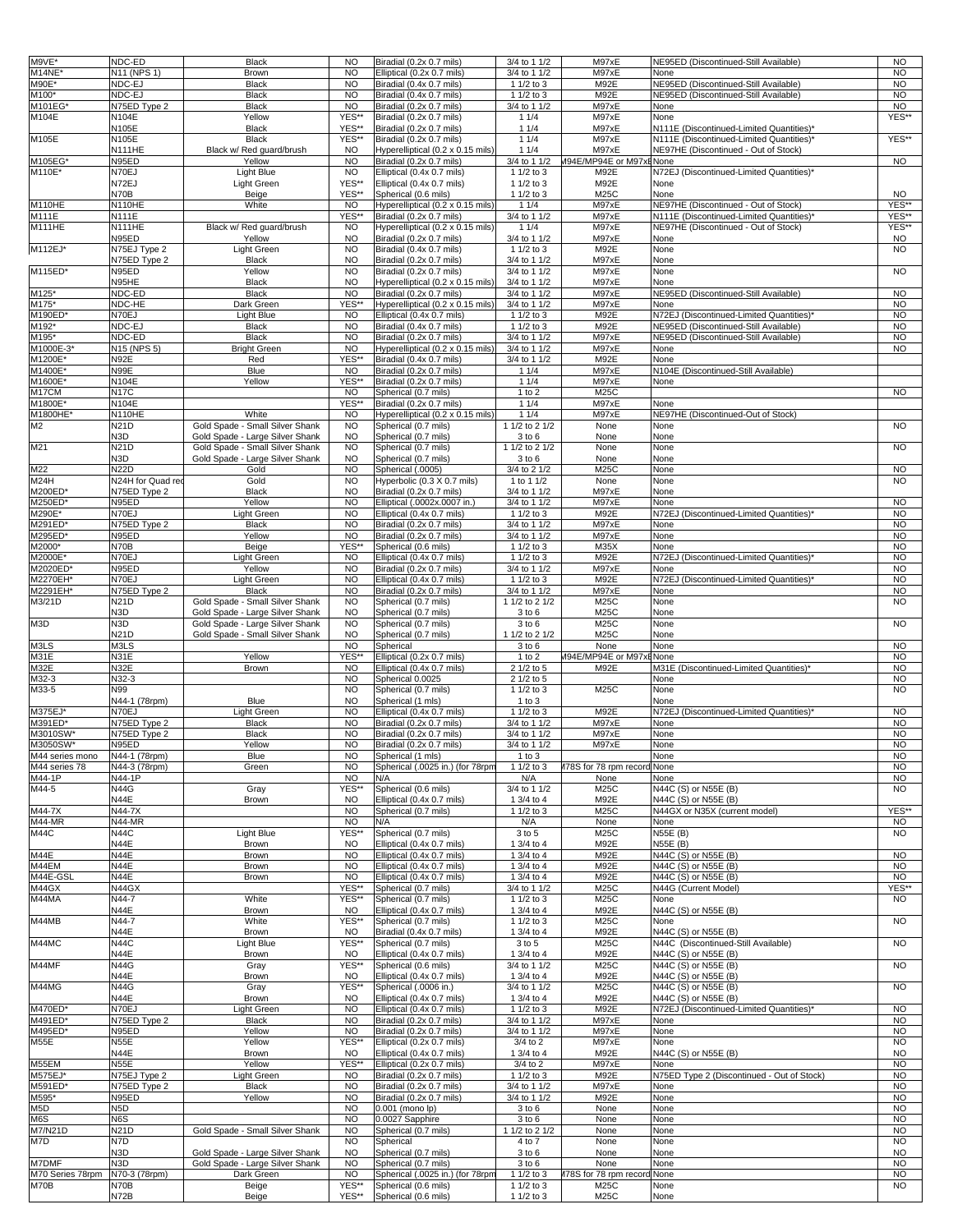| M70BX                        | N70BX                        |                              | YES**                  | Spherical (0.7 mils)                                   | 1 1/2 to 3                   | None-Will have to mov None  |                                                                | YES**                  |
|------------------------------|------------------------------|------------------------------|------------------------|--------------------------------------------------------|------------------------------|-----------------------------|----------------------------------------------------------------|------------------------|
| M70EJ                        | N70EJ                        | Light Green                  | <b>NO</b>              | Elliptical (0.4x 0.7 mils)                             | 1 1/2 to 3                   |                             | None-Will have to mov N72EJ (Discontinued-Limited Quantities)* | <b>NO</b>              |
|                              | N72EJ                        | Light Green                  | YES**                  | Elliptical (0.4x 0.7 mils)                             | 1 $1/2$ to 3                 | M92E                        |                                                                |                        |
| M71 Series                   | N75-3 (78rpm)                | Dark Green                   | <b>NO</b>              | Spherical (.0025 in.) (for 78rpn                       | 1 1/2 to 3                   | 178S for 78 rpm record None |                                                                | <b>NO</b>              |
| M71-6                        | N75-6                        | Beige                        | YES**                  | Spherical (0.6 mils)                                   | 1 1/2 to 3                   | M25C                        | None                                                           | <b>NO</b>              |
|                              | N75B Type 2                  | Beige                        | YES**                  | Spherical (0.6 mils)                                   | 1 1/2 to 3                   | M25C                        | None                                                           | <b>NO</b>              |
|                              | N72B                         | Beige                        | YES**                  | Spherical (0.6 mils)                                   | 1 1/2 to 3                   | M25C                        | None                                                           | <b>NO</b>              |
| M71C                         | <b>N75C</b><br>N75EC         | Light Blue<br>Brown          | <b>NO</b><br><b>NO</b> | Spherical (0.6 mils)<br>Biradial (0.4x 0.7 mils)       | 3 to 5<br>$2$ to $4$         | M25C<br>M92E                | None<br>N75ED Type 2 (Discontinued - Out of Stock)             |                        |
| M71EB                        | N75B Type 2                  | Beige                        | YES*                   | Spherical (0.6 mils)                                   | 1 1/2 to 3                   | M25C                        | None                                                           | <b>NO</b>              |
|                              | N75EJ Type 2                 | Light Green                  | <b>NO</b>              | Biradial (0.4x 0.7 mils)                               | 1 1/2 to 3                   | M92E                        | None                                                           |                        |
|                              | N75ED Type 2                 | <b>Black</b>                 | <b>NO</b>              | Biradial (0.2x 0.7 mils)                               | 3/4 to 1 1/2                 | M97xE                       | None                                                           |                        |
| M71EMB                       | N75EJ Type 2                 | Light Green                  | <b>NO</b>              | Biradial (0.4x 0.7 mils)                               | 1 1/2 to 3                   | M92E                        | None                                                           | <b>NO</b>              |
|                              | N75ED Type 2                 | <b>Black</b>                 | <b>NO</b>              | Biradial (0.2x 0.7 mils)                               | 3/4 to 1 1/2                 | M97xE                       | None                                                           |                        |
| M71MB                        | N75-6                        | Beige                        | YES*                   | Spherical (0.6 mils)                                   | 1 1/2 to 3                   | M25C                        | None                                                           | <b>NO</b>              |
|                              | N75B Type 2                  | Beige                        | YES**                  | Spherical (0.6 mils)                                   | 1 1/2 to 3                   | M25C                        | None                                                           |                        |
|                              | N75ED Type 2                 | <b>Black</b>                 | <b>NO</b>              | Biradial (0.2x 0.7 mils)                               | 3/4 to 1 1/2                 | M97xE                       | None                                                           |                        |
| M71MC                        | <b>N75C</b><br>N75EC         | Light Blue<br>Brown          | <b>NO</b><br><b>NO</b> | Spherical (0.6 mils)<br>Biradial (0.4x 0.7 mils)       | 3 to 5<br>$2$ to $4$         | M25C<br>M92E                | None<br>N75ED Type 2 (Discontinued - Out of Stock)             | <b>NO</b>              |
| M72 Series 78rpm             | N70-3 (78rpm)                | Dark Green                   | <b>NO</b>              | Spherical (.0025 in.) (for 78rpm                       | 1 1/2 to 3                   | 178S for 78 rpm record None |                                                                | <b>NO</b>              |
| M72B                         | N72B                         | Beige                        | YES*'                  | Spherical (0.6 mils)                                   | 1 1/2 to 3                   | M25C                        |                                                                |                        |
| M72EJ                        | N72EJ                        | Light Green                  | YES**                  | Elliptical (0.4x 0.7 mils)                             | 1 1/2 to 3                   | M92E                        | N72EJ (Discontinued-Limited Quantities)*                       |                        |
| M73 Series (except           | N75-3 (78rpm)                | Dark Green                   | <b>NO</b>              | Spherical (.0025 in.) (for 78rpn                       | 1 1/2 to 3                   | 178S for 78 rpm record      | None                                                           | <b>NO</b>              |
| M73G                         | N75G Type 2                  | Gray                         | <b>NO</b>              | Spherical (0.6 mils)                                   | $3/4$ to 1 $\frac{1}{2}$     | M25C                        | N75B Type 2 (Discontinued-Still Available)                     | <b>NO</b>              |
|                              | N75ED Type 2                 | Black                        | <b>NO</b>              | Biradial (0.2x 0.7 mils)                               | 3/4 to 1 1/2                 | M97xE                       | None                                                           |                        |
| M73MG                        | N75G Type 2                  | Gray                         | <b>NO</b>              | Spherical (0.7 mils)                                   | 3/4 to 1 1/2                 | M25C                        | N75B Type 2 (Discontinued-Still Available)                     | <b>NO</b>              |
|                              | N75ED Type 2                 | <b>Black</b>                 | <b>NO</b>              | Biradial (0.2x 0.7 mils)                               | 3/4 to 1 1/2                 | M97xE                       | None                                                           |                        |
| M73PE                        | <b>N31E</b>                  | Yellow                       | YES*                   | Elliptical (0.2x 0.7 mils)<br>Biradial (0.2x 0.7 mils) | $1$ to $2$                   | M97xE                       | None                                                           | <b>NO</b><br><b>NO</b> |
| M73PED*<br>M73PE-ED*         | N75ED Type 2<br>None         | <b>Black</b>                 | <b>NO</b><br><b>NO</b> | N/A                                                    | 3/4 to 1 1/2<br>N/A          | M97xE<br>None               | None<br>None                                                   | <b>NO</b>              |
| M73PE-II*                    | N70EJ                        | Light Green                  | <b>NO</b>              | Elliptical (0.4x 0.7 mils)                             | 1 1/2 to 3                   | M92E                        | N72EJ (Discontinued-Limited Quantities)*                       | <b>NO</b>              |
| M73PE Type 2*                | None                         |                              | <b>NO</b>              | N/A                                                    | N/A                          | None                        | None                                                           | <b>NO</b>              |
| M73SG                        | N75G Type 2                  | Gray                         | <b>NO</b>              | Spherical (0.6 mils)                                   | 3/4 to 1 1/2                 | M25C                        | N75B Type 2 (Discontinued-Still Available)                     | <b>NO</b>              |
|                              | N75ED Type 2                 | <b>Black</b>                 | <b>NO</b>              | Biradial (0.2x 0.7 mils)                               | 3/4 to 1 1/2                 | M97xE                       | None                                                           |                        |
| M74CSM                       | <b>N74C</b>                  | Beige                        | <b>NO</b>              | Spherical (0.7 mils)                                   | $2$ to $4$                   | M25C                        | None                                                           | <b>NO</b>              |
|                              | N75EC                        | Brown                        | <b>NO</b>              | Biradial (0.4x 0.7 mils)                               | $2$ to $4$                   | M92E                        | N75ED Type 2 (Discontinued - Out of Stock)                     |                        |
| M74CSZ                       | N75EC                        | Brown                        | <b>NO</b>              | Biradial (0.4x 0.7 mils)                               | $2$ to $4$                   | M92E                        | N75ED Type 2 (Discontinued - Out of Stock)                     |                        |
| M75 Type D                   | N75-6<br>N75B Type 2         | Beige                        | YES*<br>YES**          | Spherical (0.6 mils)<br>Spherical (0.6 mils)           | 1 1/2 to 3<br>1 1/2 to 3     | M25C<br>M25C                | None<br>None                                                   | <b>NO</b>              |
|                              | N72B                         | Beige<br>Beige               | YES**                  | Spherical (0.6 mils)                                   | 1 1/2 to 3                   | M25C                        | None                                                           |                        |
| M75 series 78                | N75-3 (78rpm)                | Dark Green                   | <b>NO</b>              | Spherical (.0025 in.) (for 78rpm                       | 1 1/2 to 3                   | 178S for 78 rpm record      | None                                                           | <b>NO</b>              |
| M75-6                        | N75-6                        | Beige                        | YES**                  | Spherical (0.6 mils)                                   | 1 1/2 to 3                   | M25C                        | None                                                           | <b>NO</b>              |
|                              | N75B Type 2                  | Beige                        | YES**                  | Spherical (0.6 mils)                                   | 1 1/2 to 3                   | M25C                        | None                                                           |                        |
|                              | N72B                         | Beige                        | YES**                  | Spherical (0.6 mils)                                   | 1 1/2 to 3                   | M25C                        | None                                                           |                        |
| M75-6S                       | N75-6                        | Beige                        | YES*                   | Spherical (0.6 mils)                                   | 1 1/2 to 3                   | M25C                        | None                                                           | YES**                  |
|                              | N75B Type 2                  | Beige                        | YES**                  | Spherical (0.6 mils)                                   | 1 1/2 to 3                   | M25C                        | None                                                           |                        |
|                              | N72B                         | Beige                        | YES**                  | Spherical (0.6 mils)                                   | 1 1/2 to 3                   | M25C                        | None                                                           |                        |
| M75-6 Type 2                 | N75B Type 2<br>N75ED Type 2  | Beige<br>Black               | YES**<br><b>NO</b>     | Spherical (0.6 mils)<br>Biradial (0.2x 0.7 mils)       | 1 1/2 to 3<br>3/4 to 1 1/2   | M25C<br>M97xE               | None<br>None                                                   | <b>NO</b>              |
|                              | N75EC                        | Brown                        | <b>NO</b>              | Biradial (0.4x 0.7 mils)                               | $2$ to $4$                   | M92E                        | N75ED Type 2 (Discontinued - Out of Stock)                     |                        |
| M75B Type 2                  | N75B Type 2                  | Beige                        | YES*                   | Spherical (0.6 mils)                                   | 1 1/2 to 3                   | M35X                        | None                                                           | <b>NO</b>              |
|                              | N75ED Type 2                 | Black                        | <b>NO</b>              | Biradial (0.2x 0.7 mils)                               | 3/4 to 1 1/2                 | M97xE                       | None                                                           |                        |
|                              | N75EC                        | Brown                        | <b>NO</b>              | Biradial (0.4x 0.7 mils)                               | $2$ to $4$                   | M92E                        | N75ED Type 2 (Discontinued - Out of Stock)                     |                        |
| M75CS                        | <b>N75C</b>                  | Light Blue                   | <b>NO</b>              | Spherical (0.6 mils)                                   | 3 to 5                       | M35X                        | None                                                           | YES**                  |
|                              | N75EC                        | Brown                        | <b>NO</b>              | Biradial (0.4x 0.7 mils)                               | $2$ to $4$                   | M92E                        | N75ED Type 2 (Discontinued - Out of Stock)                     |                        |
| M75E                         | N75ED Type 2                 | <b>Black</b>                 | <b>NO</b>              | Biradial (0.2x 0.7 mils)                               | 3/4 to 1 1/2                 | M97xE                       | None                                                           | <b>NO</b>              |
| M75E Type 2                  | N75ED Type 2                 | Black                        | <b>NO</b>              | Biradial (0.2x 0.7 mils)                               | 3/4 to 1 1/2                 | M92E                        | None                                                           | <b>NO</b><br>YES**     |
| M75ECS<br>M75ED Type 2       | N75EC<br>N75ED Type 2        | Brown<br>Black               | <b>NO</b><br><b>NO</b> | Biradial (0.4x 0.7 mils)<br>Biradial (0.2x 0.7 mils)   | $2$ to $4$<br>3/4 to 1 1/2   | M92E<br>M92E                | N75ED Type 2 (Discontinued - Out of Stock)<br>None             | <b>NO</b>              |
| M75EJ Type 2                 | N75EJ Type 2                 | Light Green                  | <b>NO</b>              | Biradial (0.4x 0.7 mils)                               | 1 1/2 to 3                   | M92E                        | None                                                           | <b>NO</b>              |
|                              | N75HE Type 2                 | <b>Light Gray</b>            | YES*'                  | Hyperelliptical (0.2 x 0.15 mils)                      | 3/4 to 1 1/2                 | M97xE                       | None                                                           |                        |
|                              | N75ED Type 2                 | Black                        | <b>NO</b>              | Biradial (0.2x 0.7 mils)                               | 3/4 to 1 1/2                 | M97xE                       | None                                                           |                        |
| M75E-D19                     | N75ED Type 2                 | Black                        | <b>NO</b>              | Biradial (0.2x 0.7 mils)                               | 3/4 to 1 1/2                 | M97xE                       | None                                                           | N <sub>O</sub>         |
| M75E-D19 Type 2 N75ED Type 2 |                              | Black                        | NO                     | Biradial (0.2x 0.7 mils)                               | 3/4 to 1 1/2                 | M97xE                       | None                                                           | <b>NO</b>              |
| M75EM                        | N75ED Type 2                 | Black                        | <b>NO</b>              | Biradial (0.2x 0.7 mils)                               | 3/4 to 1 1/2                 | M97xE                       | None                                                           | <b>NO</b>              |
| M75EM Type 2                 | N75ED Type 2                 | <b>Black</b>                 | <b>NO</b>              | Biradial (0.2x 0.7 mils)                               | 3/4 to 1 1/2                 | M97xE                       | None                                                           | <b>NO</b>              |
| M75E-P20 Type 2<br>M75E-95G  | N75ED Type 2<br>N75ED Type 2 | Black<br>Black               | <b>NO</b><br><b>NO</b> | Biradial (0.2x 0.7 mils)<br>Biradial (0.2x 0.7 mils)   | 3/4 to 1 1/2<br>3/4 to 1 1/2 | M97xE<br>M97xE              | None<br>None                                                   | <b>NO</b><br><b>NO</b> |
| M75E-95G Type 2              | N75ED Type 2                 | Black                        | <b>NO</b>              | Biradial (0.2x 0.7 mils)                               | 3/4 to 1 1/2                 | M97xE                       | None                                                           | <b>NO</b>              |
| M75G                         | N75G Type 2                  | Gray                         | <b>NO</b>              | Spherical (0.6 mils)                                   | 3/4 to 1 1/2                 | M35X                        | None                                                           | <b>NO</b>              |
|                              | N75ED Type 2                 | <b>Black</b>                 | NO                     | Biradial (0.2x 0.7 mils)                               | 3/4 to 1 1/2                 | M97xE                       | None                                                           |                        |
| M75G Type 2                  | N75G Type 2                  | Gray                         | <b>NO</b>              | Spherical (0.6 mils)                                   | 3/4 to 1 1/2                 | M35X                        | None                                                           | <b>NO</b>              |
|                              | N75ED Type 2                 | Black                        | <b>NO</b>              | Biradial (0.2x 0.7 mils)                               | 3/4 to 1 1/2                 | M97xE                       | None                                                           |                        |
| M75HE Type 2                 | N75HE Type 2                 | Light Gray                   | YES*                   | Biradial (0.2x 0.7 mils)                               | 3/4 to 1 1/2                 | M97xE                       | None                                                           | <b>NO</b>              |
|                              | N75ED Type 2<br>N75ED Type 2 | <b>Black</b><br><b>Black</b> | <b>NO</b><br><b>NO</b> | Biradial (0.2x 0.7 mils)<br>Biradial (0.2x 0.7 mils)   | 3/4 to 1 1/2<br>3/4 to 1 1/2 | M97xE<br>M97xE              | None<br>None                                                   | <b>NO</b>              |
| M75HEJ Type 2<br>M75MB       | N75-6                        | Beige                        | YES*'                  | Spherical (0.6 mils)                                   | 1 1/2 to 3                   | M25C                        | None                                                           | <b>NO</b>              |
|                              | N75B Type 2                  | Beige                        | YES**                  | Spherical (0.6 mils)                                   | 1 1/2 to 3                   | M35X                        | None                                                           |                        |
|                              | N75ED Type 2                 | <b>Black</b>                 | <b>NO</b>              | Biradial (0.2x 0.7 mils)                               | 3/4 to 1 1/2                 | M97xE                       | None                                                           |                        |
| M75MB Type 2                 | N75B Type 2                  | Beige                        | YES**                  | Spherical (0.6 mils)                                   | 1 1/2 to 3                   | M35X                        | None                                                           | <b>NO</b>              |
|                              | N75EJ Type 2                 | Light Green                  | <b>NO</b>              | Biradial (0.4x 0.7 mils)                               | 1 1/2 to 3                   | M92E                        | None                                                           |                        |
|                              | N75ED Type 2                 | Black                        | <b>NO</b>              | Biradial (0.2x 0.7 mils)                               | 3/4 to 1 1/2                 | M97xE                       | None                                                           |                        |
| M75MG                        | N75G Type 2                  | Gray                         | <b>NO</b>              | Spherical (0.6 mils)                                   | 3/4 to 1 1/2                 | M35X                        | N75B Type 2 (Discontinued-Still Available)                     | <b>NO</b>              |
|                              | N75ED Type 2                 | <b>Black</b>                 | <b>NO</b><br><b>NO</b> | Biradial (0.2x 0.7 mils)                               | 3/4 to 1 1/2                 | M97xE                       | None                                                           | <b>NO</b>              |
| M75MG-D                      | N75G Type 2<br>N75ED Type 2  | Gray<br>Black                | <b>NO</b>              | Spherical (0.6 mils)<br>Biradial (0.2x 0.7 mils)       | 3/4 to 1 1/2<br>3/4 to 1 1/2 | M35X<br>M97xE               | N75B Type 2 (Discontinued-Still Available)<br>None             |                        |
| M75MG Type 2                 | N75G Type 2                  | Gray                         | <b>NO</b>              | Spherical (0.6 mils)                                   | 3/4 to 1 1/2                 | M35X                        | N75B Type 2 (Discontinued-Still Available)                     | <b>NO</b>              |
|                              | N75ED Type 2                 | <b>Black</b>                 | NO                     | Biradial (0.2x 0.7 mils)                               | 3/4 to 1 1/2                 | M97xE                       | None                                                           |                        |
| M77                          | N77                          | <b>Black</b>                 | <b>NO</b>              | Spherical (0.7 mils)                                   | 3 to 6                       | M35X                        | None                                                           | <b>NO</b>              |
| M77D                         | <b>N77</b>                   | Black                        | <b>NO</b>              | Spherical (0.7 mils)                                   | 3 to 6                       | M35X                        | None                                                           | <b>NO</b>              |
| M77MD                        | N77                          | Black                        | <b>NO</b>              | Spherical (0.7 mils)                                   | 3 to 6                       | M35X                        | None                                                           | <b>NO</b>              |
| M78ED Type 2*                | N70EJ                        | Light Green                  | <b>NO</b>              | Elliptical (0.4x 0.7 mils)                             | 1 1/2 to 3                   | M92E                        | N72EJ (Discontinued-Limited Quantities)*                       | <b>NO</b>              |
|                              | N72EJ                        | Light Green                  | YES**                  | Elliptical (0.4x 0.7 mils)                             | 1 1/2 to 3                   | M92E                        | None                                                           |                        |
| M700EX*<br>M705EX*           | N70EJ                        | Light Green<br>Black         | NO.<br><b>NO</b>       | Elliptical (0.4x 0.7 mils)<br>Biradial (0.2x 0.7 mils) | 1 1/2 to 3<br>3/4 to 1 1/2   | M92E<br>M97xE               | N72EJ (Discontinued-Limited Quantities)*                       | <b>NO</b><br><b>NO</b> |
| M750E*                       | N75ED Type 2<br>N14 (NPS 4)  | Blue                         | <b>NO</b>              | Elliptical (0.4x 0.7 mils)                             | 1 1/2 to 3                   | M92E                        | None<br>N13 (NPS 3) (Discontinued - Out of Stock)              | <b>NO</b>              |
| M752ED*                      | N75ED Type 2                 | Black                        | <b>NO</b>              | Biradial (0.2x 0.7 mils)                               | 3/4 to 1 1/2                 | M97xE                       | None                                                           | <b>NO</b>              |
| M7002ED*                     | N70EJ                        | Light Green                  | <b>NO</b>              | Elliptical (0.4x 0.7 mils)                             | 1 1/2 to 3                   | M92E                        | N72EJ (Discontinued-Limited Quantities)*                       | <b>NO</b>              |
| M7044*                       | N70B                         | Beige                        | YES**                  | Spherical (0.6 mils)                                   | 1 1/2 to 3                   | M35X                        | None                                                           | <b>NO</b>              |
| M7500ED*                     | N75ED Type 2                 | <b>Black</b>                 | NO.                    | Biradial (0.2x 0.7 mils)                               | 3/4 to 1 1/2                 | M97xE                       | None                                                           | <b>NO</b>              |
| M78EDT2                      | N70EJ                        | Light Green                  | <b>NO</b>              | Elliptical (0.4x 0.7 mils)                             | 1 1/2 to 3                   | M92E                        | N72EJ (Discontinued-Limited Quantities)*                       |                        |
| M80E                         | <b>N55E</b>                  | Yellow                       | YES*                   | Elliptical (0.2x 0.7 mils)                             | $3/4$ to 2                   | M97xE                       | None                                                           | <b>NO</b>              |
|                              | N44E                         | Brown                        | <b>NO</b>              | Elliptical (0.4x 0.7 mils)                             | 1 3/4 to 4                   | M92E                        | N44C (S) or N55E (B)                                           |                        |
| M80E-D                       | <b>N55E</b>                  | Yellow                       | YES**                  | Elliptical (0.2x 0.7 mils)                             | $3/4$ to $2$                 | M97xE                       | None                                                           | <b>NO</b>              |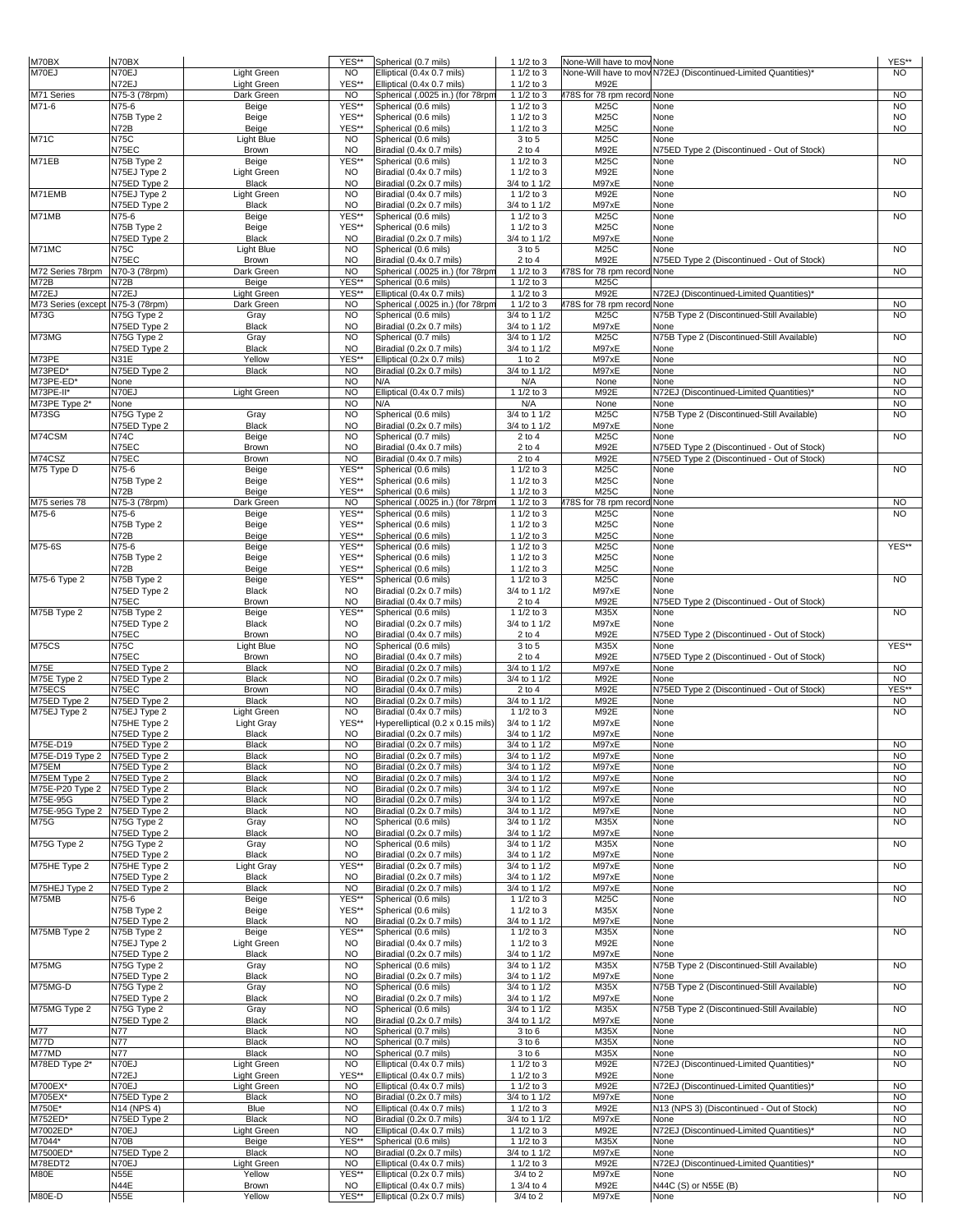| M80E-D19           | <b>N55E</b>         | Yellow                          | YES**          | Elliptical (0.2x 0.7 mils)                           | 3/4 to 2                | M97xE                       | None                                                      | <b>NO</b> |
|--------------------|---------------------|---------------------------------|----------------|------------------------------------------------------|-------------------------|-----------------------------|-----------------------------------------------------------|-----------|
| M81 Series         | N75-3 (78rpm)       | Dark Green                      | <b>NO</b>      | Spherical (.0025 in.) (for 78rpn                     | 1 1/2 to 3              | 178S for 78 rpm record      | None                                                      | <b>NO</b> |
| <b>M81CS</b>       | N75C                | Light Blue                      | <b>NO</b>      | Spherical (0.6 mils)                                 | 3 to 5                  | M35X                        | N75B Type 2 (Discontinued-Still Available)                |           |
|                    |                     |                                 |                |                                                      |                         |                             |                                                           |           |
|                    | N75EC               | Brown                           | <b>NO</b>      | Biradial (0.4x 0.7 mils)                             | $2$ to $4$              | M92E                        | N75ED Type 2 (Discontinued - Out of Stock)                |           |
| M81EC              | N75EC               | Brown                           | N <sub>O</sub> | Biradial (0.4x 0.7 mils)                             | $2$ to $4$              | M92E                        | N75ED Type 2 (Discontinued - Out of Stock)                |           |
| M81ECS             | N75C                | Light Blue                      | <b>NO</b>      | Spherical (0.6 mils)                                 | 3 to 5                  | M35X                        | N75B Type 2 (Discontinued-Still Available)                |           |
| M81MC              | N75C                | Light Blue                      | <b>NO</b>      | Spherical (0.6 mils)                                 | 3 to 5                  | M35X                        | N75B Type 2 (Discontinued-Still Available)                |           |
|                    | N75EC               | Brown                           | <b>NO</b>      | Biradial (0.4x 0.7 mils)                             | $2$ to $4$              | M92E                        | N75ED Type 2 (Discontinued - Out of Stock)                |           |
| M83PED*            | N95ED               | Yellow                          | <b>NO</b>      | Biradial (0.2x 0.7 mils)                             | 3/4 to 1 1/2            | M97xE                       | None                                                      | <b>NO</b> |
| M84BM              | N75-6               | Beige                           | YES*           | Spherical (0.6 mils)                                 | 1 1/2 to 3              | M35X                        | None                                                      | <b>NO</b> |
|                    | N75B Type 2         | Beige                           | YES**          | Spherical (0.6 mils)                                 | 1 1/2 to 3              | M35X                        | None                                                      |           |
|                    | <b>V75ED Type 2</b> | Black                           | <b>NO</b>      | Biradial (0.2x 0.7 mils)                             | 3/4 to 1 1/2            | M92E                        | None                                                      |           |
| M85GM              | N75-6               |                                 | YES*           | Spherical (0.6 mils)                                 | 1 1/2 to 3              | M35X                        | None                                                      | <b>NO</b> |
|                    |                     | Beige                           | YES**          |                                                      |                         |                             |                                                           |           |
|                    | N75B Type 2         | Beige                           |                | Spherical (0.6 mils)                                 | 1 1/2 to 3              | M35X                        | None                                                      |           |
|                    | N75ED Type 2        | Black                           | <b>NO</b>      | Biradial (0.2x 0.7 mils)                             | 3/4 to 1 1/2            | M92E                        | None                                                      |           |
| M8D                | N3D                 | Gold Spade - Large Silver Shank | <b>NO</b>      | Spherical (0.7 mils)                                 | 3 to 6                  | None                        | None                                                      | <b>NO</b> |
| M91 series 78      | N91-3 (78rpm)       | Green                           | <b>NO</b>      | Spherical (.0025 in.) (for 78rpn                     | 1 1/2 to 3              | None                        | None                                                      |           |
|                    | N75-3 (78rpm)       | Dark Green                      | <b>NO</b>      | Spherical (.0025 in.) (for 78rpm                     | 1 1/2 to 3              | 178S for 78 rpm record None |                                                           | <b>NO</b> |
| M9111E             | N91ED               | Yellow                          | YES**          | Biradial (0.2x 0.7 mils)                             | 3/4 to 1 1/2            | M97xE                       | None                                                      |           |
| M911E              | N91ED               | Yellow                          | YES**          | Biradial (0.2x 0.7 mils)                             | 3/4 to 1 1/2            | M97xE                       | None                                                      |           |
| M912ED             | N91ED               | Yellow                          | YES**          | Biradial (0.2x 0.7 mils)                             | 3/4 to 1 1/2            | M97xE                       | None                                                      |           |
|                    |                     |                                 |                |                                                      |                         |                             |                                                           |           |
| M919ED             | N91ED               | Yellow                          | YES**          | Biradial (0.2x 0.7 mils)                             | 3/4 to 1 1/2            | M97xE                       | None                                                      |           |
| M91E series        | N91E                | Black                           | <b>NO</b>      | Biradial (0.2x 0.7 mils)                             | 3/4 to 1 1/2            | M97xE                       | N91ED (Discontinued-Still Available)                      | YES**     |
|                    | N91ED               | Yellow                          | YES**          | Biradial (0.2x 0.7 mils)                             | 3/4 to 1 1/2            | M97xE                       | None                                                      |           |
| M91E-50H           | N91E                | Black                           | <b>NO</b>      | Biradial (0.2x 0.7 mils)                             | 3/4 to 1 1/2            | M97xE                       | N91ED (Discontinued-Still Available)                      |           |
|                    | N91ED               | Yellow                          | YES**          | Biradial (0.2x 0.7 mils)                             | 3/4 to 1 1/2            | M97xE                       | None                                                      |           |
| M91E-D12           | N91E                | Black                           | <b>NO</b>      | Biradial (0.2x 0.7 mils)                             | 3/4 to 1 1/2            | M97xE                       | N91ED (Discontinued-Still Available)                      | YES**     |
|                    | N91ED               | Yellow                          | YES**          | Biradial (0.2x 0.7 mils)                             | 3/4 to 1 1/2            | M97xE                       | None                                                      |           |
|                    |                     |                                 |                | Biradial (0.2x 0.7 mils)                             |                         |                             |                                                           |           |
| M91E-GSL           | N91E                | Black                           | <b>NO</b>      |                                                      | 3/4 to 1 1/2            | M97xE                       | N91ED (Discontinued-Still Available)                      |           |
|                    | N91ED               | Yellow                          | YES**          | Biradial (0.2x 0.7 mils)                             | 3/4 to 1 1/2            | M97xE                       | None                                                      |           |
| M91E-P20           | N91E                | Black                           | <b>NO</b>      | Biradial (0.2x 0.7 mils)                             | 3/4 to 1 1/2            | M97xE                       | N91ED (Discontinued-Still Available)                      |           |
|                    | N91ED               | Yellow                          | YES**          | Biradial (0.2x 0.7 mils)                             | 3/4 to 1 1/2            | M97xE                       | None                                                      |           |
| M91ED series       | N91ED               | Yellow                          | YES**          | Biradial (0.2x 0.7 mils)                             | 3/4 to 1 1/2            | M97xE                       | None                                                      |           |
| M91ED-BJ           | N91ED               | Yellow                          | YES*'          | Biradial (0.2x 0.7 mils)                             | 3/4 to 1 1/2            | M97xE                       | None                                                      |           |
| M91ED-DL           | N91ED               | Yellow                          | YES**          | Biradial (0.2x 0.7 mils)                             | 3/4 to 1 1/2            | M97xE                       | None                                                      |           |
|                    |                     |                                 |                |                                                      |                         |                             |                                                           |           |
| M91ED-GS           | N91ED               | Yellow                          | YES**          | Biradial (0.2x 0.7 mils)                             | 3/4 to 1 1/2            | M97xE                       | None                                                      |           |
| M91ED-GSL          | N91ED               | Yellow                          | YES**          | Biradial (0.2x 0.7 mils)                             | 3/4 to 1 1/2            | M97xE                       | None                                                      |           |
| M91ED-GZ           | N91ED               | Yellow                          | YES**          | Biradial (0.2x 0.7 mils)                             | 3/4 to 1 1/2            | M97xE                       | None                                                      |           |
| M91ED-PE           | N91ED               | Yellow                          | YES**          | Biradial (0.2x 0.7 mils)                             | 3/4 to 1 1/2            | M97xE                       | None                                                      |           |
| M91ED-PT           | N91ED               | Yellow                          | YES**          | Biradial (0.2x 0.7 mils)                             | 3/4 to 1 1/2            | M97xE                       | None                                                      |           |
| M91G               | N91G                | Gray                            | YES*           | Spherical (0.6 mils)                                 | 3/4 to 1 1/2            | M35X                        | N91GD (Discontinued-Out of Stock)                         |           |
|                    | N91ED               | Yellow                          | YES**          |                                                      |                         | M97xE                       |                                                           |           |
|                    |                     |                                 |                | Biradial (0.2x 0.7 mils)                             | 3/4 to 1 1/2            |                             | None                                                      |           |
| M91GD              | N91GD               | Red                             | YES*'          | Spherical (0.6 mils)                                 | 3/4 to 1 1/2            | M35X                        | N91ED (Discontinued-Still Avaiable)                       | YES**     |
|                    | N91ED               | Yellow                          | YES**          | Biradial (0.2x 0.7 mils)                             | 3/4 to 1 1/2            | M97xE                       | None                                                      |           |
| M91MGD             | N91GD               | Red                             | YES**          | Spherical (0.6 mils)                                 | 3/4 to 1 1/2            | M35X                        | N91ED (Discontinued-Still Avaiable)                       | YES**     |
|                    | N91ED               | Yellow                          | YES**          | Biradial (0.2x 0.7 mils)                             | 3/4 to 1 1/2            | M97xE                       | None                                                      |           |
| M92 Series         | N75-3 (78rpm)       | Dark Green                      | <b>NO</b>      | Spherical (.0025 in.) (for 78rpm                     | 1 1/2 to 3              | 178S for 78 rpm record      | None                                                      | <b>NO</b> |
| M92E pre 1975      | N91E                | Black                           | <b>NO</b>      | Biradial (0.2x 0.7 mils)                             | 3/4 to 1 1/2            | M97xE                       | N91ED (Discontinued-Still Avaiable)                       |           |
|                    |                     |                                 |                |                                                      |                         |                             |                                                           |           |
|                    | N91ED               | Yellow                          | YES**          | Biradial (0.2x 0.7 mils)                             | 3/4 to 1 1/2            | M97xE                       | None                                                      |           |
| M92G               | N91G                | Gray                            | YES**          | Spherical (0.6 mils)                                 | 3/4 to 1 1/2            | M35X                        | N91ED (Discontinued-Still Avaiable)                       |           |
|                    | N91ED               | Yellow                          | YES**          | Biradial (0.2x 0.7 mils)                             | 3/4 to 1 1/2            | M97xE                       | None                                                      |           |
| M92LT              | N94LT               | <b>Bright Blue</b>              | <b>NO</b>      | Biradial (0.4x 0.7 mils)                             | 11/4                    | M92E                        | N96LT (Discontinued-Out of Stock)                         |           |
| M92LT-EP           | N94LT               | <b>Bright Blue</b>              | <b>NO</b>      | Biradial (0.4x 0.7 mils)                             | 11/4                    | M92E                        | N96LT (Discontinued-Out of Stock)                         | <b>NO</b> |
|                    | N97LT               | Red                             | <b>NO</b>      | Hyperelliptical (0.2 x 0.15 mils)                    | 11/4                    | t could use M92E as P       | None                                                      |           |
| M93 Series         | N75-3 (78rpm)       | Dark Green                      | N <sub>O</sub> | Spherical (.0025 in.) (for 78rpm                     | 1 1/2 to 3              | 178S for 78 rpm record None |                                                           | <b>NO</b> |
|                    |                     |                                 |                |                                                      |                         |                             | N91ED (Discontinued-Still Available)                      |           |
| M93E               | N93E                | Light Green                     | <b>NO</b>      | Biradial (0.4x 0.7 mils)                             | 1 1/2 to 3              | M92E                        |                                                           | YES**     |
|                    | N75EJ Type 2        | Light Green                     | <b>NO</b>      | Biradial (0.4x 0.7 mils)                             | 1 1/2 to 3              | M92E                        | N91ED (Discontinued-Still Available)                      |           |
|                    | N72EJ               | Light Green                     | YES**          | Elliptical (0.4x 0.7 mils)                           | 1 1/2 to 3              | M92E                        | N91ED (Discontinued-Still Available)                      |           |
| M94E/MP94E         | N94E                | Purple                          | YES**          | Biradial (0.2x 0.7 mils)                             | 3/4 to 1 1/2            | 92E or M97xE (upgrad None   |                                                           | YES**     |
| M94LT              | N94LT               | <b>Bright Blue</b>              | <b>NO</b>      | Biradial (0.4x 0.7 mils)                             | 11/4                    | M92E                        | N96LT (Discontinued-Out of Stock)                         | <b>NO</b> |
|                    | <b>N97LT</b>        | Red                             | <b>NO</b>      | Hyperelliptical (0.2 x 0.15 mils)                    | 11/4                    | t could use M92E as P       | None                                                      |           |
| M95 series 78      | N95-3 (78rpm)       | Green                           | N <sub>O</sub> | Spherical (.0025 in.) (for 78rpm                     | $\frac{1}{1}$ 1/2 to 3  | None                        | None                                                      |           |
|                    |                     |                                 |                |                                                      |                         |                             |                                                           |           |
| M95ED              | N95ED               | Yellow                          | <b>NO</b>      | Biradial (0.2x 0.7 mils)                             | 3/4 to 1 1/2            | M97xE                       | None                                                      | <b>NO</b> |
|                    | N95HE               | Black                           | <b>NO</b>      | Hyperelliptical (.0002 x .0015 in                    | 3/4 to 1 1/2            | M97xE                       | None                                                      |           |
| M95ED/D            | N95ED/D             |                                 | <b>NO</b>      | Hyperelliptical (0.2 x 0.15 mils)                    | 3/4 to 1 1/2            | M97xE                       | None                                                      | <b>NO</b> |
|                    | N95ED               | Yellow                          | YES**          | Biradial (0.2x 0.7 mils)                             | 3/4 to 1 1/2            | M97xE                       | None                                                      |           |
| M95EJ              | N95EJ               | Light Green                     | YES**          | Biradial (0.4x 0.7 mils)                             | 1 1/2 to 3              | M92E                        | None                                                      | <b>NO</b> |
|                    | N95ED               | Yellow                          | YES**          | Biradial (0.2x 0.7 mils)                             | 3/4 to 1 1/2            | M97xE                       | None                                                      |           |
| <b>M95G</b>        | N95G                | Gray                            | YES**          | Spherical (0.6 mils)                                 | 3/4 to 1 1/2            | M35X                        | None                                                      | YES**     |
|                    | N95ED               | Yellow                          | YES**          | Biradial (0.2x 0.7 mils)                             | 3/4 to 1 1/2            | M97xE                       | None                                                      |           |
|                    |                     |                                 |                |                                                      |                         |                             |                                                           |           |
| M95HE              | N95HE               | Black                           | <b>NO</b>      | Hyperelliptical (.0002 x .0015 i                     | $3/4$ to 1 $\sqrt{1/2}$ | M97xE                       | None                                                      | <b>NO</b> |
|                    | N95ED               | Yellow                          | YES**          | Biradial (0.2x 0.7 mils)                             | 3/4 to 1 1/2            | M97xE                       | None                                                      |           |
| M95HE/D            | N95HE/D             |                                 | <b>NO</b>      | Hyperelliptical (0.2 x 0.15 mils)                    | 3/4 to 1 1/2            | M97xE                       | None                                                      | <b>NO</b> |
|                    | N95HE               | Black                           | <b>NO</b>      | Hyperelliptical (0.2 x 0.15 mils)                    | 3/4 to 1 1/2            | M97xE                       | None                                                      |           |
| M96LT              | N96LT               | Yellow                          | <b>NO</b>      | Biradial (0.2x 0.7 mils)                             | 11/4                    | None but could use M9 None  |                                                           | <b>NO</b> |
|                    | N97LT               | Red                             | <b>NO</b>      | Hyperelliptical (0.2 x 0.15 mils)                    | 11/4                    | None but could use M9 None  |                                                           |           |
| M97 series 78      | N978E               |                                 | <b>NO</b>      | Elliptical (.0005x.0025 in.)                         | 1 1/2 to 3              | None                        | None                                                      | <b>NO</b> |
| <b>M97B</b>        | N97B                | Black w/ Red N97B               | <b>NO</b>      | Spherical (0.6 mils)                                 | 1 1/2 to 3              | M35X                        | None                                                      | <b>NO</b> |
|                    | N97HE               | Black w/ Red N97HE              | <b>NO</b>      | Hyperelliptical (0.2 x 0.15 mils)                    | 3/4 to 1 1/2            | M97xE                       | NE97HE (looks funny but works)(Discontinued-Out of Stock) |           |
|                    | N97ED               |                                 | N <sub>O</sub> |                                                      |                         | M97xE                       |                                                           |           |
|                    |                     | Black w/ Red N97ED              | <b>NO</b>      | Biradial (0.2x 0.7 mils)<br>Biradial (0.2x 0.7 mils) | 3/4 to 1 1/4            |                             | NE97HE (looks funny but works)(Discontinued-Out of Stock) | <b>NO</b> |
| M97ED              | N97ED               | Black w/ Red N97ED              |                |                                                      | 3/4 to 1 1/4            | M97xE                       | NE97HE (looks funny but works)(Discontinued-Out of Stor   |           |
|                    | N97HE               | Black w/ Red N97HE              | <b>NO</b>      | Hyperelliptical (0.2 x 0.15 mils)                    | 3/4 to 1 1/2            | M97xE                       | NE97HE (looks funny but works)(Discontinued-Out of Stock) |           |
| M97EJ              | N97EJ               | Black w/ Red N97EJ              | <b>NO</b>      | Biradial (0.4x 0.7 mils)                             | 1 1/2 to 3              | M92E                        | NE97HE (looks funny but works)(Discontinued-Out of Stoc   | <b>NO</b> |
|                    | N97HE               | Black w/ Red N97HE              | <b>NO</b>      | Hyperelliptical (0.2 x 0.15 mils)                    | 3/4 to 1 1/2            | M97xE                       | NE97HE (looks funny but works)(Discontinued-Out of Stock) |           |
| M97GD              | N97GD               | Black w/ Red N97GD              | <b>NO</b>      | Spherical (0.6 mils)                                 | 3/4 to 1 1/2            | M35X                        | NE97HE (looks funny but works)(Discontinued-Out of Stor   | <b>NO</b> |
| M97GG              | N97GD               | Black w/ Red N97GD              | <b>NO</b>      | Spherical (0.6 mils)                                 | 3/4 to 1 1/2            | M35X                        | None                                                      | <b>NO</b> |
|                    | N97HE               | Black w/ Red N97HE              | <b>NO</b>      | Hyperelliptical (0.2 x 0.15 mils)                    | 3/4 to 1 1/2            | M97xE                       | NE97HE (looks funny but works)(Discontinued-Out of Stock) |           |
| M97HE              | N97HE               | Black w/ Red N97HE              | <b>NO</b>      | Hyperelliptical (0.2 x 0.15 mils)                    | 3/4 to 1 1/2            | M97xE                       | NE97HE (looks funny but works)(Discontinued-Out of Stor   | <b>NO</b> |
|                    | N97ED               |                                 |                | Biradial (0.2x 0.7 mils)                             | 3/4 to 1 1/4            | M97xE                       |                                                           |           |
|                    |                     | Black w/ Red N97ED              | NO             |                                                      |                         |                             | NE97HE (looks funny but works)(Discontinued-Out of Stock) |           |
| M97HE-AH           | N97HE               | Black w/ Red N97HE              | <b>NO</b>      | Hyperelliptical (0.2 x 0.15 mils)                    | $3/4$ to 1 $\sqrt{1/2}$ | None                        | NE97HE (looks funny but works)(Discontinued-Out of Stor   | <b>NO</b> |
| (Integrated Headsh | N97ED               | Black w/ Red N97ED              | <b>NO</b>      | Biradial (0.2x 0.7 mils)                             | 3/4 to 1 1/4            | None                        | NE97HE (looks funny but works)(Discontinued-Out of Stock) |           |
| M97LT              | N97LT               | Red                             | <b>NO</b>      | Hyperelliptical (0.2 x 0.15 mils)                    | 11/4                    | None but could use M9 None  |                                                           | <b>NO</b> |
| M98/A              | N44-7               | White                           | YES**          | Spherical (0.7 mils)                                 | 1 1/2 to 3              | M35X                        | None                                                      |           |
| M98EDT2            | N95ED               | Yellow                          | YES*'          | Biradial (0.2x 0.7 mils)                             | 3/4 to 1 1/2            | M97xE                       | None                                                      | <b>NO</b> |
|                    | N95HE               | Black                           | <b>NO</b>      | Hyperelliptical (0.2 x 0.15 mils)                    | 3/4 to 1 1/2            | M97xE                       | None                                                      |           |
|                    |                     |                                 |                |                                                      |                         |                             |                                                           |           |
| M99/A              | N44-7               | White                           | YES*           | Spherical (0.7 mils)                                 | 1 1/2 to 3              | M35X                        | None                                                      |           |
|                    | N44E                | Brown                           | <b>NO</b>      | Elliptical (0.4x 0.7 mils)                           | 1 3/4 to 4              | M92E                        | N44C (S) or N55E (B)                                      |           |
| M99E               | N99E                | Blue                            | <b>NO</b>      | Biradial (0.2x 0.7 mils)                             | 11/4                    | M97xE                       | N104E (Discontinued-Still Available)                      | YES**     |
|                    | N104E               | Yellow                          | YES**          | Biradial (0.2x 0.7 mils)                             | 11/4                    | M97xE                       | None                                                      |           |
| M901AK*            | N91ED               | Yellow                          | YES**          | Biradial (0.2x 0.7 mils)                             | 3/4 to 1 1/2            | M97xE                       | None                                                      |           |
| M905EX*            | N95ED               | Yellow                          | YES**          | Biradial (0.2x 0.7 mils)                             | 3/4 to 1 1/2            | M97xE                       | None                                                      | <b>NO</b> |
| M911ED*            | N95ED Type 2        |                                 | <b>NO</b>      | N/A                                                  | N/A                     | None                        | None                                                      | <b>NO</b> |
|                    |                     |                                 |                |                                                      |                         |                             |                                                           |           |
| M912ED*            | N91ED<br>N91ED      | Yellow<br>Yellow                | YES**<br>YES** | Biradial (0.2x 0.7 mils)<br>Biradial (0.2x 0.7 mils) | 3/4 to 1 1/2            | M97xE                       | None                                                      | YES**     |
| M919ED*            |                     |                                 |                |                                                      | 3/4 to 1 1/2            | M97xE                       | None                                                      | YES**     |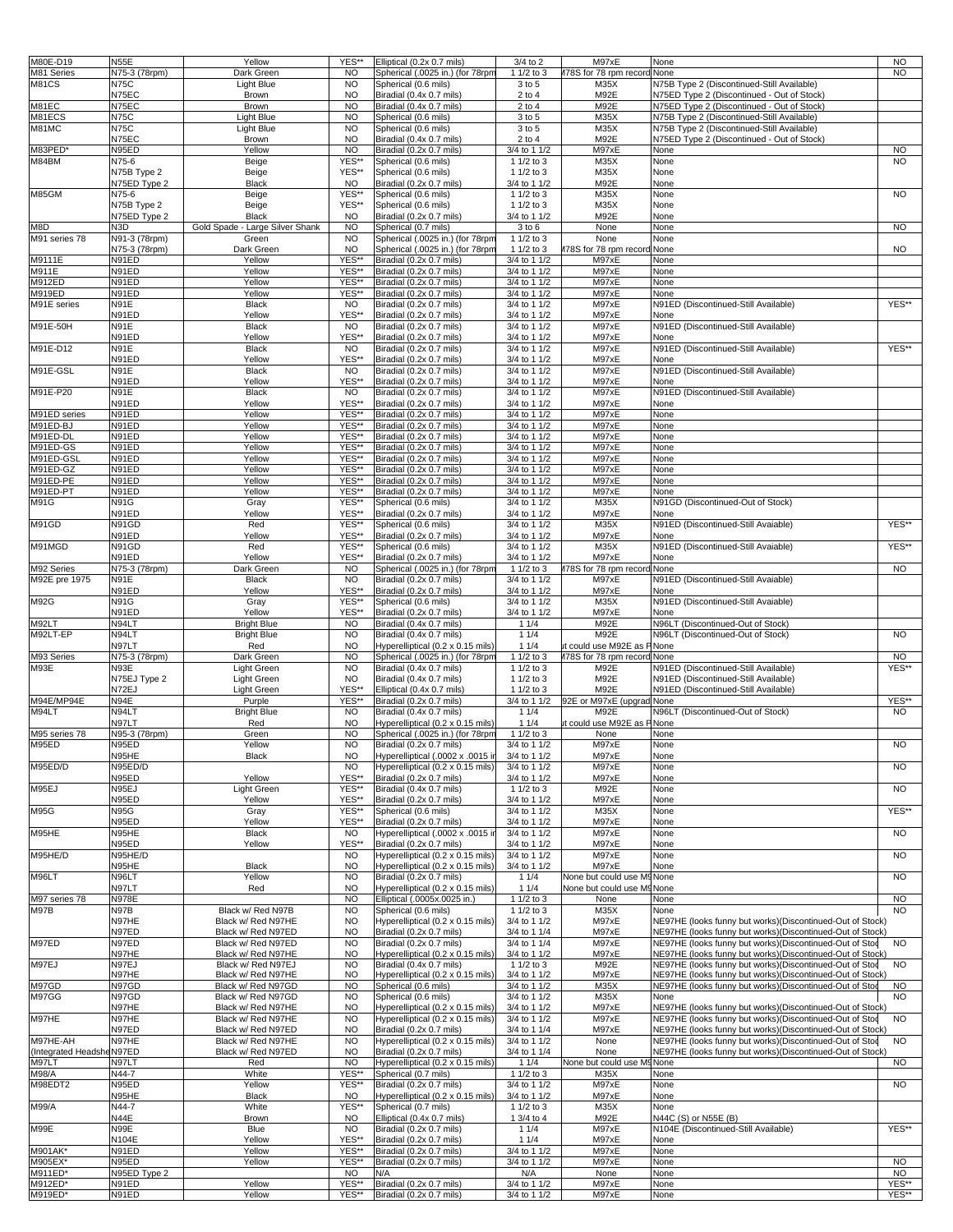| M922*                          | N70EJ                   | Light Green              | <b>NO</b> | Elliptical (0.4x 0.7 mils)        | 1 1/2 to 3               | M92E                        | N72EJ (Discontinued-Limited Quantities)'        | <b>NO</b>              |
|--------------------------------|-------------------------|--------------------------|-----------|-----------------------------------|--------------------------|-----------------------------|-------------------------------------------------|------------------------|
| M922E*                         | N70EJ                   | Light Green              | <b>NO</b> | Elliptical (0.4x 0.7 mils)        | 1 1/2 to 3               | M92E                        | N72EJ (Discontinued-Limited Quantities)'        | <b>NO</b>              |
| M925ED                         | N95ED                   | Yellow                   | YES*'     | Biradial (0.2x 0.7 mils)          | 3/4 to 1 1/2             | M97xE                       | None                                            | <b>NO</b>              |
| M950E*                         | N96LT                   | Yellow                   | <b>NO</b> | Biradial (0.2x 0.7 mils)          | 11/4                     |                             |                                                 | <b>NO</b>              |
|                                |                         |                          |           |                                   |                          | None but could use M9 None  |                                                 |                        |
| M950P*                         | N96LT                   | Yellow                   | <b>NO</b> | Biradial (0.2x 0.7 mils)          | 11/4                     | None but could use M9 None  |                                                 | <b>NO</b><br><b>NO</b> |
| M951ED*                        | N95ED                   | Yellow                   | YES*      | Biradial (0.2x 0.7 mils)          | 3/4 to 1 1/2             | M97xE                       | None                                            |                        |
| M952ED'                        | N95ED                   | Yellow                   | YES**     | Biradial (0.2x 0.7 mils)          | 3/4 to 1 1/2             | M97xE                       | None                                            | <b>NO</b>              |
| M954ED'                        | N95ED                   | Yellow                   | YES**     | Biradial (0.2x 0.7 mils)          | 3/4 to 1 1/2             | M97xE                       | None                                            | <b>NO</b>              |
| M959ED*                        | N95ED                   | Yellow                   | YES*'     | Biradial (0.2x 0.7 mils)          | 3/4 to 1 1/2             | M97xE                       | None                                            | <b>NO</b>              |
|                                | N95HE                   | Black                    | <b>NO</b> | Hyperelliptical (0.2 x 0.15 mils) | 3/4 to 1 1/2             | M97xE                       | None                                            |                        |
| M960*                          | NDC-EJ                  | <b>Black</b>             | <b>NO</b> | Biradial (0.4x 0.7 mils)          | 1 1/2 to 3               | M92E                        | NE95ED (Discontinued-Still Available)           |                        |
| M970HRP*                       | N97LT                   | Red                      | <b>NO</b> | Hyperelliptical (.0002 x .0015 i  | 11/4                     | None but could use M9 None  |                                                 |                        |
| M975E*                         | N75EJ Type 2            | Light Green              | <b>NO</b> | Biradial (0.4x 0.7 mils)          | 1 1/2 to 3               | M92E                        | N75ED Type 2 (Discontinued - Out of Stock)      |                        |
| M980*                          | NDC-HE                  | Dark Green               | YES*'     | Hyperelliptical (0.2 x 0.15 mils) | 3/4 to 1 1/2             | M97xE                       | None                                            |                        |
| M991E                          | N75ED Type 2            | <b>Black</b>             | <b>NO</b> | Biradial (0.2x 0.7 mils)          | 3/4 to 1 1/2             | 094E/MP94E or M97xENone     |                                                 | YES**                  |
| M991ED*                        | N75ED Type 2            | <b>Black</b>             | <b>NO</b> | Biradial (0.2x 0.7 mils)          | 3/4 to 1 1/2             | M97xE                       | None                                            | YES**                  |
|                                | N75HE Type 2            | <b>Light Gray</b>        | YES**     | Biradial (0.2x 0.7 mils)          | 3/4 to 1 1/2             | M97xE                       | None                                            |                        |
| M992E*                         | N75EJ Type 2            | <b>Light Green</b>       | <b>NO</b> | Biradial (0.4x 0.7 mils)          | 1 1/2 to 3               | M92E                        | N75ED Type 2 (Discontinued - Out of Stock)      | <b>NO</b>              |
|                                | N75ED Type 2            | Black                    | <b>NO</b> | Biradial (0.2x 0.7 mils)          | 3/4 to 1 1/2             | M97xE                       | None                                            |                        |
| M993ED'                        | N75ED Type 2            | <b>Black</b>             | <b>NO</b> | Biradial (0.2x 0.7 mils)          | 3/4 to 1 1/2             | M97xE                       | None                                            | <b>NO</b>              |
| M993EJ*                        | N75EJ Type 2            | Light Green              | <b>NO</b> | Biradial (0.4x 0.7 mils)          | 1 1/2 to 3               | M92E                        | N75ED Type 2 (Discontinued - Out of Stock)      | <b>NO</b>              |
| M995ED*                        | N95ED                   | Yellow                   | YES*      | Biradial (0.2x 0.7 mils)          | 3/4 to 1 1/2             | M97xE                       | None                                            | <b>NO</b>              |
|                                | N95HE                   | Black                    | <b>NO</b> | Hyperelliptical (0.2 x 0.15 mils) | 3/4 to 1 1/2             | M97xE                       | None                                            |                        |
| M997H*                         | N16 (NPS 6)             | <b>Black</b>             | <b>NO</b> | Hyperelliptical (0.2 x 0.15 mils) | 1 1/4 to 2               | M97xE                       | None                                            | <b>NO</b>              |
| M9095ED'                       | N95ED                   | Yellow                   | YES**     | Biradial (0.2x 0.7 mils)          | 3/4 to 1 1/2             | M97xE                       | None                                            | <b>NO</b>              |
| M9111E*                        | N91ED                   | Yellow                   | YES**     | Biradial (0.2x 0.7 mils)          | 3/4 to 1 1/2             | M97xE                       | None                                            | <b>NO</b>              |
| <b>M9502ED</b> *               | N95ED                   | Yellow                   | YES**     | Biradial (0.2x 0.7 mils)          | 3/4 to 1 1/2             | M97xE                       | None                                            | <b>NO</b>              |
| MA10*                          | NDC-ED                  | <b>Black</b>             | <b>NO</b> | Biradial (0.2x 0.7 mils)          | 3/4 to 1 1/2             | M97xE                       | NE95ED (Discontinued-Still Available)           | <b>NO</b>              |
| MA20*                          | NDC-HE                  | Dark Green               | YES*      | Hyperelliptical (0.2 x 0.15 mils) | 3/4 to 1 1/2             | M97xE                       | None                                            | <b>NO</b>              |
| Magnum One (MAG N14 (NPS 4)    |                         | Blue                     | <b>NO</b> | Elliptical (0.4x 0.7 mils)        | 1 1/2 to 3               | M92E                        | N13 (NPS 3) (Discontinued - Out of Stock)       | <b>NO</b>              |
| Magnum Two (MAG N11 (NPS 1)    |                         | Brown                    | <b>NO</b> | Elliptical (0.2x 0.7 mils)        | 3/4 to 1 1/2             | M97xE                       | None                                            | <b>NO</b>              |
| Magnum Four (MAGN11 (NPS 1)    |                         | Brown                    | <b>NO</b> | Elliptical (0.2x 0.7 mils)        | 3/4 to 1 1/2             | M97xE                       | None                                            | <b>NO</b>              |
| Magnum Five (MAG N15 (NPS 5)   |                         | <b>Bright Green</b>      | <b>NO</b> | Hyperelliptical (0.2 x 0.15 mils) | 3/4 to 1 1/2             | M97xE                       | None                                            | <b>NO</b>              |
| Mark5*                         | N14 (NPS 4)             | Blue                     | <b>NO</b> | Elliptical (0.4x 0.7 mils)        | 1 1/2 to 3               | M92E                        | N13 (NPS 3) (Discontinued - Out of Stock)       | <b>NO</b>              |
| MCK25*                         | N12 (NPS 2)             | Orange                   | <b>NO</b> | Elliptical (0.2x 0.7 mils)        | 3/4 to 1 1/2             | M97xE                       | N <sub>11</sub>                                 | <b>NO</b>              |
| MD192*                         | N14 (NPS 4)             | Blue                     | <b>NO</b> | Elliptical (0.4x 0.7 mils)        | 1 1/2 to 3               | M92E                        | N13 (NPS 3) (Discontinued - Out of Stock)       | <b>NO</b>              |
|                                |                         |                          | <b>NO</b> |                                   |                          |                             |                                                 | <b>NO</b>              |
| MD195*                         | N12 (NPS 2)             | Orange                   |           | Elliptical (0.2x 0.7 mils)        | 3/4 to 1 1/2             | M97xE                       | N11                                             |                        |
| ME103*                         | N14 (NPS 4)             | Blue                     | <b>NO</b> | Elliptical (0.4x 0.7 mils)        | 1 1/2 to 3               | M92E                        | N13 (NPS 3) (Discontinued - Out of Stock)       | <b>NO</b><br><b>NO</b> |
| ME109*                         | N11 (NPS 1)             | Brown                    | <b>NO</b> | Elliptical (0.2x 0.7 mils)        | 3/4 to 1 1/2             | M97xE                       | None                                            |                        |
| ME70B (Encore Ser N70B         |                         | Beige                    | YES**     | Spherical (0.6 mils)              | 1 1/2 to 3               | M35X                        | None                                            | <b>NO</b>              |
| ME75-6                         | N75B Type 2             | Beige                    | YES**     | Spherical (0.6 mils)              | 1 1/2 to 3               | M35X                        | None                                            | <b>NO</b>              |
| ME75ED (Encore ScN75ED Type 2  |                         | Black                    | <b>NO</b> | Biradial (0.2x 0.7 mils)          | 3/4 to 1 1/2             | M97xE                       | None                                            | <b>NO</b>              |
| ME75EJ (Encore SeN75B Type 2   |                         | Beige                    | YES**     | Spherical (0.6 mils)              | 1 1/2 to 3               | M35X                        | None                                            | <b>NO</b>              |
| <b>ME75P (Encore Ser N92E)</b> |                         | Red                      | YES**     | Biradial (0.4x 0.7 mils)          | $3/4$ to 1 $\frac{1}{2}$ | M92E                        | None                                            | YES**                  |
| ME94P (Encore Ser N99E         |                         | Blue                     | <b>NO</b> | Biradial (0.2x 0.7 mils)          | 11/4                     | M97xE                       | N104E (Discontinued-Still Available)            | YES**                  |
|                                | N104E                   | Yellow                   | YES**     | Biradial (0.2x 0.7 mils)          | 11/4                     | M97xE                       | None                                            |                        |
| ME95ED (Encore ScNE95ED        |                         |                          | YES**     | Biradial (0.2x 0.7 mils)          | 3/4 to 1 1/2             | M97xE                       | N110HE or NE97HE (Discontined-Out of Stock)     | <b>NO</b>              |
|                                | N110HE                  | White                    | <b>NO</b> | Hyperelliptical (0.2 x 0.15 mils) | 11/4                     | M97xE                       | NE97HE (Discontinued-Out of Stock)              |                        |
| ME96P (Encore Ser N104E        |                         | Yellow                   | YES*      | Biradial (0.2x 0.7 mils)          | 11/4                     | M97xE                       | None                                            | YES**                  |
|                                | N105E                   | Black                    | YES**     | Biradial (0.2x 0.7 mils)          | 11/4                     | M97xE                       | N111E (Discontinued-Limited Quantities)*        |                        |
| ME97HE (Encore ScNE97HE        |                         |                          | <b>NO</b> | Hyperelliptical (0.2 x 0.15 mils) | 3/4 to 1 1/2             | M97xE                       | None                                            | YES**                  |
|                                | N111HE                  | Black w/ Red guard/brush | <b>NO</b> | Hyperelliptical (0.2 x 0.15 mils) | 3/4 to 1 1/2             | M97xE                       | None                                            |                        |
| <b>ME908D*</b>                 | N70B                    | Beige                    | YES*'     | Spherical (0.6 mils)              | 1 1/2 to 3               | M35X                        | Discontinued-Still Available                    | <b>NO</b>              |
| ME909D*                        | N70EJ                   | Light Green              | <b>NO</b> | Elliptical (0.4x 0.7 mils)        | 1 $1/2$ to 3             | M92E                        | N72EJ (Discontinued-Limited Quantities)*        | <b>NO</b>              |
| ME910D*                        | N75ED Type 2            | Black                    | <b>NO</b> | Biradial (0.2x 0.7 mils)          | 3/4 to 1 1/2             | M97xE                       | None                                            | <b>NO</b>              |
| ME910EJ*                       | N70EJ                   | Light Green              | NO        | Elliptical (0.4x 0.7 mils)        | 1 1/2 to 3               | M92E                        | N72EJ (Discontinued-Limited Quantities)*        | YES**                  |
|                                | N72EJ                   | <b>Light Green</b>       | YES**     | Elliptical (0.4x 0.7 mils)        | 1 3/4 to 2 1/4           | M92E                        | None                                            |                        |
| ME915D*                        | N95ED                   | Yellow                   | YES**     | Biradial (0.2x 0.7 mils)          | 3/4 to 1 1/2             | M97xE                       | None                                            | <b>NO</b>              |
| ME930-ED-11*                   | N75ED Type 2            | <b>Black</b>             | <b>NO</b> | Biradial (0.2x 0.7 mils)          | 3/4 to 1 1/2             | M97xE                       | N75HE Type 2 (Discontinued-Limited Quantities)* | <b>NO</b>              |
|                                | N75HE Type 2            | <b>Light Gray</b>        | YES**     | Hyperelliptical (0.2 x 0.15 mils) | 3/4 to 1 1/2             | M97xE                       | None                                            |                        |
| $MEC-1*$                       | N14 (NPS 4)             | Blue                     | <b>NO</b> | Elliptical (0.4x 0.7 mils)        | $11/2$ to 3              | M92E                        | N13 (NPS 3) (Discontinued - Out of Stock)       | <b>NO</b>              |
| MG956*                         | N12 (NPS 2)             | Orange                   | <b>NO</b> | Elliptical (0.2x 0.7 mils)        | 3/4 to 1 1/2             | M97xE                       | N11 (NPS 1) (Discontined - Out of Stock)        | <b>NO</b>              |
| <b>ML115ED</b>                 | N95ED                   | Yellow                   | YES**     | Biradial (0.2x 0.7 mils)          | 3/4 to 1 1/2             | M97xE                       | None                                            | <b>NO</b>              |
|                                | N95HE                   | Black                    | NO        | Hyperelliptical (0.2 x 0.15 mils) | 3/4 to 1 1/2             | M97xE                       | None                                            |                        |
| ML120HE                        |                         |                          | YES**     |                                   |                          |                             |                                                 | <b>NO</b>              |
|                                | <b>N120HE</b><br>N140HE | <b>Black</b>             | <b>NO</b> | Hyperelliptical (0.2 x 0.15 mils) | 1 to 1 1/2               | M97xE                       | None                                            |                        |
|                                |                         | Black                    |           | Hyperelliptical (0.2 x 0.15 mils) | 1 to 1 1/2               | M97xE                       | None                                            |                        |
| ML140HE                        | N140HE                  | <b>Black</b>             | NO.       | Hyperelliptical (0.2 x 0.15 mils) | 1 to 1 1/2               | M97xE                       | None                                            | <b>NO</b>              |
| ML51*                          | NDC-EJ                  | <b>Black</b>             | <b>NO</b> | Biradial (0.4x 0.7 mils)          | 1 1/2 to 3               | M92E                        | NE95ED (Discontinued-Still Available)           | <b>NO</b>              |
| MO75*                          | N75EJ Type 2            | Light Green              | <b>NO</b> | Biradial (0.4x 0.7 mils)          | 1 1/2 to 3               | M92E                        | N75ED Type 2 (Discontinued - Out of Stock)      | <b>NO</b>              |
| MO91ED*                        | N75ED Type 2            | Black                    | <b>NO</b> | Biradial (0.2x 0.7 mils)          | 3/4 to 1 1/2             | M97xE                       | None                                            | <b>NO</b>              |
| MO95*                          | N95ED                   | Yellow                   | YES**     | Biradial (0.2x 0.7 mils)          | 3/4 to 1 1/2             | M97xE                       | None                                            | <b>NO</b>              |
| MP-1*                          | N11 (NPS 1)             | Brown                    | <b>NO</b> | Elliptical (0.2x 0.7 mils)        | 3/4 to 1 1/2             | M97xE                       | None                                            | <b>NO</b>              |
| $MP-2*$                        | N12 (NPS 2)             | Orange                   | <b>NO</b> | Elliptical (0.2x 0.7 mils)        | 3/4 to 1 1/2             | M97xE                       | N11 (NPS 1) (Discontined - Out of Stock)        | <b>NO</b>              |
| $MP-3*$                        | N13 (NPS 3)             | Tan                      | <b>NO</b> | Elliptical (0.4x 0.7 mils)        | 1 1/2 to 3               | M92E                        | None                                            | <b>NO</b>              |
| $MP-4*$                        | N14 (NPS 4)             | Blue                     | <b>NO</b> | Elliptical (0.4x 0.7 mils)        | 1 1/2 to 3               | M92E                        | N13 (NPS 3) (Discontinued - Out of Stock)       | <b>NO</b>              |
| $MP-5*$                        | N15 (NPS 5)             | <b>Bright Green</b>      | <b>NO</b> | Hyperelliptical (0.2 x 0.15 mils) | 3/4 to 1 1/2             | M97xE                       | None                                            | <b>NO</b>              |
| $MP-6*$                        | N16 (NPS 6)             | <b>Black</b>             | <b>NO</b> | Hyperelliptical (0.2 x 0.15 mils) | 1 1/4 to 2               | M97xE                       | None                                            | <b>NO</b>              |
| MRD1E*                         | N11 (NPS 1)             | Brown                    | <b>NO</b> | Elliptical (0.2x 0.7 mils)        | 3/4 to 1 1/2             | M97xE                       | None                                            | <b>NO</b>              |
| MRD4E*                         | N14 (NPS 4)             | Blue                     | <b>NO</b> | Elliptical (0.4x 0.7 mils)        | 1 1/2 to 3               | M92E                        | N13 (NPS 3) (Discontinued - Out of Stock)       | <b>NO</b>              |
| <b>MS15E*</b>                  | N14 (NPS 4)             | Blue                     | <b>NO</b> | Elliptical (0.4x 0.7 mils)        | 1 1/2 to 3               | M92E                        | N13 (NPS 3) (Discontinued - Out of Stock)       | <b>NO</b>              |
| <b>MS35E*</b>                  | N12 (NPS 2)             | Orange                   | <b>NO</b> | Elliptical (0.2x 0.7 mils)        | 3/4 to 1 1/2             | M97xE                       | N11 (NPS 1) (Discontined - Out of Stock)        | <b>NO</b>              |
| MT100E*                        | N75EJ Type 2            | Light Green              | <b>NO</b> | Biradial (0.4x 0.7 mils)          | 1 1/2 to 3               | M92E                        | N75ED Type 2 (Discontinued-Out of Stock)        | <b>NO</b>              |
|                                | N75ED Type 2            | Black                    | <b>NO</b> | Biradial (0.2x 0.7 mils)          | 3/4 to 1 1/2             | M97xE                       | None                                            |                        |
| MT105P*                        | N94LT                   | Bright Blue              | <b>NO</b> | Biradial (0.4x 0.7 mils)          | 11/4                     | M92E                        | N96LT (Discontinued-Out of Stock)               | <b>NO</b>              |
|                                | N97LT                   | Red                      | <b>NO</b> | Hyperelliptical (0.2 x 0.15 mils) | 1.25                     | M97xE                       |                                                 |                        |
| MT200E*                        | N75ED Type 2            | <b>Black</b>             | <b>NO</b> | Biradial (0.2x 0.7 mils)          | 3/4 to 1 1/2             | M97xE                       | None                                            | <b>NO</b>              |
| MT205P*                        | N94LT                   | <b>Bright Blue</b>       | NO.       | Biradial (0.4x 0.7 mils)          | 11/4                     | M92E                        | N96LT (Discontinued-Out of Stock)               | NO.                    |
|                                | N97LT                   | Red                      | <b>NO</b> | Hyperelliptical (0.2 x 0.15 mils) | 1.25                     | M97xE                       |                                                 |                        |
| MT305P*                        | N96LT                   | Yellow                   | <b>NO</b> | Biradial (0.2x 0.7 mils)          | 11/4                     | it could use M92E as P None |                                                 | <b>NO</b>              |
|                                | N97LT                   | Red                      | <b>NO</b> | Hyperelliptical (0.2 x 0.15 mils) | 1.25                     | M97xE                       |                                                 |                        |
| MT500HE*                       | N97HE                   | Black w/ Red N97HE       | <b>NO</b> | Hyperelliptical (0.2 x 0.15 mils) | 3/4 to 1 1/2             | M97xE                       | None                                            | <b>NO</b>              |
|                                | N97ED                   | Black w/ Red N97ED       | <b>NO</b> | Biradial (0.2x 0.7 mils)          | 3/4 to 1 1/4             | M97xE                       | None                                            |                        |
| MV30HE                         | NV30HE                  | <b>Black</b>             | <b>NO</b> | Hyperelliptical (0.2 x 0.15 mils) | 3/4 to 1 1/2             | M97xE                       | None                                            | <b>NO</b>              |
| ND1000*                        | N92E                    | Red                      | YES**     | Biradial (0.4x 0.7 mils)          | 3/4 to 1 1/2             | M92E                        | None                                            |                        |
| ND1500*                        | <b>N99E</b>             | Blue                     | NO.       | Biradial (0.2x 0.7 mils)          | 11/4                     | M97xE                       | N104E (Discontinued-Still Available)            |                        |
| ND2000*                        | <b>N99E</b>             | Blue                     | <b>NO</b> | Biradial (0.2x 0.7 mils)          | 11/4                     | M97xE                       | N104E (Discontinued-Still Available)            |                        |
| Omni*                          | N11 (NPS 1)             | Brown                    | <b>NO</b> | Elliptical (0.2x 0.7 mils)        | 3/4 to 1 1/2             | M97xE                       | None                                            | <b>NO</b>              |
| P3EC                           | <b>N32E</b>             | Brown                    | <b>NO</b> | Elliptical (0.4x 0.7 mils)        | 2 1/2 to 5               | M92E                        | None                                            |                        |
| P4EJ*                          | N75EJ Type 2            | Light Green              | <b>NO</b> | Biradial (0.4x 0.7 mils)          | 1 $1/2$ to 3             | M92E                        | N75ED Type 2 (Discontinued - Out of Stock)      | <b>NO</b>              |
|                                | N75ED Type 2            | Black                    | <b>NO</b> | Biradial (0.2x 0.7 mils)          | 3/4 to 1 1/2             | M97xE                       | None                                            |                        |
| P50E*                          | <b>N92E</b>             | Red                      | YES*      | Biradial (0.4x 0.7 mils)          | 3/4 to 1 1/2             | M92E                        | None                                            |                        |
| P75*                           | <b>N92E</b>             | Red                      | YES**     | Biradial (0.4x 0.7 mils)          | 3/4 to 1 1/2             | M92E                        | None                                            |                        |
| P75B*                          | N75EJ Type 2            | Light Green              | <b>NO</b> | Biradial (0.4x 0.7 mils)          | 1 1/2 to 3               | M92E                        | N75ED Type 2 (Discontinued - Out of Stock)      | <b>NO</b>              |
| P75EJ Type 2                   | N75EJ Type 2            | Light Green              | NO.       | Biradial (0.4x 0.7 mils)          | 1 1/2 to 3               | M92E                        | N75ED Type 2 (Discontinued - Out of Stock)      | <b>NO</b>              |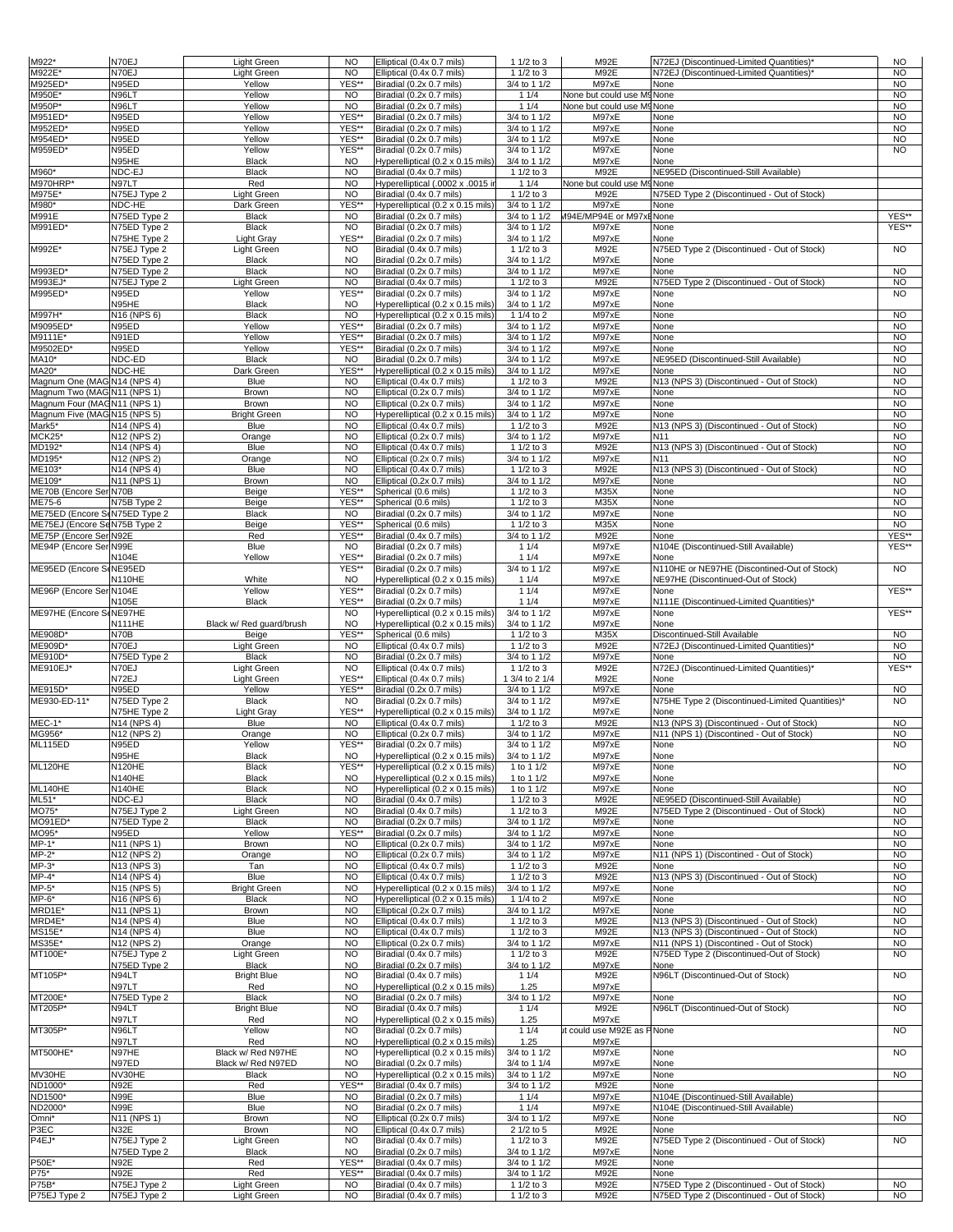| P91ED*                                                 | N91ED                        | Yellow                            | YES**                   | Biradial (0.2x 0.7 mils)                                        | 3/4 to 1 1/2                                | M97xE                                | None                                                                                 |                        |
|--------------------------------------------------------|------------------------------|-----------------------------------|-------------------------|-----------------------------------------------------------------|---------------------------------------------|--------------------------------------|--------------------------------------------------------------------------------------|------------------------|
| P95ED*                                                 | N95ED                        | Yellow                            | YES**                   | Biradial (0.2x 0.7 mils)                                        | 3/4 to 1 1/2                                | M97xE                                | None                                                                                 | <b>NO</b>              |
| P200E*                                                 | N92E                         | Red                               | YES*                    | Biradial (0.4x 0.7 mils)                                        | 3/4 to 1 1/2                                | M92E                                 | None                                                                                 |                        |
| Phase 1000-4*                                          | <b>N91E</b>                  | <b>Black</b>                      | <b>NO</b>               | Biradial (0.2x 0.7 mils)                                        | 3/4 to 1 1/2                                | M97xE                                | N91ED (Discontinued-Still Available)                                                 |                        |
|                                                        | N91ED                        | Yellow                            | YES**                   | Biradial (0.2x 0.7 mils)                                        | 3/4 to 1 1/2                                | M97xE                                | None                                                                                 |                        |
| PM72*                                                  | NDC-EJ                       | <b>Black</b>                      | <b>NO</b>               | Biradial (0.4x 0.7 mils)                                        | 1 1/2 to 3                                  | M92E                                 | NE95ED (Discontinued-Still Available)                                                | <b>NO</b>              |
| PM95*<br>PM97*                                         | NDC-ED<br>N16 (NPS 6)        | <b>Black</b><br>Black             | <b>NO</b><br><b>NO</b>  | Biradial (0.2x 0.7 mils)<br>Hyperelliptical (0.2 x 0.15 mils)   | 3/4 to 1 1/2<br>1 1/4 to 2                  | M97xE<br>M97xE                       | NE95ED (Discontinued-Still Available)<br>None                                        | <b>NO</b><br><b>NO</b> |
| PR7575E*                                               | N70EJ                        | Light Green                       | <b>NO</b>               | Elliptical (0.4x 0.7 mils)                                      | 1 1/2 to 3                                  | M92E                                 | N72EJ (Discontinued-Limited Quantities)*                                             | <b>NO</b>              |
| PR9595E                                                | N95ED                        | Yellow                            | YES**                   | Biradial (0.2x 0.7 mils)                                        | 3/4 to 1 1/2                                | M97xE                                | None                                                                                 | <b>NO</b>              |
| <b>PREMIER Beige</b>                                   | N70B                         | Beige                             | YES*                    | Spherical (0.6 mils)                                            | 1 1/2 to 3                                  | M25C                                 | Discontinued-Still Available                                                         | <b>NO</b>              |
|                                                        | N72B                         | Beige                             | YES**                   | Spherical (0.6 mils)                                            | 1 1/2 to 3                                  | M25C                                 | None                                                                                 |                        |
| <b>PREMIER Black</b>                                   | N75ED Type 2                 | <b>Black</b>                      | <b>NO</b>               | Biradial (0.2x 0.7 mils)                                        | 3/4 to 1 1/2                                | M97xE                                | N75HE Type 2 (Discontinued-Limited Quantities)*                                      | <b>NO</b>              |
| <b>PREMIER</b>                                         | N75HE Type 2<br>N70EJ        | <b>Light Gray</b><br>Light Green  | YES**<br>N <sub>O</sub> | Hyperelliptical (0.2 x 0.15 mils)<br>Elliptical (0.4x 0.7 mils) | 3/4 to 1 1/2<br>1 1/2 to 3                  | M97xE<br>M92E                        | None<br>N75ED Type 2 (Discontinued-Out of Stock)                                     | <b>NO</b>              |
| Light Green                                            | N72EJ                        | Light Green                       | YES**                   | Elliptical (0.4x 0.7 mils)                                      | 1 3/4 to 2 1/4                              | M92E                                 | N75ED Type 2 (Discontinued-Out of Stock)                                             |                        |
|                                                        | N75EJ Type 2                 | Light Green                       | <b>NO</b>               | Biradial (0.4x 0.7 mils)                                        | 1 1/2 to 3                                  | M92E                                 | N75ED Type 2 (Discontinued-Out of Stock)                                             |                        |
|                                                        | N75ED Type 2                 | <b>Black</b>                      | NO                      | Biradial (0.2x 0.7 mils)                                        | 3/4 to 1 1/2                                | M97xE                                | None                                                                                 |                        |
| <b>PREMIER Yellow</b>                                  | N95ED                        | Yellow                            | YES*                    | Biradial (0.2x 0.7 mils)                                        | 3/4 to 1 1/2                                | M97xE                                | None                                                                                 | <b>NO</b>              |
|                                                        | N95HE                        | <b>Black</b>                      | NO                      | Hyperelliptical (0.2 x 0.15 mils)                               | 3/4 to 1 1/2                                | M97xE                                | None                                                                                 |                        |
| Presence 1*                                            | N75EJ Type 2<br>N75ED Type 2 | Light Green<br>Black              | <b>NO</b><br><b>NO</b>  | Biradial (0.4x 0.7 mils)<br>Biradial (0.2x 0.7 mils)            | 1 1/2 to 3<br>3/4 to 1 1/2                  | M92E<br>M97xE                        | N75ED Type 2 (Discontinued-Out of Stock)<br>None                                     | <b>NO</b>              |
| Presence 2*                                            | N94LT                        | <b>Bright Blue</b>                | NO                      | Biradial (0.4x 0.7 mils)                                        | 11/4                                        | M92E                                 | N96LT (Discontinued-Out of Stock)                                                    | YES**                  |
|                                                        | N97LT                        | Red                               | <b>NO</b>               | Hyperelliptical (0.2 x 0.15 mils)                               | 11/4                                        | M97xE                                | None                                                                                 |                        |
| Presence 3*                                            | N75ED Type 2                 | <b>Black</b>                      | <b>NO</b>               | Biradial (0.2x 0.7 mils)                                        | 3/4 to 1 1/2                                | M97xE                                | None                                                                                 | <b>NO</b>              |
| Presence 4*                                            | N94LT                        | <b>Bright Blue</b>                | NO                      | Biradial (0.4x 0.7 mils)                                        | 11/4                                        | M92E                                 | N96LT (Discontinued-Out of Stock)                                                    |                        |
|                                                        | N97LT                        | Red                               | <b>NO</b>               | Hyperelliptical (0.2 x 0.15 mils)                               | 11/4                                        | M97xE                                | None                                                                                 |                        |
| Presence 7*<br>Presence 8*                             | N97HE<br>N96LT               | Black w/ Red N97HE<br>Yellow      | NO<br><b>NO</b>         | Hyperelliptical (.0002 x .0015 in<br>Biradial (0.2x 0.7 mils)   | 3/4 to 1 1/2<br>11/4                        | M97xE<br>it could use M92E as P None | None                                                                                 |                        |
|                                                        | N97LT                        | Red                               | NO                      | Hyperelliptical (0.2 x 0.15 mils)                               | 11/4                                        | M97xE                                |                                                                                      |                        |
| Prestige 1 (PS-1)*                                     | N14 (NPS 4)                  | Blue                              | <b>NO</b>               | Elliptical (0.4x 0.7 mils)                                      | 1 1/2 to 3                                  | M92E                                 | N13 (NPS 3) (Discontinued - Out of Stock)                                            | <b>NO</b>              |
| Prestige 2 (PS-2)*                                     | N13 (NPS 3)                  | Tan                               | <b>NO</b>               | Elliptical (0.4x 0.7 mils)                                      | 1 1/2 to 3                                  | M92E                                 | None                                                                                 | <b>NO</b>              |
| Prestige 4 (PS-4)*                                     | N11 (NPS 1)                  | Brown                             | NO                      | Elliptical (0.2x 0.7 mils)                                      | 3/4 to 1 1/2                                | M97xE                                | None                                                                                 | <b>NO</b>              |
| PRM92*                                                 | N13 (NPS 3)                  | Tan                               | NO                      | Elliptical (0.4x 0.7 mils)                                      | 1 1/2 to 3                                  | M92E                                 | None                                                                                 | <b>NO</b>              |
| PRM96*                                                 | N11 (NPS 1)                  | Brown                             | NO<br><b>NO</b>         | Elliptical (0.2x 0.7 mils)                                      | 3/4 to 1 1/2                                | M97xE                                | None                                                                                 | <b>NO</b><br><b>NO</b> |
| PRM98'<br>$Pro-1*$                                     | N15 (NPS 5)<br>N11 (NPS 1)   | <b>Bright Green</b><br>Brown      | NO                      | Hyperelliptical (0.2 x 0.15 mils)<br>Elliptical (0.2x 0.7 mils) | $3/4$ to 1 $\frac{1}{2}$<br>3/4 to 1 1/2    | M97xE<br>M97xE                       | None<br>None                                                                         | <b>NO</b>              |
| $Pro-3*$                                               | N13 (NPS 3)                  | Tan                               | NO.                     | Elliptical (0.4x 0.7 mils)                                      | $11/2$ to 3                                 | M92E                                 | None                                                                                 | <b>NO</b>              |
| ro-4*                                                  | NDC-EJ                       | <b>Black</b>                      | <b>NO</b>               | Biradial (0.4x 0.7 mils)                                        | 1 1/2 to 3                                  | M92E                                 | NE95ED (Discontinued-Still Available)                                                | <b>NO</b>              |
| Pro-Track 4*                                           | N92E                         | Red                               | YES*                    | Biradial (0.4x 0.7 mils)                                        | 3/4 to 1 1/2                                | M92E                                 | None                                                                                 | YES**                  |
|                                                        | N104E                        | Yellow                            | YES**                   | Biradial (0.2x 0.7 mils)                                        | 11/4                                        | M97xE                                | None                                                                                 |                        |
| Pro-5*                                                 | N14 (NPS 4)                  | Blue                              | <b>NO</b>               | Elliptical (0.4x 0.7 mils)                                      | 1 1/2 to 3                                  | M92E                                 | N13 (NPS 3) (Discontinued - Out of Stock)                                            | <b>NO</b>              |
| PRO5A*<br>PRO5 IMP*                                    | None<br>N92E                 | Red                               | <b>NO</b><br>YES**      | N/A<br>Biradial (0.4x 0.7 mils)                                 | N/A<br>3/4 to 1 1/2                         | None<br>M92E                         | None<br>None                                                                         | <b>NO</b>              |
| <b>PRO5SHE (PRO5</b>                                   | N <sub>15</sub> (NPS 5)      | <b>Bright Green</b>               | NO                      | Hyperelliptical (0.2 x 0.15 mils)                               | 3/4 to 1 1/2                                | M97xE                                | None                                                                                 | <b>NO</b>              |
| PRO6                                                   | <b>N99E</b>                  | Blue                              | <b>NO</b>               | Biradial (0.2x 0.7 mils)                                        | 11/4                                        | M97xE                                | N104E (Discontinued-Still Available)                                                 |                        |
| Pro-Track 6*                                           | N99E                         | Blue                              | NO.                     | Biradial (0.2x 0.7 mils)                                        | 11/4                                        | M97xE                                | N104E (Discontinued-Still Available)                                                 |                        |
|                                                        | N104E                        | Yellow                            | YES**                   | Biradial (0.2x 0.7 mils)                                        | 11/4                                        | M97xE                                | None                                                                                 |                        |
| PRO-6*                                                 | N11 (NPS 1)                  | Brown                             | NO.                     | Elliptical (0.2x 0.7 mils)                                      | 3/4 to 1 1/2                                | M97xE                                | None                                                                                 | <b>NO</b>              |
| PRO7 (Designer edi NDC-ED<br>PRO8 (Designer edi NDC-ED |                              | <b>Black</b><br><b>Black</b>      | <b>NO</b><br>NO         | Biradial (0.2x 0.7 mils)<br>Biradial (0.2x 0.7 mils)            | $3/4$ to 1 $\overline{1/2}$<br>3/4 to 1 1/2 | M97xE<br>M97xE                       | NE95ED (Discontinued-Still Available)<br>NE95ED (Discontinued-Still Available)       | <b>NO</b><br><b>NO</b> |
| Pro-Track 8*                                           | N104E                        | Yellow                            | YES*                    | Biradial (0.2x 0.7 mils)                                        | 11/4                                        | M97xE                                | None                                                                                 |                        |
|                                                        | N105E                        | Black                             | YES**                   | Biradial (0.2x 0.7 mils)                                        | 11/4                                        | M97xE                                | N111E (Discontinued-Limited Quantities)*                                             |                        |
| <b>PRO-9*</b>                                          | N16 (NPS 6)                  | <b>Black</b>                      | NO.                     | Hyperelliptical (0.2 x 0.15 mils)                               | 1 1/4 to 2                                  | M97xE                                | None                                                                                 | <b>NO</b>              |
| PRO-10*                                                | N14 (NPS 4)                  | Blue                              | <b>NO</b>               | Elliptical (0.4x 0.7 mils)                                      | 1 1/2 to 3                                  | M92E                                 | N13 (NPS 3) (Discontinued - Out of Stock)                                            | <b>NO</b>              |
| PRO10 (Designer edN105E                                |                              | Black                             | YES*                    | Biradial (0.2x 0.7 mils)                                        | 11/4                                        | M97xE                                | N111E (Discontinued-Limited Quantities)                                              | YES**                  |
| Pro-Track 10*                                          | N105E<br>N111E               | <b>Black</b>                      | YES**<br>YES**          | Biradial (0.2x 0.7 mils)<br>Biradial (0.2x 0.7 mils)            | 11/4<br>3/4 to 1 1/2                        | M97xE<br>M97xE                       | N111E (Discontinued-Limited Quantities)*<br>N111E (Discontinued-Limited Quantities)* | YES**                  |
| PRO11*                                                 | N12 (NPS 2)                  | Orange                            | <b>NO</b>               | Elliptical (0.2x 0.7 mils)                                      | 3/4 to 1 1/2                                | M97xE                                | N11 (NPS 1) (Discontined - Out of Stock)                                             | <b>NO</b>              |
| PRO22*                                                 | N15 (NPS 5)                  | <b>Bright Green</b>               | <b>NO</b>               | Hyperelliptical (0.2 x 0.15 mils)                               | $\frac{1}{3}{4}$ to 1 1/2                   | M97xE                                | None                                                                                 | <b>NO</b>              |
| PRO23*                                                 | N14 (NPS 4)                  | Blue                              | <b>NO</b>               | Elliptical (0.4x 0.7 mils)                                      | 1 1/2 to 3                                  | M92E                                 | N13 (NPS 3) (Discontinued - Out of Stock)                                            | <b>NO</b>              |
| PRO33*                                                 | N16 (NPS 6)                  | <b>Black</b>                      | <b>NO</b>               | Hyperelliptical (0.2 x 0.15 mils)                               | 1 1/4 to 2                                  | M97xE                                | None                                                                                 | <b>NO</b>              |
| PRO40 IMP*                                             | <b>N99E</b>                  | Blue                              | <b>NO</b>               | Biradial (0.2x 0.7 mils)                                        | 11/4                                        | M97xE                                | N104E (Discontinued-Still Available)                                                 |                        |
| PRO44*<br><b>PRO95*</b>                                | N14 (NPS 4)<br>N95ED         | Blue<br>Yellow                    | <b>NO</b><br>YES**      | Elliptical (0.4x 0.7 mils)<br>Biradial (0.2x 0.7 mils)          | 1 1/2 to 3<br>3/4 to 1 1/2                  | M92E<br>M97xE                        | N13 (NPS 3) (Discontinued - Out of Stock)<br>None                                    | <b>NO</b><br>NO.       |
| PRO 1000 (P1000)* N14 (NPS 4)                          |                              | Blue                              | NO.                     | Elliptical (0.4x 0.7 mils)                                      | 1 1/2 to 3                                  | M92E                                 | N13 (NPS 3) (Discontinued - Out of Stock)                                            | <b>NO</b>              |
| PRO 2000 (P2000)* N12 (NPS 2)                          |                              | Orange                            | <b>NO</b>               | Elliptical (0.2x 0.7 mils)                                      | 3/4 to 1 1/2                                | M97xE                                | N11 (NPS 1) (Discontined - Out of Stock)                                             | <b>NO</b>              |
| PRO 3000 (P3000)* N11 (NPS 1)                          |                              | Brown                             | <b>NO</b>               | Elliptical (0.2x 0.7 mils)                                      | 3/4 to 1 1/2                                | M97xE                                | None                                                                                 | <b>NO</b>              |
| PRO 7000 (P7000)* N14 (NPS 4)                          |                              | Blue                              | <b>NO</b>               | Elliptical (0.4x 0.7 mils)                                      | $11/2$ to 3                                 | M92E                                 | N13 (NPS 3) (Discontinued - Out of Stock)                                            | <b>NO</b>              |
| PROART <sub>2</sub> *                                  | <b>N92E</b>                  | Red                               | YES**                   | Biradial (0.4x 0.7 mils)                                        | 3/4 to 1 1/2                                | M92E                                 | None                                                                                 |                        |
| PROTRAC 3*<br>PROTRACK 5*                              | <b>N92E</b><br>N99E          | Red<br>Blue                       | YES**<br><b>NO</b>      | Biradial (0.4x 0.7 mils)<br>Biradial (0.2x 0.7 mils)            | 3/4 to 1 1/2<br>11/4                        | M92E<br>M97xE                        | None<br>N104E (Discontinued-Still Available)                                         |                        |
| PROTRACK 7*                                            | N104E                        | Yellow                            | YES**                   | Biradial (0.2x 0.7 mils)                                        | 11/4                                        | M97xE                                | None                                                                                 | <b>NO</b>              |
| PROTRACK 9*                                            | N110HE                       | White                             | NO.                     | Hyperelliptical (0.2 x 0.15 mils)                               | 11/4                                        | M97xE                                | NE97HE (Discontinued-Out of Stock)                                                   |                        |
| PROTRACK 300°                                          | N15 (NPS 5)                  | <b>Bright Green</b>               | <b>NO</b>               | Hyperelliptical (0.2 x 0.15 mils)                               | 3/4 to 1 1/2                                | M97xE                                | None                                                                                 | <b>NO</b>              |
| PS90E*                                                 | N13 (NPS 3)                  | Tan                               | NO                      | Elliptical (0.4x 0.7 mils)                                      | 1 1/2 to 3                                  | M92E                                 | None                                                                                 | <b>NO</b>              |
| PS100*<br><b>PSM15*</b>                                | N11 (NPS 1)<br>N15 (NPS 5)   | Brown<br><b>Bright Green</b>      | NO.<br>NO.              | Elliptical (0.2x 0.7 mils)<br>Hyperelliptical (0.2 x 0.15 mils) | 3/4 to 1 1/2<br>3/4 to 1 1/2                | M97xE<br>M97xE                       | None<br>None                                                                         | NO.<br><b>NO</b>       |
| <b>PSM72*</b>                                          | N14 (NPS 4)                  | Blue                              | NO.                     | Elliptical (0.4x 0.7 mils)                                      | 1 1/2 to 3                                  | M92E                                 | N13 (NPS 3) (Discontinued - Out of Stock)                                            | <b>NO</b>              |
| PSM93*                                                 | N13 (NPS 3)                  | Tan                               | NO.                     | Elliptical (0.4x 0.7 mils)                                      | 1 1/2 to 3                                  | M92E                                 | None                                                                                 | NO.                    |
| <b>PSM95*</b>                                          | N11 (NPS 1)                  | Brown                             | <b>NO</b>               | Elliptical (0.2x 0.7 mils)                                      | 3/4 to 1 1/2                                | M97xE                                | None                                                                                 | <b>NO</b>              |
| PT <sub>1</sub> A*                                     | NDC-EJ                       | <b>Black</b>                      | NO                      | Biradial (0.4x 0.7 mils)                                        | 1 1/2 to 3                                  | M92E                                 | NE95ED (Discontinued-Still Available)                                                | <b>NO</b>              |
| PT99*                                                  | NDC-EJ                       | Black                             | NO.                     | Biradial (0.4x 0.7 mils)                                        | 1 1/2 to 3                                  | M92E                                 | NE95ED (Discontinued-Still Available)                                                | <b>NO</b>              |
| PT901E*<br>Purist 3A (3A)*                             | N91ED<br>N14 (NPS 4)         | Yellow<br>Blue                    | YES**<br>NO.            | Biradial (0.2x 0.7 mils)                                        | 3/4 to 1 1/2<br>1 1/2 to 3                  | M97xE<br>M92E                        | None<br>N13 (NPS 3) (Discontinued - Out of Stock)                                    | <b>NO</b>              |
| Purist 5A (5A)*                                        | N11 (NPS 1)                  | Brown                             | NO.                     | Elliptical (0.4x 0.7 mils)<br>Elliptical (0.2x 0.7 mils)        | 3/4 to 1 1/2                                | M97xE                                | None                                                                                 | <b>NO</b>              |
| <b>R700E</b>                                           | N75ED Type 2                 | Black                             | <b>NO</b>               | Biradial (0.2x 0.7 mils)                                        | 3/4 to 1 1/2                                | M97xE                                | None                                                                                 | NO.                    |
| R1000E                                                 | N91ED                        | Yellow                            | YES**                   | Biradial (0.2x 0.7 mils)                                        | 3/4 to 1 1/2                                | M97xE                                | None                                                                                 |                        |
| R1000ED                                                | N75ED Type 2                 | Black                             | NO.                     | Biradial (0.2x 0.7 mils)                                        | 3/4 to 1 1/2                                | M97xE                                | None                                                                                 | <b>NO</b>              |
| R1000EDT                                               | N75ED Type 2                 | Black                             | <b>NO</b>               | Biradial (0.2x 0.7 mils)                                        | 3/4 to 1 1/2                                | M97xE                                | None                                                                                 | <b>NO</b>              |
| R1000XT                                                | N91ED<br>NDC-ED              | Yellow                            | YES*<br>NO              | Biradial (0.2x 0.7 mils)<br>Biradial (0.2x 0.7 mils)            | 3/4 to 1 1/2                                | M97xE                                | None                                                                                 |                        |
| <b>R16X</b>                                            | N111HE                       | Black<br>Black w/ Red guard/brush | NO                      | Hyperelliptical (0.2 x 0.15 mils)                               | 3/4 to 1 1/2<br>3/4 to 1 1/2                | M97xE<br>M97xE                       | NE95ED (Discontinued-Still Available)<br>NE97HE (Discontinued-Out of Stock)          | NO.                    |
| R <sub>25</sub> EC                                     | R3X                          |                                   | <b>NO</b>               | Biradial (0.4x 0.7 mils)                                        | $2$ to $4$                                  | M92E                                 | N75ED Type 2 (Discontinued - Out of Stock)                                           | NO.                    |
|                                                        | N75EC                        | Brown                             | NO                      | Biradial (0.4x 0.7 mils)                                        | $2$ to $4$                                  | M92E                                 | N75ED Type 2 (Discontinued - Out of Stock)                                           |                        |
| R <sub>25</sub> ED                                     | R3X                          |                                   | NO                      | Biradial (0.4x 0.7 mils)                                        | $2$ to $4$                                  | M92E                                 | N75ED Type 2 (Discontinued - Out of Stock)                                           | <b>NO</b>              |
|                                                        | N75EC                        | Brown                             | NO.                     | Biradial (0.4x 0.7 mils)                                        | $2$ to $4$                                  | M92E                                 | N75ED Type 2 (Discontinued - Out of Stock)                                           |                        |
| R <sub>25</sub> EDT<br>R <sub>25</sub> XT              | R3X<br>R3X                   |                                   | <b>NO</b><br><b>NO</b>  | Biradial (0.4x 0.7 mils)<br>Biradial (0.4x 0.7 mils)            | $2$ to $4$<br>1 1/2 to 3                    | M92E<br>M92E                         | R3X-N75ED Type 2 (no longer available)<br>N75ED Type 2 (Discontinued - Out of Stock) | <b>NO</b>              |
|                                                        | NDC-EJ                       | Black                             | <b>NO</b>               | Biradial (0.4x 0.7 mils)                                        | 1 1/2 to 3                                  | M92E                                 | NE95ED (Discontinued-Still Available)                                                |                        |
|                                                        | N75EC                        | Brown                             | NO                      | Biradial (0.4x 0.7 mils)                                        | $2$ to $4$                                  | M92E                                 | N75ED Type 2 (Discontinued - Out of Stock)                                           |                        |
| <b>R27E</b>                                            | RS6E                         |                                   | YES*                    | Biradial (0.2x 0.7 mils)                                        | 3/4 to 1 1/2                                | M97xE                                | N75ED Type 2 (Discontinued - Out of Stock)                                           | NO.                    |
| R27ED                                                  | RS6E                         |                                   | YES**                   | Biradial (0.2x 0.7 mils)                                        | 3/4 to 1 1/2                                | M97xE                                | N75ED Type 2 (Discontinued - Out of Stock)                                           |                        |
| R3X                                                    | R3X                          |                                   | <b>NO</b>               | Biradial (0.4x 0.7 mils)                                        | 1 1/2 to 3                                  | M92E                                 | N75ED Type 2 (Discontinued - Out of Stock)                                           |                        |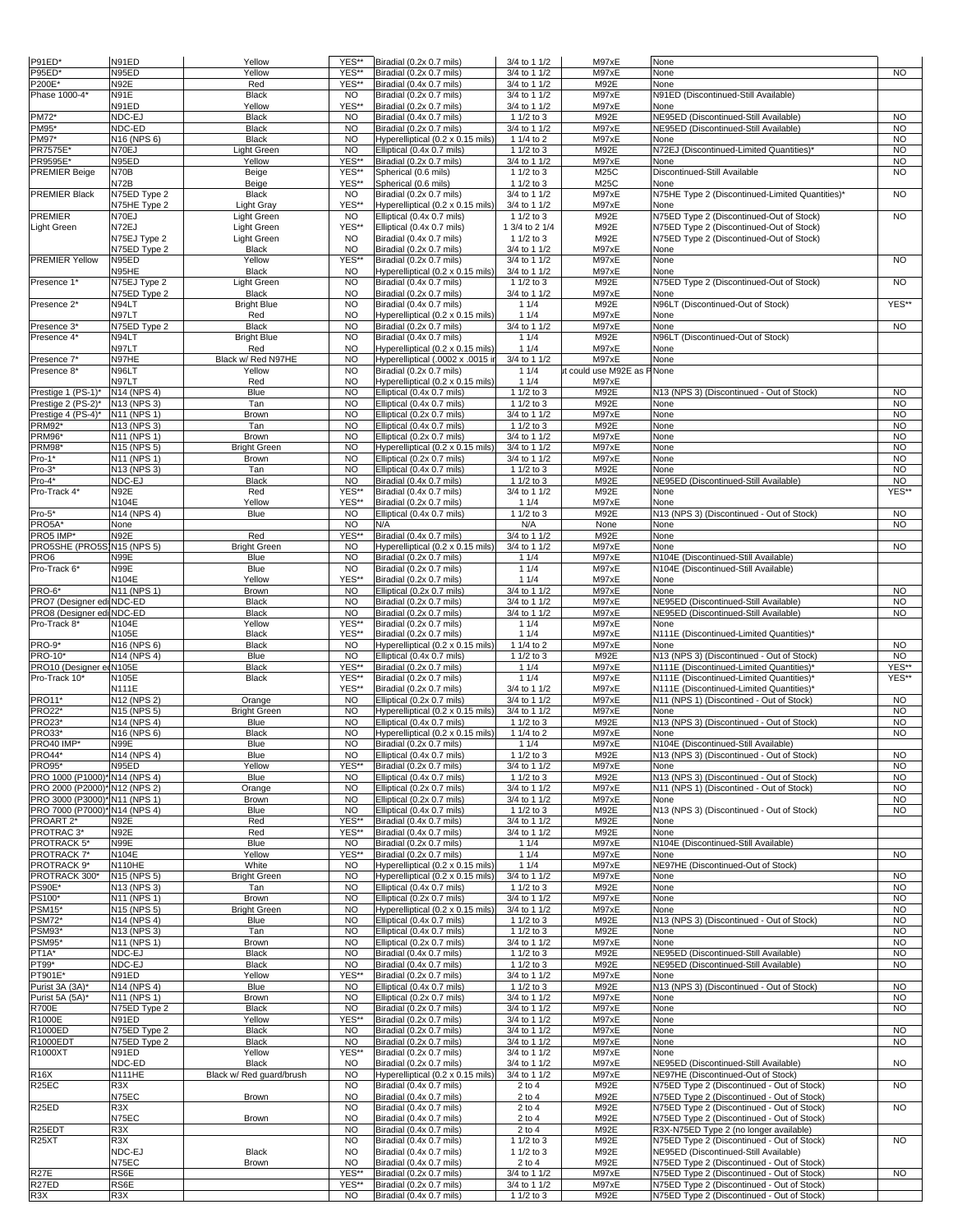| R47EB                            | R <sub>5</sub> X                 |                                          | YES**                  | Biradial (0.4x 0.7 mils)                                               | 1 1/2 to 3                                  | M92E           | N75EJ Type 2 (Discontinued - Out of Stock)                                           |                        |
|----------------------------------|----------------------------------|------------------------------------------|------------------------|------------------------------------------------------------------------|---------------------------------------------|----------------|--------------------------------------------------------------------------------------|------------------------|
| R47ED                            | N75ED Type 2<br>R <sub>5</sub> X | Black                                    | <b>NO</b><br>YES*      | Biradial (0.2x 0.7 mils)<br>Biradial (0.4x 0.7 mils)                   | 3/4 to 1 1/2<br>1 1/2 to 3                  | M97xE<br>M92E  | None<br>N75EJ Type 2 (Discontinued - Out of Stock)                                   |                        |
| R47EDT                           | N75ED Type 2<br>R <sub>5</sub> X | Black                                    | <b>NO</b><br>YES*      | Biradial (0.2x 0.7 mils)<br>Biradial (0.4x 0.7 mils)                   | 3/4 to 1 1/2<br>1 1/2 to 3                  | M97xE<br>M92E  | None<br>N75ED Type 2 (Discontinued - Out of Stock)                                   |                        |
|                                  | N75EJ Type 2                     | Light Green                              | NO                     | Biradial (0.4x 0.7 mils)                                               | 1 1/2 to 3                                  | M92E           | N75ED Type 2 (Discontinued - Out of Stock)                                           |                        |
| R47XT                            | N75ED Type 2<br>R5X              | Black                                    | <b>NO</b><br>YES*      | Biradial (0.2x 0.7 mils)<br>Biradial (0.2x 0.7 mils)                   | 3/4 to 1 1/2<br>3/4 to 1 1/2                | M97xE<br>M97xE | None<br>None                                                                         | <b>NO</b>              |
|                                  | R8X                              |                                          | YES**                  | Biradial (0.2x 0.7 mils)                                               | 3/4 to 1 1/2                                | M97xE          | None                                                                                 |                        |
|                                  | N75EJ Type 2<br>N75ED Type 2     | Light Green<br>Black                     | <b>NO</b><br><b>NO</b> | Biradial (0.4x 0.7 mils)<br>Biradial (0.2x 0.7 mils)                   | 1 1/2 to 3<br>3/4 to 1 1/2                  | M92E<br>M97xE  | N75ED Type 2 (Discontinued - Out of Stock)<br>None                                   |                        |
| R <sub>5</sub> X<br><b>R700E</b> | N75ED Type 2<br>N75ED Type 2     | <b>Black</b><br><b>Black</b>             | NO<br><b>NO</b>        | Biradial (0.2x 0.7 mils)<br>Biradial (0.2x 0.7 mils)                   | 3/4 to 1 1/2<br>3/4 to 1 1/2                | M97xE<br>M97xE | None<br>None                                                                         |                        |
| R7C                              | <b>N75C</b>                      | Light Blue                               | <b>NO</b>              | Spherical (0.6 mils)                                                   | 3 to 5                                      | M35X           | N75ED Type 2 (no longer available) (upgrade)                                         |                        |
| R8X                              | N75CS<br>R8X                     |                                          | <b>NO</b><br>YES*      | N/A<br>Biradial (0.2x 0.7 mils)                                        | N/A<br>3/4 to 1 1/2                         | None<br>M97xE  | None<br>R8X (Discontinued - Still Available)'                                        |                        |
| R9000E                           | N95ED                            | Yellow                                   | YES*                   | Biradial (0.2x 0.7 mils)                                               | $3/4$ to 1 $\frac{1}{2}$                    | M97xE          | None                                                                                 | <b>NO</b>              |
| R9000E-LWS                       | N95HE<br>N95ED                   | Black<br>Yellow                          | <b>NO</b><br>YES*      | Hyperelliptical (0.2 x 0.15 mils)<br>Biradial (0.2x 0.7 mils)          | 3/4 to 1 1/2<br>$3/4$ to 1 $\overline{1/2}$ | M97xE<br>M97xE | None<br>None                                                                         | <b>NO</b>              |
| RD101*                           | N95HE<br>N75ED Type 2            | <b>Black</b><br>Black                    | <b>NO</b><br><b>NO</b> | Hyperelliptical (0.2 x 0.15 mils)<br>Biradial (0.2x 0.7 mils)          | 3/4 to 1 1/2<br>3/4 to 1 1/2                | M97xE<br>M97xE | None<br>None                                                                         |                        |
| RD191*                           | N95ED                            |                                          | YES*                   | Biradial (0.2x 0.7 mils)                                               | 3/4 to 1 1/2                                | M97xE          | None                                                                                 | <b>NO</b>              |
| RD195*<br>RM71EJ'                | N95ED<br>None                    |                                          | YES**<br><b>NO</b>     | Biradial (0.2x 0.7 mils)<br>N/A                                        | 3/4 to 1 1/2<br>N/A                         | M97xE<br>None  | None<br>None                                                                         | <b>NO</b><br><b>NO</b> |
| RM98H*                           | N16 (NPS 6)                      | Black                                    | <b>NO</b>              | Hyperelliptical (0.2 x 0.15 mils)                                      | 1 1/4 to 2                                  | M92E           | None                                                                                 | <b>NO</b>              |
| <b>RM900E*</b>                   | <b>N91E</b><br>N91ED             | <b>Black</b><br>Yellow                   | <b>NO</b><br>YES**     | Biradial (0.2x 0.7 mils)<br>Biradial (0.2x 0.7 mils)                   | 3/4 to 1 1/2<br>3/4 to 1 1/2                | M97xE<br>M97xE | N91ED (Discontinued-Still Available)<br>None                                         |                        |
| RM910E*<br>RM910ED*              | N75EJ Type 2<br>N91ED            | Light Green<br>Yellow                    | <b>NO</b><br>YES*      | Biradial (0.4x 0.7 mils)<br>Biradial (0.2x 0.7 mils)                   | 1 1/2 to 3<br>3/4 to 1 1/2                  | M92E<br>M97xE  | N75ED Type 2 (Discontinued - Out of Stock)<br>None                                   | YES**                  |
|                                  | N75EJ Type 2                     | Light Green                              | <b>NO</b>              | Biradial (0.4x 0.7 mils)                                               | 1 1/2 to 3                                  | M92E           | N75ED Type 2 (Discontinued - Out of Stock)                                           |                        |
| <b>RM930C*</b>                   | N75ED Type 2<br><b>N75C</b>      | Black<br>Light Blue                      | NO<br><b>NO</b>        | Biradial (0.2x 0.7 mils)<br>Spherical (0.6 mils)                       | 3/4 to 1 1/2<br>3 to 5                      | M97xE<br>M35X  | None<br>N75ED Type 2 (Discontinued - Out of Stock)                                   |                        |
|                                  | N75EC<br>N95ED                   | Brown                                    | <b>NO</b><br>YES*      | Biradial (0.4x 0.7 mils)                                               | $2$ to $4$                                  | M92E<br>M97xE  | N75ED Type 2 (Discontinued - Out of Stock)                                           | <b>NO</b>              |
| RM950*<br>RM950ED                | N95ED                            | Yellow<br>Yellow                         | YES*                   | Biradial (0.2x 0.7 mils)<br>Biradial (0.2x 0.7 mils)                   | 3/4 to 1 1/2<br>$3/4$ to 1 $\overline{1/2}$ | M97xE          | None<br>None                                                                         | <b>NO</b>              |
| <b>RS100</b>                     | N95HE<br>N3D                     | Black<br>Gold Spade - Large Silver Shank | <b>NO</b><br><b>NO</b> | Hyperelliptical (0.2 x 0.15 mils)<br>Spherical (0.7 mils)              | 3/4 to 1 1/2<br>3 to 6                      | M97xE<br>None  | None<br>None                                                                         | <b>NO</b>              |
| <b>RS100E</b>                    | <b>N91E</b>                      | <b>Black</b>                             | <b>NO</b>              | Biradial (0.2x 0.7 mils)                                               | 3/4 to 1 1/2                                | M97xE          | N91ED (Discontinued-Still Available)                                                 |                        |
| <b>RS120E</b>                    | N91ED<br>N32E                    | Yellow<br>Brown                          | <b>NO</b><br><b>NO</b> | Biradial (0.2x 0.7 mils)<br>Elliptical (0.4x 0.7 mils)                 | 3/4 to 1 1/2<br>2 1/2 to 5                  | M97xE<br>M92E  | None<br>None                                                                         |                        |
| <b>RS220E</b>                    | <b>N31E</b>                      | Yellow                                   | YES*                   | Elliptical (0.2x 0.7 mils)                                             | $1$ to $2$                                  | M97xE          | None                                                                                 |                        |
| RS25EC<br>RS27E                  | N75EC<br>N75ED Type 2            | Brown<br>Black                           | <b>NO</b><br><b>NO</b> | Biradial (0.4x 0.7 mils)<br>Biradial (0.2x 0.7 mils)                   | $2$ to $4$<br>3/4 to 1 1/2                  | M92E<br>M97xE  | N75ED Type 2 (Discontinued - Out of Stock)<br>None                                   | <b>NO</b>              |
| RS3P                             | RX3P<br>N104E                    | Yellow                                   | <b>NO</b><br>YES**     | Biradial (0.2x 0.7 mils)<br>Biradial (0.2x 0.7 mils)                   | 11/4<br>11/4                                | M97xE<br>M97xE | None<br>None                                                                         |                        |
| RS3T                             | R <sub>3</sub> X                 |                                          | <b>NO</b>              | Biradial (0.4x 0.7 mils)                                               | $2$ to $4$                                  | M92E           | None                                                                                 |                        |
| RS47EB                           | N75EC<br>N75E Type 2             | Brown                                    | <b>NO</b><br><b>NO</b> | Biradial (0.4x 0.7 mils)<br>Biradial (0.4x 0.7 mils)                   | $2$ to $4$<br>1 1/2 to 3                    | M92E<br>M92E   | None<br>N75ED Type 2 (Discontinued - Out of Stock)                                   |                        |
| RS5T                             | N75EJ Type 2                     | Light Green                              | <b>NO</b>              | Biradial (0.4x 0.7 mils)                                               | 1 1/2 to 3                                  | M92E           | N75ED Type 2 (Discontinued - Out of Stock)                                           |                        |
| RS6E<br><b>RS700E</b>            | RS6E<br>N75ED Type 2             | <b>Black</b>                             | YES**<br>NO.           | Biradial (0.2x 0.7 mils)<br>Biradial (0.2x 0.7 mils)                   | 3/4 to 1 1/2<br>3/4 to 1 1/2                | M97xE<br>M97xE | N75ED Type 2 (Discontinued - Out of Stock)<br>None                                   |                        |
|                                  | <b>N75C</b>                      | Light Blue                               | <b>NO</b>              | Spherical (0.6 mils)                                                   | 3 to 5                                      | M35X           | None                                                                                 |                        |
| RS7C                             |                                  |                                          |                        |                                                                        |                                             |                |                                                                                      |                        |
| RS8E<br>RS8T                     | N91ED<br>N75ED Type 2            | Yellow<br><b>Black</b>                   | <b>NO</b><br><b>NO</b> | Biradial (0.2x 0.7 mils)<br>Biradial (0.2x 0.7 mils)                   | 3/4 to 1 1/2<br>$3/4$ to 1 $\overline{1/2}$ | M97xE<br>M97xE | None<br>None                                                                         | <b>NO</b>              |
| RS9E                             | N95ED                            | Yellow                                   | YES*<br>YES*           | Biradial (0.2x 0.7 mils)                                               | 3/4 to 1 1/2                                | M92E           | None                                                                                 | <b>NO</b><br>YES**     |
| RXP3 (Radio Shack                | N104E<br>N105E                   | Yellow<br>Black                          | YES**                  | Biradial (0.2x 0.7 mils)<br>Biradial (0.2x 0.7 mils)                   | 11/4<br>11/4                                | M97xE<br>M97xE | N111E (Discontinued-Limited Quantities)*<br>N111E (Discontinued-Limited Quantities)* |                        |
| RXT4 (Radio Shack) R9X           | N97HE                            | Black w/ Red N97HE                       | <b>NO</b><br><b>NO</b> | Hyperelliptical (0.2 x 0.15 mils)                                      | 3/4 to 1 1/2                                | M97xE<br>M97xE | None<br>None                                                                         |                        |
|                                  | N97ED                            | Black w/ Red N97ED                       | <b>NO</b>              | Biradial (0.2x 0.7 mils)                                               | 3/4 to 1 1/4                                | M97xE          | None                                                                                 |                        |
| RXT5 (Radio Shack R16X           | N111HE                           | Black w/ Red guard/brush                 | YES*<br><b>NO</b>      | Hyperelliptical (0.2 x 0.15 mils)                                      | 11/4                                        | M97xE<br>M97xE | NE97HE (Discontinued-Out of Stock)<br>NE97HE (Discontinued-Out of Stock)             |                        |
| RXT6 (Radio Shack R16X           |                                  | Black w/ Red guard/brush                 | YES*                   |                                                                        |                                             |                | NE97HE (Discontinued - Out of Stock)                                                 |                        |
| $S10*$                           | <b>N111HE</b><br>NDC-EJ          | Black                                    | NO<br>NO.              | Hyperelliptical (0.2 x 0.15 mils)<br>Biradial (0.4x 0.7 mils)          | 11/4<br>1 1/2 to 3                          | M97xE<br>M92E  | NE97HE (Discontinued - Out of Stock)<br>NE95ED (Discontinued-Still Available)        | <b>NO</b>              |
| S20*<br>S30*                     | NDC-ED<br>NDC-HE                 | Black<br>Dark Green                      | NO.<br>YES**           | Biradial (0.2x 0.7 mils)<br>Hyperelliptical (0.2 x 0.15 mils)          | 3/4 to 1 1/2<br>3/4 to 1 1/2                | M97xE<br>M97xE | NE95ED (Discontinued-Still Available)<br>None                                        | <b>NO</b><br><b>NO</b> |
| S76E*                            | N70EJ                            | Light Green                              | NO.                    | Elliptical (0.4x 0.7 mils)                                             | 1 1/2 to 3                                  | M92E           | N72EJ (Discontinued-Limited Quantities)*                                             | NO.                    |
| S96E*<br>S98ED'                  | N13 (NPS 3)<br>N12 (NPS 2)       | Tan<br>Orange                            | NO.<br><b>NO</b>       | Elliptical (0.4x 0.7 mils)<br>Elliptical (0.2x 0.7 mils)               | 1 1/2 to 3<br>3/4 to 1 1/2                  | M92E<br>M97xE  | None<br>N11 (NPS 1) (Discontined - Out of Stock)                                     | <b>NO</b><br><b>NO</b> |
| S300E*<br>S320*                  | N12 (NPS 2)<br>NDC-EJ            | Orange<br><b>Black</b>                   | <b>NO</b><br>NO.       | Elliptical (0.2x 0.7 mils)<br>Biradial (0.4x 0.7 mils)                 | 3/4 to 1 1/2<br>1 1/2 to 3                  | M97xE<br>M92E  | N11 (NPS 1) (Discontined - Out of Stock)<br>NE95ED (Discontinued-Still Available)    | <b>NO</b><br><b>NO</b> |
| S400E*                           | N11 (NPS 1)                      | Brown                                    | <b>NO</b>              | Elliptical (0.2x 0.7 mils)                                             | 3/4 to 1 1/2                                | M97xE          | None                                                                                 | <b>NO</b>              |
| S420*<br>5854E*                  | NDC-ED<br>N14 (NPS 4)            | Black<br>Blue                            | NO<br><b>NO</b>        | Biradial (0.2x 0.7 mils)<br>Elliptical (0.4x 0.7 mils)                 | 3/4 to 1 1/2<br>1 1/2 to 3                  | M97xE<br>M92E  | NE95ED (Discontinued-Still Available)<br>N13 (NPS 3) (Discontinued - Out of Stock)   | <b>NO</b><br><b>NO</b> |
| S6000*<br>SB5*                   | N14 (NPS 4)<br><b>N92E</b>       | Blue<br>Red                              | NO.<br>YES**           | Elliptical (0.4x 0.7 mils)<br>Biradial (0.4x 0.7 mils)                 | 1 1/2 to 3<br>3/4 to 1 1/2                  | M92E<br>M92E   | N13 (NPS 3) (Discontinued - Out of Stock)<br>None                                    | <b>NO</b>              |
| SB10*                            | N104E                            | Yellow                                   | YES**                  | Biradial (0.2x 0.7 mils)                                               | 11/4                                        | M97xE          | None                                                                                 |                        |
| SB15*<br>SB19DE'                 | N99E<br>N91ED                    | Blue<br>Yellow                           | NO<br>NO.              | Biradial (0.2x 0.7 mils)<br>Biradial (0.2x 0.7 mils)                   | 11/4<br>3/4 to 1 1/2                        | M97xE<br>M97xE | N104E (Discontinued-Still Available)<br>None                                         |                        |
| SB25*                            | N104E                            | Yellow                                   | YES**                  | Biradial (0.2x 0.7 mils)                                               | 11/4                                        | M97xE          | None                                                                                 |                        |
| SB50E*<br>SB19DE'                | N13 (NPS 3)<br>N95ED             | Tan<br>Yellow                            | NO<br>YES**            | Elliptical (0.4x 0.7 mils)<br>Biradial (0.2x 0.7 mils)                 | 1 1/2 to 3<br>3/4 to 1 1/2                  | M92E<br>M97xE  | None<br>None                                                                         | NO.<br><b>NO</b>       |
| SB80H*<br>SC35C "OLD"            | N16 (NPS 6)<br>N111HE            | Black<br>Black w/ Red guard/brush        | <b>NO</b><br><b>NO</b> | Hyperelliptical (0.2 x 0.15 mils)<br>Hyperelliptical (0.2 x 0.15 mils) | 1 1/4 to 2<br>11/4                          | M97xE<br>M97xE | None<br>N111E Discontinued-Limited Quantities                                        | YES**                  |
|                                  | SS78E (78 rpm)                   | Green                                    | <b>NO</b>              | Spherical (0.5 x 0.25 mil)                                             | 4 to 5                                      | <b>M78S</b>    | None                                                                                 |                        |
| SC39B                            | SS39B<br>SS39EJ                  | Beige<br>Light Green                     | YES**<br>YES**         | Spherical (0.7 mils)<br>Biradial (0.4x 0.7 mils)                       | 1 1/2 to 3<br>3/4 to 1 1/2                  | M35X<br>M92E   | SS39EJ (Discontinued-Still Available)<br>None                                        |                        |
| SC39ED                           | SS39ED                           | Orange                                   | YES**                  | Biradial (0.2x 0.7 mils)                                               | 3/4 to 1 1/2                                | M97xE          | SS39EJ (Discontinued-Still Available)                                                | YES**                  |
| SC39EJ<br>SD <sub>1</sub> *      | SS39EJ<br>NDC-EJ                 | Light Green<br>Black                     | YES**<br>NO            | Biradial (0.4x 0.7 mils)<br>Biradial (0.4x 0.7 mils)                   | 3/4 to 1 1/2<br>1 1/2 to 3                  | M92E<br>M92E   | SS39EJ (Discontinued-Still Available)<br>NE95ED (Discontinued-Still Available)       | YES**<br><b>NO</b>     |
| SD1S*<br>SD11*                   | NDC-EJ<br>NDC-EJ                 | Black<br><b>Black</b>                    | <b>NO</b><br>NO        | Biradial (0.4x 0.7 mils)<br>Biradial (0.4x 0.7 mils)                   | 1 1/2 to 3<br>1 1/2 to 3                    | M92E<br>M92E   | NE95ED (Biradial 0.2 x 0.7)<br>NE95ED (Discontinued-Still Available)                 | <b>NO</b><br><b>NO</b> |
| SD22*                            | NDC-ED                           | Black                                    | NO.                    | Biradial (0.2x 0.7 mils)                                               | 3/4 to 1 1/2                                | M97xE          | NE95ED (Biradial 0.2 x 0.7)                                                          | <b>NO</b>              |
| SD77*<br>SD100*                  | NDC-HE<br>N94LT                  | Dark Green<br><b>Bright Blue</b>         | YES**<br>NO.           | Hyperelliptical (0.2 x 0.15 mils)<br>Biradial (0.4x 0.7 mils)          | 3/4 to 1 1/2<br>11/4                        | M97xE<br>M92E  | None<br>N96LT (Discontinued-Out of Stock)                                            | <b>NO</b>              |
| SDS1*                            | NDC-EJ<br>NDC-ED                 | Black<br><b>Black</b>                    | NO.<br><b>NO</b>       | Biradial (0.4x 0.7 mils)                                               | 1 1/2 to 3                                  | M92E<br>M97xE  | NE95ED (Discontinued-Still Available)                                                | <b>NO</b><br><b>NO</b> |
| SDS2*<br>SDS3*                   | NDC-HE                           | Dark Green                               | YES**                  | Biradial (0.2x 0.7 mils)<br>Hyperelliptical (0.2 x 0.15 mils)          | 3/4 to 1 1/2<br>3/4 to 1 1/2                | M97xE          | NE95ED (Discontinued-Still Available)<br>None                                        | <b>NO</b>              |
| SDS4*<br>SDS5*                   | NDC-EJ<br>NDC-ED                 | Black<br><b>Black</b>                    | NO.<br>NO.             | Biradial (0.4x 0.7 mils)<br>Biradial (0.2x 0.7 mils)                   | 1 1/2 to 3<br>3/4 to 1 1/2                  | M92E<br>M97xE  | NE95ED (Discontinued-Still Available)<br>NE95ED (Discontinued-Still Available)       | <b>NO</b><br><b>NO</b> |
| SE69*<br>SE99*                   | NDC-EJ<br>NDC-ED                 | Black<br>Black                           | <b>NO</b><br><b>NO</b> | Biradial (0.4x 0.7 mils)<br>Biradial (0.2x 0.7 mils)                   | 1 1/2 to 3<br>3/4 to 1 1/2                  | M92E<br>M97xE  | NE95ED (Discontinued-Still Available)<br>NE95ED (Discontinued-Still Available)       | <b>NO</b><br><b>NO</b> |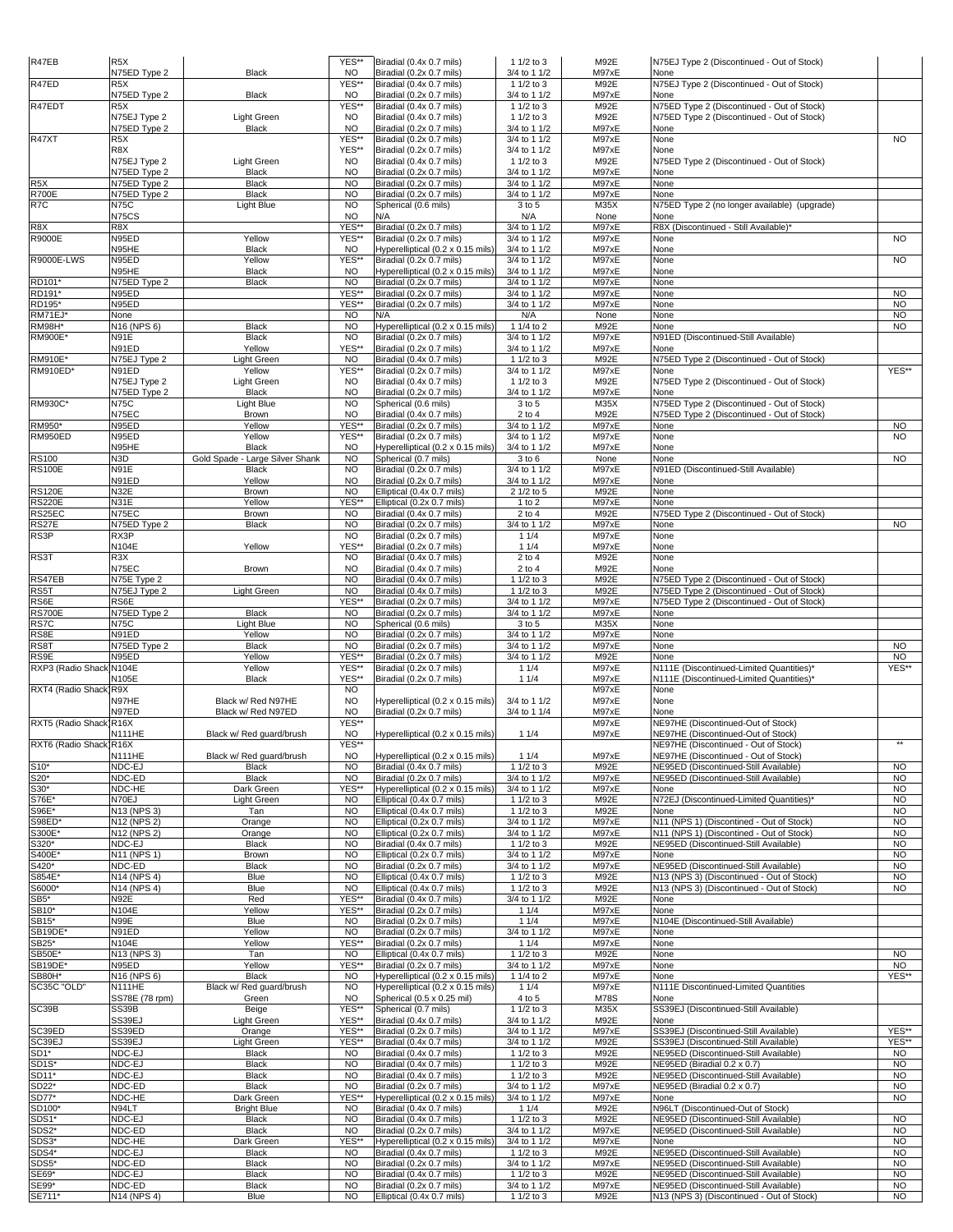| SE722*                          | N14 (NPS 4)             | Blue                | <b>NO</b>          | Elliptical (0.4x 0.7 mils)                                   | 1 1/2 to 3                   | M92E                         | N13 (NPS 3) (Discontinued - Out of Stock)                    | <b>NO</b>              |
|---------------------------------|-------------------------|---------------------|--------------------|--------------------------------------------------------------|------------------------------|------------------------------|--------------------------------------------------------------|------------------------|
| SH4E*                           | NDC-EJ                  | Black               | <b>NO</b>          | Biradial (0.4x 0.7 mils)                                     | 1 1/2 to 3                   | M92E                         | NE95ED (Discontinued-Still Available)                        | <b>NO</b>              |
| SIGNA'                          | N11 (NPS 1)             | Brown               | <b>NO</b>          | Elliptical (0.2x 0.7 mils)                                   | 3/4 to 1 1/2                 | M97xE                        | None                                                         | <b>NO</b>              |
| SK25E*                          | N14 (NPS 4)             | Blue                | <b>NO</b>          | Elliptical (0.4x 0.7 mils)                                   | 1 1/2 to 3                   | M92E                         | N13 (NPS 3) (Discontinued - Out of Stock)                    | <b>NO</b>              |
| SL95-M75E Type 2                | SS39EJ                  | Light Green         | YES**              | Biradial (0.4x 0.7 mils)                                     | 3/4 to 1 1/2                 | M92E                         | N75ED Type 2 (Discontinued - Out of Stock)                   |                        |
| $SL-3^*$                        | NDC-EJ                  | Black               | NO.                | Biradial (0.4x 0.7 mils)                                     | 1 1/2 to 3                   | M92E                         | NE95ED (Discontinued-Still Available)                        | N <sub>O</sub>         |
| $SL-5^*$                        | NDC-ED                  | Black               | <b>NO</b>          | Biradial (0.2x 0.7 mils)                                     | 3/4 to 1 1/2                 | M97xE                        | NE95ED (Discontinued-Still Available)                        | <b>NO</b>              |
| SLM1000*                        | None                    |                     | <b>NO</b>          | N/A                                                          | N/A                          | None                         | None                                                         | <b>NO</b>              |
| SO515*                          | N15 (NPS 5)             | <b>Bright Green</b> | <b>NO</b>          | Hyperelliptical (0.2 x 0.15 mils)                            | 3/4 to 1 1/2                 | M97xE                        | None                                                         | <b>NO</b>              |
| SO572*                          | N14 (NPS 4)             | Blue                | <b>NO</b>          | Elliptical (0.4x 0.7 mils)                                   | 1 1/2 to 3                   | M92E                         | N13 (NPS 3) (Discontinued - Out of Stock)                    | <b>NO</b>              |
| SO595*                          | N12 (NPS 2)             | Orange              | <b>NO</b>          | Elliptical (0.2x 0.7 mils)                                   | 3/4 to 1 1/2                 | M97xE                        | N11 (NPS 1) (Discontined - Out of Stock)                     | <b>NO</b>              |
|                                 |                         |                     |                    |                                                              |                              |                              |                                                              |                        |
| SOUNDPRO 10 (SPN14 (NPS 4)      |                         | Blue                | <b>NO</b>          | Elliptical (0.4x 0.7 mils)                                   | 1 1/2 to 3                   | M92E                         | N13 (NPS 3) (Discontinued - Out of Stock)                    | <b>NO</b>              |
| SOUNDPRO 20 (SFN11 (NPS 1)      |                         | Brown               | <b>NO</b>          | Elliptical (0.2x 0.7 mils)                                   | 3/4 to 1 1/2                 | M97xE                        | None                                                         | <b>NO</b>              |
| SOURCE 100 (S-10 N14 (NPS 4)    |                         | Blue                | <b>NO</b>          | Elliptical (0.4x 0.7 mils)                                   | 1 $1/2$ to 3                 | M92E                         | N13 (NPS 3) (Discontinued - Out of Stock)                    | <b>NO</b>              |
| SPEC1*                          | N12 (NPS 2)             | Orange              | <b>NO</b>          | Elliptical (0.4x 0.7 mils)                                   | 3/4 to 1 1/2                 | M92E                         | N11 (NPS 1) (Discontined - Out of Stock)                     | <b>NO</b>              |
| SPEC2*                          | N14 (NPS 4)             | Blue                | <b>NO</b>          | Elliptical (0.4x 0.7 mils)                                   | 1 1/2 to 3                   | M92E                         | N13 (NPS 3) (Discontinued - Out of Stock)                    | <b>NO</b>              |
| <b>SPEC 40*</b>                 | N14 (NPS 4)             | Blue                | <b>NO</b>          | Elliptical (0.4x 0.7 mils)                                   | 1 1/2 to 3                   | M92E                         | N13 (NPS 3) (Discontinued - Out of Stock)                    | <b>NO</b>              |
| SPEC 61*                        | N91ED                   | Yellow              | <b>NO</b>          | Biradial (0.2x 0.7 mils)                                     | 3/4 to 1 1/2                 | M97xE                        | None                                                         |                        |
| SPEC 90 (SPEC)*                 | N15 (NPS 5)             | <b>Bright Green</b> | <b>NO</b>          | Hyperelliptical (0.2 x 0.15 mils)                            | $3/4$ to 1 $\overline{1/2}$  | M97xE                        | None                                                         | <b>NO</b>              |
| SPEC100 (SP100)* N14 (NPS 4)    |                         | Blue                | <b>NO</b>          | Elliptical (0.4x 0.7 mils)                                   | 1 1/2 to 3                   | M92E                         | N13 (NPS 3) (Discontinued - Out of Stock)                    | <b>NO</b>              |
| SPEC200 (SP200)* N15 (NPS 5)    |                         | <b>Bright Green</b> | <b>NO</b>          | Hyperelliptical (0.2 x 0.15 mils)                            | 3/4 to 1 1/2                 | M97xE                        | None                                                         | <b>NO</b>              |
| SPEC300 (SP300)* N16 (NPS 6)    |                         | <b>Black</b>        | <b>NO</b>          |                                                              | 1 1/4 to 2                   | M97xE                        | None                                                         | <b>NO</b>              |
|                                 |                         |                     |                    | Hyperelliptical (.0002 x .0015 i                             |                              |                              |                                                              |                        |
| SPECTRA III (SAIII) N14 (NPS 4) |                         | Blue                | <b>NO</b>          | Elliptical (0.4x 0.7 mils)                                   | 1 1/2 to 3                   | M92E                         | N13 (NPS 3) (Discontinued - Out of Stock)                    | <b>NO</b>              |
| SPECTRA II (SAII)* N15 (NPS 5)  |                         | <b>Bright Green</b> | <b>NO</b>          | Hyperelliptical (0.2 x 0.15 mils)                            | 3/4 to 1 1/2                 | M97xE                        | None                                                         | <b>NO</b>              |
| SPECTRA I (SAI)*                | N <sub>16</sub> (NPS 6) | <b>Black</b>        | <b>NO</b>          | Hyperelliptical (0.2 x 0.15 mils                             | 1 1/4 to 2                   | M97xE                        | None                                                         | <b>NO</b>              |
| SPS1 Brown                      | N11 (NPS 1)             | Brown               | <b>NO</b>          | Elliptical (0.2x 0.7 mils)                                   | 3/4 to 1 1/2                 | M97xE                        | None                                                         | <b>NO</b>              |
|                                 | N14 (NPS 4)             | Blue                | <b>NO</b>          | Elliptical (0.4x 0.7 mils)                                   | 1 1/2 to 3                   | M92E                         | N13 (NPS 3) (Discontinued - Out of Stock)                    |                        |
| SPS2 Orange                     | N12 (NPS 2)             | Orange              | <b>NO</b>          | Elliptical (0.2x 0.7 mils)                                   | 3/4 to 1 1/2                 | M97xE                        | N11 (NPS 1) (Discontined - Out of Stock)                     | <b>NO</b>              |
|                                 | N14 (NPS 4)             | Blue                | NO                 | Elliptical (0.4x 0.7 mils)                                   | 1 1/2 to 3                   | M92E                         | N13 (NPS 3) (Discontinued - Out of Stock)                    |                        |
| SPS3 Tan                        | N13 (NPS 3)             | Tan                 | <b>NO</b>          | Elliptical (0.4x 0.7 mils)                                   | 1 1/2 to 3                   | M92E                         | None                                                         | <b>NO</b>              |
|                                 | N14 (NPS 4)             | Blue                | <b>NO</b>          | Elliptical (0.4x 0.7 mils)                                   | 1 1/2 to 3                   | M92E                         | N13 (NPS 3) (Discontinued - Out of Stock)                    |                        |
| SPS4 Blue                       | N14 (NPS 4)             | Blue                | <b>NO</b>          | Elliptical (0.4x 0.7 mils)                                   | 1 1/2 to 3                   | M92E                         | N13 (NPS 3) (Discontinued - Out of Stock)                    | <b>NO</b>              |
|                                 |                         |                     |                    |                                                              |                              |                              |                                                              |                        |
| <b>SPS40*</b>                   | N14 (NPS 4)             | Blue                | <b>NO</b>          | Elliptical (0.4x 0.7 mils)                                   | 1 1/2 to 3                   | M92E                         | N13 (NPS 3) (Discontinued - Out of Stock)                    | <b>NO</b>              |
| SPS5 Green                      | N15 (NPS 5)             | <b>Bright Green</b> | <b>NO</b>          | Hyperelliptical (0.2 x 0.15 mils)                            | 3/4 to 1 1/2                 | M97xE                        | None                                                         | <b>NO</b>              |
|                                 | N14 (NPS 4)             | Blue                | <b>NO</b>          | Elliptical (0.4x 0.7 mils)                                   | 1 1/2 to 3                   | M92E                         | N13 (NPS 3) (Discontinued - Out of Stock)                    |                        |
| SPS6 Black                      | N <sub>16</sub> (NPS 6) | <b>Black</b>        | <b>NO</b>          | Hyperelliptical (0.2 x 0.15 mils)                            | 1 1/4 to 2                   | M97xE                        | None                                                         | <b>NO</b>              |
|                                 | N14 (NPS 4)             | Blue                | <b>NO</b>          | Elliptical (0.4x 0.7 mils)                                   | 1 1/2 to 3                   | M92E                         | N13 (NPS 3) (Discontinued - Out of Stock)                    |                        |
| SPS-1001*                       | N14 (NPS 4)             | Blue                | <b>NO</b>          | Elliptical (0.4x 0.7 mils)                                   | 1 1/2 to 3                   | M92E                         | N13 (NPS 3) (Discontinued - Out of Stock)                    | <b>NO</b>              |
| SPS-2001'                       | N12 (NPS 2)             | Orange              | <b>NO</b>          | Elliptical (0.4x 0.7 mils)                                   | 3/4 to 1 1/2                 | M97xE                        | N11 (NPS 1) (Discontined - Out of Stock)                     | <b>NO</b>              |
| SPS-3001*                       | N15 (NPS 5)             | <b>Bright Green</b> | <b>NO</b>          | Hyperelliptical (0.2 x 0.15 mils)                            | 3/4 to 1 1/2                 | M97xE                        | None                                                         | <b>NO</b>              |
| SRC10*                          | N14 (NPS 4)             | Blue                | <b>NO</b>          | Elliptical (0.4x 0.7 mils)                                   | 1 1/2 to 3                   | M92E                         | N13 (NPS 3) (Discontinued - Out of Stock)                    | <b>NO</b>              |
| SRC20*                          | N15 (NPS 5)             | <b>Bright Green</b> | <b>NO</b>          | Hyperelliptical (0.2 x 0.15 mils)                            | 3/4 to 1 1/2                 | 094E/MP94E or M97xENone      |                                                              | <b>NO</b>              |
| SRC40*                          | N14 (NPS 4)             | Blue                | <b>NO</b>          | Elliptical (0.4x 0.7 mils)                                   | 1 $1/2$ to 3                 | M92E                         | N13 (NPS 3) (Discontinued - Out of Stock)                    | <b>NO</b>              |
| SRC80*                          |                         |                     | <b>NO</b>          |                                                              |                              | M97xE                        |                                                              | <b>NO</b>              |
|                                 | N15 (NPS 5)             | <b>Bright Green</b> |                    | Hyperelliptical (0.2 x 0.15 mils)                            | 3/4 to 1 1/2                 |                              | None                                                         |                        |
| SRC85*                          | N16 (NPS 6)             | Black               | <b>NO</b>          | Hyperelliptical (0.2 x 0.15 mils)                            | 1 1/4 to 2                   | M97xE                        | None                                                         | YES**                  |
| SS1*                            | NDC-ED                  | <b>Black</b>        | <b>NO</b>          | Biradial (0.2x 0.7 mils)                                     | 3/4 to 1 1/2                 | M97xE                        | NE95ED (Discontinued-Still Available)                        | <b>NO</b>              |
| STA70*                          | N14 (NPS 4)             | Blue                | <b>NO</b>          | Elliptical (0.4x 0.7 mils)                                   | 1 1/2 to 3                   | M92E                         | N13 (NPS 3) (Discontinued - Out of Stock)                    | <b>NO</b>              |
| STA80*                          | N13 (NPS 3)             | Tan                 | <b>NO</b>          | Elliptical (0.4x 0.7 mils)                                   | 1 1/2 to 3                   | M92E                         | None                                                         | <b>NO</b>              |
| STA100*                         | N16 (NPS 6)             | <b>Black</b>        | <b>NO</b>          | Hyperelliptical (0.2 x 0.15 mils)                            | 1 1/4 to 2                   | M97xE                        | None                                                         | <b>NO</b>              |
| STPR343                         | N104E                   | Yellow              | YES*'              | Biradial (0.2x 0.7 mils)                                     | 11/4                         | M97xE                        | None                                                         |                        |
| STPR505*                        | <b>N92E</b>             | Red                 | YES**              | Biradial (0.2x 0.7 mils)                                     | 3/4 to 1 1/2                 | M97xE                        | None                                                         |                        |
| $STX-5^*$                       | N14 (NPS 4)             | Blue                | <b>NO</b>          | Elliptical (0.4x 0.7 mils)                                   | 1 1/2 to 3                   | M92E                         | N13 (NPS 3) (Discontinued - Out of Stock)                    | <b>NO</b>              |
| STX10*                          | N13 (NPS 3)             | Tan                 | <b>NO</b>          | Elliptical (0.4x 0.7 mils)                                   | 1 1/2 to 3                   | M92E                         | None                                                         | <b>NO</b>              |
| STX20*                          | N12 (NPS 2)             | Orange              | <b>NO</b>          | Elliptical (0.4x 0.7 mils)                                   | 3/4 to 1 1/2                 | M97xE                        | N11 (NPS 1) (Discontined - Out of Stock)                     | <b>NO</b>              |
| <b>SU30*</b>                    | <b>N99E</b>             | Blue                | <b>NO</b>          | Biradial (0.2x 0.7 mils)                                     | 11/4                         | M97xE                        | N104E (Discontinued-Still Available)                         | YES**                  |
| SU55*                           | <b>N92E</b>             | Red                 | YES**              | Biradial (0.4x 0.7 mils)                                     | 3/4 to 1 1/2                 | M92E                         | None                                                         |                        |
| SU75*                           | <b>N92E</b>             | Red                 | YES**              | Biradial (0.4x 0.7 mils)                                     | 3/4 to 1 1/2                 | M92E                         | None                                                         |                        |
| SU95*                           | N104E                   | Yellow              | YES**              | Biradial (0.2x 0.7 mils)                                     | 11/4                         | M97xE                        | None                                                         |                        |
| Super 7 (S7)*                   | N16 (NPS 6)             | <b>Black</b>        | NO.                | Hyperelliptical (0.2 x 0.15 mils)                            | 1 1/4 to 2                   | M97xE                        | None                                                         | <b>NO</b>              |
| Super Pro 1*                    | N11 (NPS 1)             | Brown               | <b>NO</b>          | Elliptical (0.2x 0.7 mils)                                   |                              | M97xE                        | None                                                         | <b>NO</b>              |
| Super Pro 4*                    |                         | Blue                | <b>NO</b>          | Elliptical (0.4x 0.7 mils)                                   | 1 1/2 to 3                   | M92E                         | N13 (NPS 3) (Discontinued - Out of Stock)                    | <b>NO</b>              |
|                                 | N14 (NPS 4)             |                     |                    |                                                              |                              |                              |                                                              |                        |
| SX70*                           | NDC-EJ                  | <b>Black</b>        | <b>NO</b>          | Biradial (0.4x 0.7 mils)                                     | 1 1/2 to 3                   | M92E                         | NE95ED (Discontinued-Still Available)                        | <b>NO</b>              |
| T1000*                          | N14 (NPS 4)             | Blue                | NO.                | Elliptical (0.4x 0.7 mils)                                   | 1 1/2 to 3                   | M92E                         | N13 (NPS 3) (Discontinued - Out of Stock)                    | <b>NO</b>              |
| T40-1*                          | N75ED Type 2            | Black               | NO                 | Biradial (0.2x 0.7 mils)                                     | 1 to 1 1/2                   | M97xE                        | None                                                         | <b>NO</b>              |
| T40-2*                          | N70EJ                   | Light Green         | <b>NO</b>          | Elliptical (0.4x 0.7 mils)                                   | 1 1/2 to 3                   | M92E                         | N72EJ (Discontinued-Limited Quantities)*                     | <b>NO</b>              |
|                                 | N72EJ                   | Light Green         | YES**              | Elliptical (0.4x 0.7 mils)                                   | 1 3/4 to 2 1/4               | M92E                         | None                                                         |                        |
| $T40-3*$                        | N75EC                   | Brown               | <b>NO</b>          | Biradial (0.4x 0.7 mils)                                     | 2 1/2 to 3 1/2               | M92E                         | N75ED Type 2 (Discontinued - Out of Stock)                   |                        |
| T40-4*                          | <b>N92E</b>             | Red                 | YES**              | Biradial (0.4x 0.7 mils)                                     | 3/4 to 1 1/2                 | M92E                         | None                                                         |                        |
| T5000*                          | N11 (NPS 1)             | Brown               | <b>NO</b>          | Elliptical (0.2x 0.7 mils)                                   | 3/4 to 1 1/2                 | M97xE                        | None                                                         |                        |
| TAE1*                           | N75B Type 2             | Beige               | YES**              | Spherical (.0006 in.)                                        | 1 1/2 to 3                   | M35X                         | None                                                         |                        |
| TAE2*                           | N75ED Type 2            | Black               | <b>NO</b>          | Biradial (0.2x 0.7 mils)                                     | 3/4 to 1 1/2                 | M97xE                        | None                                                         |                        |
| TAE3*                           | N75ED Type 2            | Black               | <b>NO</b>          | Biradial (0.2x 0.7 mils)                                     | 3/4 to 1 1/2                 | M97xE                        | None                                                         |                        |
| <b>TKS-380E (Dual)</b>          | N380E                   | Black               | <b>NO</b>          | Elliptical (0.4x 0.7 mils)                                   | 11/2                         | M92E                         | None                                                         | <b>NO</b>              |
|                                 | NV30HE                  | Black               | <b>NO</b>          | Hyperelliptical (0.2 x 0.15 mils)                            | 3/4 to 1 1/2                 | M97xE                        | None                                                         | <b>NO</b>              |
| <b>TKS-390E (Dual)</b>          | <b>N390E</b>            | Black               | <b>NO</b>          | Elliptical (0.2x 0.7 mils)                                   | $\mathbf{1}$                 | M97xE                        | None                                                         | <b>NO</b>              |
|                                 | NV30HE                  | <b>Black</b>        | <b>NO</b>          | Hyperelliptical (0.2 x 0.15 mils)                            | 3/4 to 1 1/2                 | M97xE                        | None                                                         | <b>NO</b>              |
| TM1E*                           | N75EC                   | Brown               | <b>NO</b>          | Biradial (0.4x 0.7 mils)                                     | $2$ to $4$                   | M92E                         | N75ED Type 2 (Discontinued - Out of Stock)                   |                        |
| TM1S*                           | N75EC                   | Brown               | <b>NO</b>          | Biradial (0.4x 0.7 mils)                                     | $2$ to $4$                   | M92E                         | N75ED Type 2 (Discontinued - Out of Stock)                   | <b>NO</b>              |
| TM2E*                           | N75EJ Type 2            | Light Green         | <b>NO</b>          | Biradial (0.4x 0.7 mils)                                     | 1 1/2 to 3                   | M92E                         | None                                                         | <b>NO</b>              |
|                                 | N75ED Type 2            | <b>Black</b>        | <b>NO</b>          |                                                              |                              | 094E/MP94E or M97xENone      |                                                              |                        |
| TM3E*                           | N75ED Type 2            | <b>Black</b>        | NO.                | Biradial (0.2x 0.7 mils)                                     | 3/4 to 1 1/2<br>3/4 to 1 1/2 | M97xE                        | None                                                         | <b>NO</b><br><b>NO</b> |
|                                 |                         |                     |                    | Biradial (0.2x 0.7 mils)                                     |                              |                              |                                                              |                        |
| TM4E*                           | N15 (NPS 5)             | <b>Bright Green</b> | <b>NO</b>          | Hyperelliptical (0.2 x 0.15 mils)                            | 3/4 to 1 1/2                 | M97xE                        | None                                                         | <b>NO</b>              |
| TM5E*                           | N16 (NPS 6)             | <b>Black</b>        | <b>NO</b>          | Hyperelliptical (0.2 x 0.15 mils)                            | 1 1/4 to 2                   | M97xE                        | None                                                         | <b>NO</b>              |
| TM7E*                           | N16 (NPS 6)             | <b>Black</b>        | <b>NO</b>          | Hyperelliptical (0.2 x 0.15 mils)                            | 1 1/4 to 2                   | M97xE                        | None                                                         | <b>NO</b>              |
| TMDE*                           | N70EJ                   | Light Green         | <b>NO</b>          | Elliptical (0.4x 0.7 mils)                                   | 1 1/2 to 3                   | M92E                         | N72EJ (Discontinued-Limited Quantities)*                     | <b>NO</b>              |
| TR50*                           | NDC-EJ                  | <b>Black</b>        | <b>NO</b>          | Biradial (0.4x 0.7 mils)                                     | 1 1/2 to 3                   | M92E                         | NE95ED (Discontinued-Still Available)                        | <b>NO</b>              |
| TR80*                           | NDC-ED                  | Black               | <b>NO</b>          | Biradial (0.2x 0.7 mils)                                     | 3/4 to 1 1/2                 | M97xE                        | NE95ED (Biradial 0.2 x 0.7)                                  | <b>NO</b>              |
| Frac1*                          | N11 (NPS 1)             | Brown               | NO.                | Elliptical (0.2x 0.7 mils)                                   | 3/4 to 1 1/2                 | M97xE                        | None                                                         | <b>NO</b>              |
| Trac2*                          | N12 (NPS 2)             | Orange              | <b>NO</b>          | Elliptical (0.4x 0.7 mils)                                   | 3/4 to 1 1/2                 | M97xE                        | N11 (NPS 1) (Discontined - Out of Stock)                     | <b>NO</b>              |
| Tracer 1                        | N97HE                   | Black w/ Red N97HE  | <b>NO</b>          | Hyperelliptical (0.2 x 0.15 mils)                            | 3/4 to 1 1/2                 | M97xE                        | None                                                         | <b>NO</b>              |
| Tracer 2                        | N95ED                   | Yellow              | YES**              | Biradial (0.2x 0.7 mils)                                     | 3/4 to 1 1/2                 | M97xE                        | None                                                         | <b>NO</b>              |
| Tracer 3                        | N95EJ                   | Light Green         | YES**              | Biradial (0.4x 0.7 mils)                                     | 1 1/2 to 3                   | M92E                         | None                                                         | <b>NO</b>              |
|                                 | N95ED                   | Yellow              | YES**              | Biradial (0.2x 0.7 mils)                                     | 3/4 to 1 1/2                 | M97xE                        | None                                                         |                        |
| Tracer 4                        | N95ED                   | Yellow              | YES**              | Biradial (0.2x 0.7 mils)                                     | $3/4$ to 1 $\frac{1}{2}$     | M97xE                        | None                                                         | <b>NO</b>              |
| TS 55*                          | N11 (NPS 1)             | Brown               | NO.                | Elliptical (0.2x 0.7 mils)                                   | 3/4 to 1 1/2                 | M97xE                        | None                                                         | <b>NO</b>              |
| TS 75*                          | N14 (NPS 4)             | Blue                | <b>NO</b>          | Elliptical (0.4x 0.7 mils)                                   | 1 1/2 to 3                   | M92E                         | N13 (NPS 3) (Discontinued - Out of Stock)                    | <b>NO</b>              |
| TX7E*                           | N70EJ                   | Light Green         | <b>NO</b>          | Elliptical (0.4x 0.7 mils)                                   | 1 1/2 to 3                   | M92E                         | N72EJ (Discontinued-Limited Quantities)*                     | <b>NO</b>              |
| TX9E*                           | N95ED                   | Yellow              | YES**              | Biradial (0.2x 0.7 mils)                                     | 3/4 to 1 1/2                 | M97xE                        | None                                                         | <b>NO</b>              |
| U99*                            | N99E                    | Blue                | <b>NO</b>          | Biradial (0.2x 0.7 mils)                                     | 11/4                         | M97xE                        | N104E (Discontinued-Still Available)                         |                        |
| U104*                           | N104E                   |                     | YES**              |                                                              | 11/4                         | M97xE                        |                                                              |                        |
| Ultra 300                       |                         | Yellow              |                    | Biradial (0.2x 0.7 mils)                                     |                              |                              | None                                                         |                        |
|                                 |                         |                     |                    |                                                              |                              |                              |                                                              |                        |
|                                 | Ultra 300S              |                     | YES**              | Micro-Ridge                                                  | 1.2 to 1.7                   | ntinued-no longer avail None |                                                              |                        |
| Ultra 400                       | Ultra 400S              |                     | YES**              | Micro-ridge (.0015x.003 in.)                                 | 1.2 to 1.7                   | ntinued-no longer avail None |                                                              |                        |
| Ultra 500                       | Ultra 500S<br>VN5MR     |                     | <b>NO</b><br>YES** | Micro-ridge (.0015x.003 in.)<br>Micro-ridge (.0015x.003 in.) | 1.2 to 1.7<br>1 to 1 1/4     | ntinued-no longer avail None | ntinued-no longer avail VN5MR (Discontinued-Still Available) |                        |